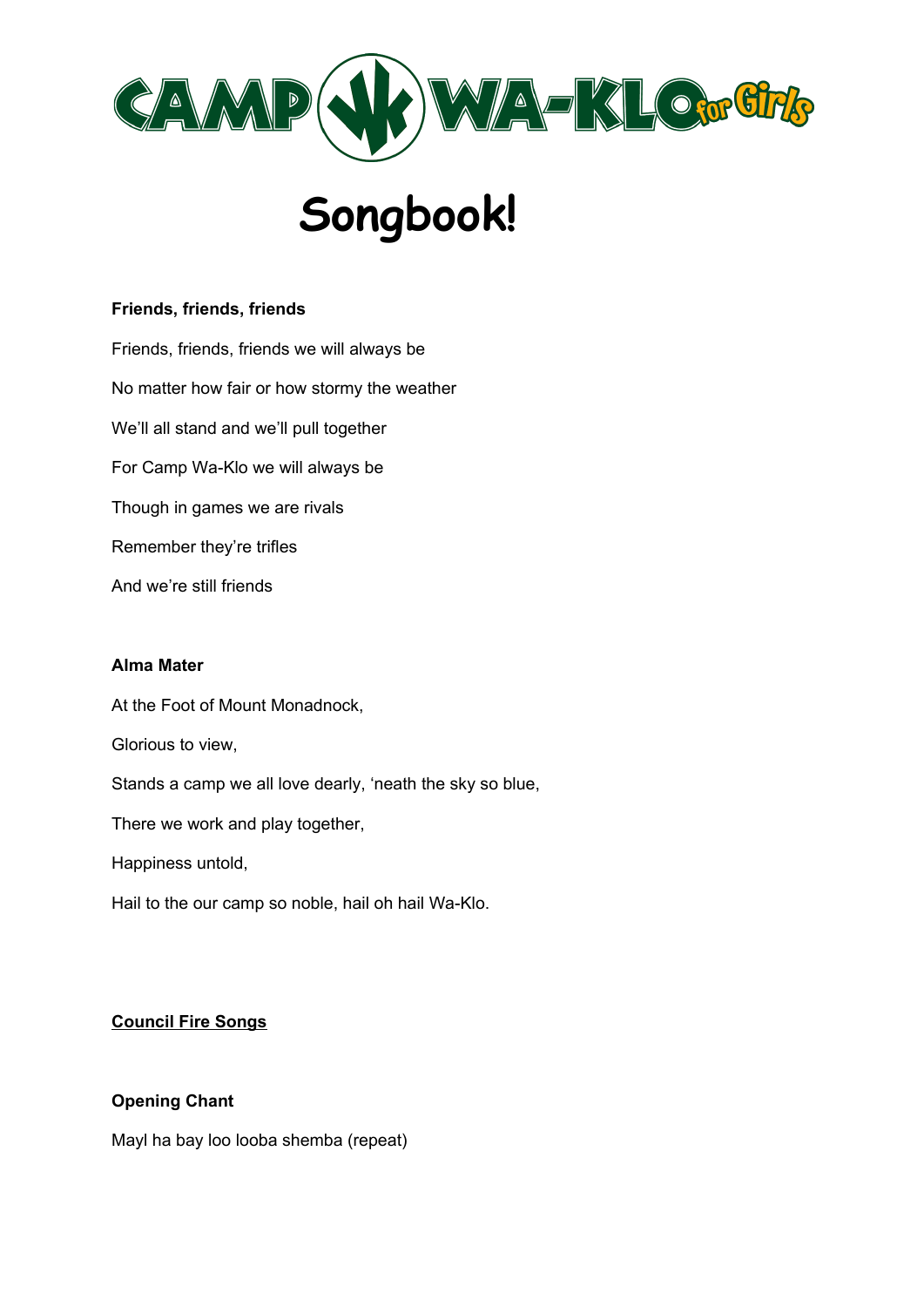## **Each Campfire**

Each campfire lights a new, The flame of friendship true The joys we've had in knowing you Will last the whole year through And as the embers die away We wish that we might ever stay But since we cannot have our way We'll come again some other day (Hum) The joys we've had in knowing you Will last the whole year through.

#### **Tonight**

Tonight, may never come again, camp girls for you and me, The same old moon may never shine down quite so tenderly, So while we are together, lets sing one more song and then, Good night camp girls tonight may never come again.

#### **Time to Leave**

It's time to leave, time to say good night It's time to leave, from our campfire sight Another day together has been a lot of fun, It's time to leave until another sun.

#### **Taps**

Day is done, gone the sun, from the lake, from the hills, from the sky. All is well, safely rest, God is nigh.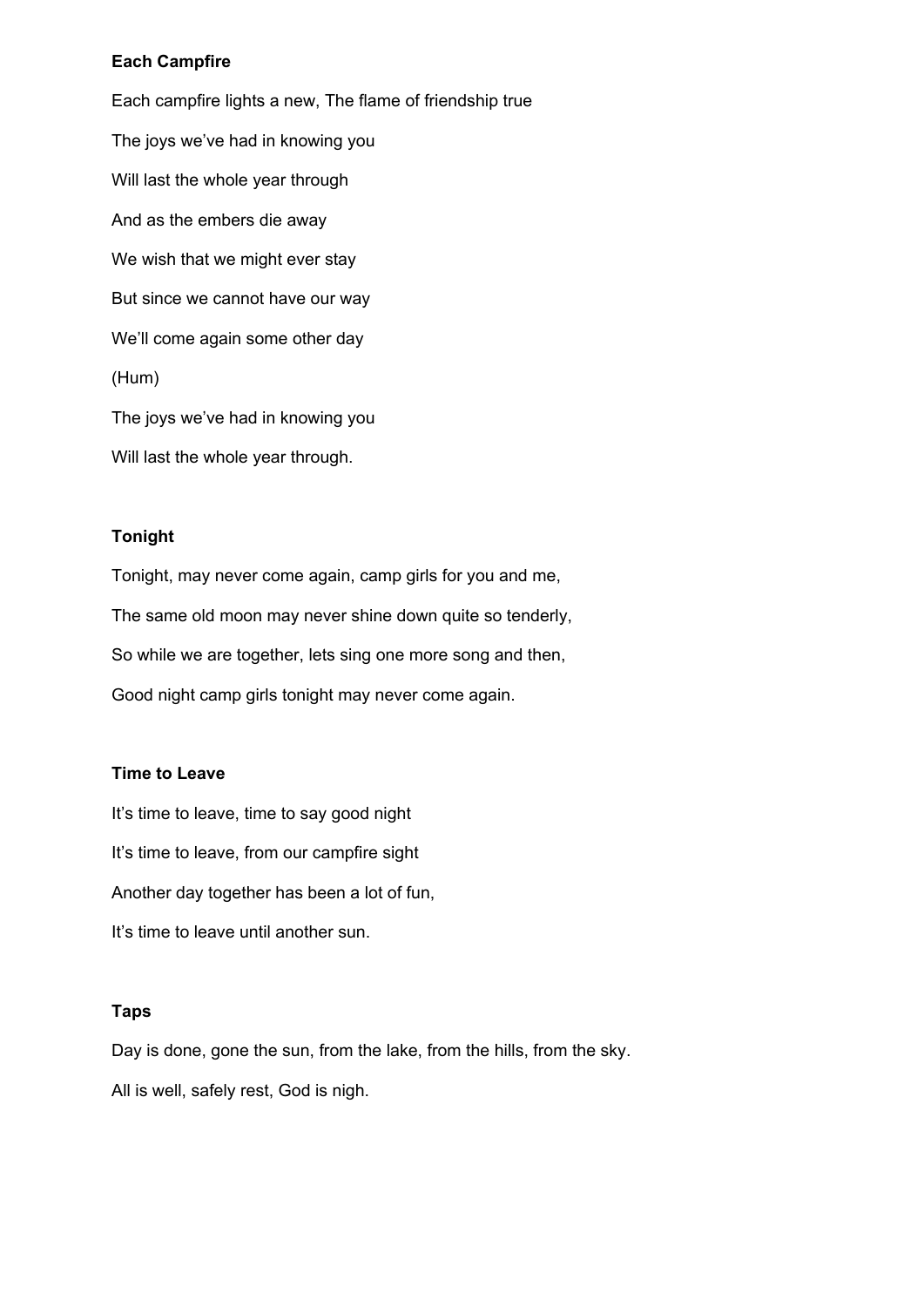#### **Reflections**

#### **Here we are**

Chorus:

Here we are, all together as we sing our song, joyfully

Here we are, all together as we pray, we will always be

1. Join us now as friends and celebrate the brotherhood we share, all as one.

Keep the fire burning, kindle it with care, and we'll all join in and sing.

2. Happy is the man who does his best to free the troubled world from all it cares.

Join me with that man and free that world, and we'll all join in and sing.

3. Let us make the world an alleluia. Let us make the world a better place.

Keep a smile handy. Lend a helping hand, and we'll all join in and sing.

# **Now the day is over**

Now the day is over, night is drawing nigh Shadows of the evening still across the sky When the morning wakens, they may I arise Pure and fresh and sinless in thy holy eyes Amen, amen, amen, amen.

## **Meal Songs**

#### **Breakfast**

Father, we thank you thee for the night, And for the blessed morning light, For rest and food and loving care, And for all things that make life bright and fair, Help us to do the things we should, To be to others kind and good, In all we do in work and play To grow more loving everyday. Amen.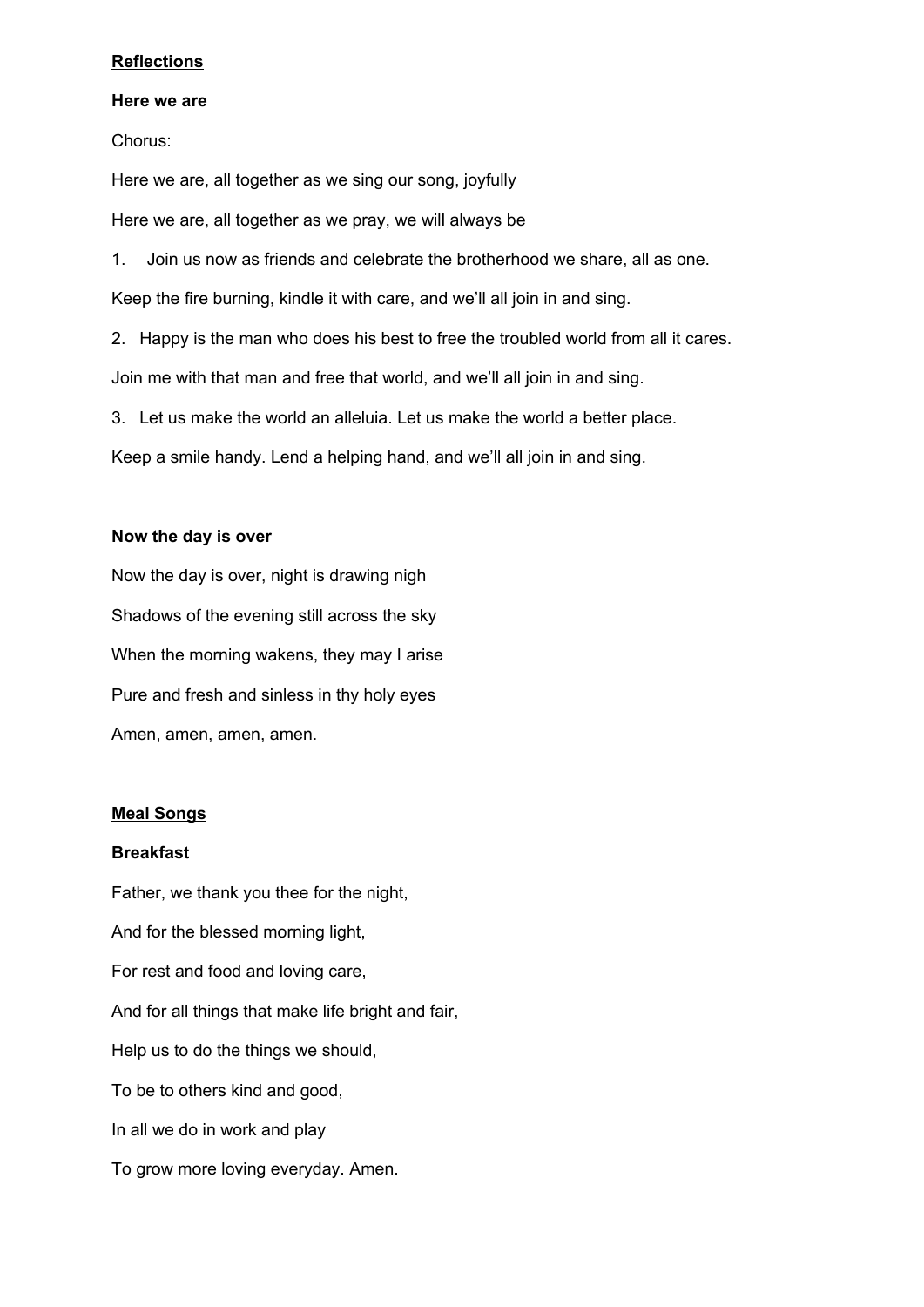## **Lunch**

For health and strength and daily bread, We praise thy name oh Lord. (in a round).

#### **Supper**

Thank be to God, the Father almighty, Thanks be to God, who gives us his bread, Thanks be to God, the Father in heaven, Thanks be to God, forever. Amen.

## **Camp songs**

#### **Puff the Magic Dragon**

Chorus:

Puff, the magic dragon lived by the sea,

And frolicked in the autumn mist in a land called Honalee.

Little Jackie Paper loved that Rascal Puff,

And brought him strings and sealing wax and other fancy stuff. Ohh (chorus)

Together they would travel on a boat with billowed sail.

Jackie kept a lookout perched on Puff's gigantic tail.

Noble Kings and Princes would bow whenever they came.

Pirate ships would lower their flag when Puff roared out his name. Ohhh (chorus)

A dragon lives forever, but not for little boys,

Painted wings and giant rings make way for other toys.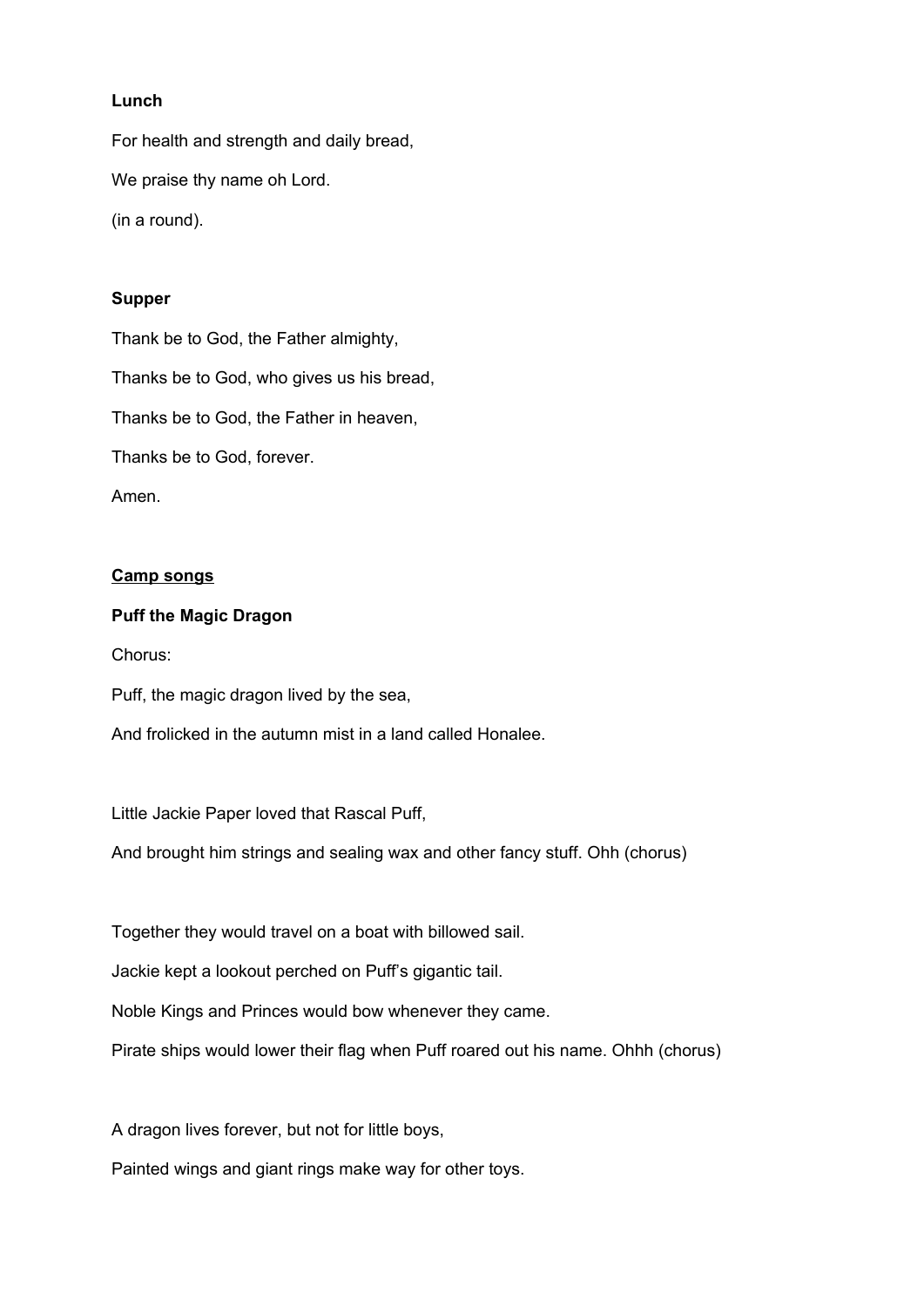One gray night it happened, Jackie Piper came no more.

Amd puff that mighty dragon, he ceased his fearless roar. Ohh (chorus)

His head was bent in sorrow, green scales fell like the rain. Puff no longer went to play along the cherry lane. Without his lifelong friend, Puff could not be brave.

And Puff that mighty dragon sadly slipped into his cave. Ohhh (chorus).

#### **Oh When the Saints**

(sing in a round ) Oh, when the saints come marchin' in, Oh when the saints come marchin' in. Oh, how I want to be in that number When the Saints come marchin' in.

I want to sing, sing, sing.

I want to shout, shout, shout I want to sing, I want to shout, Praise the Lord. 'Cause when those gates are opened wide I want to be by Father's side I want to sing, I want to shout, Praise the Lord. Swing low, sweet chariot, comin' for to carry me home. Swing low, sweet chariot, comin' for to carry me home. (sing all verses together).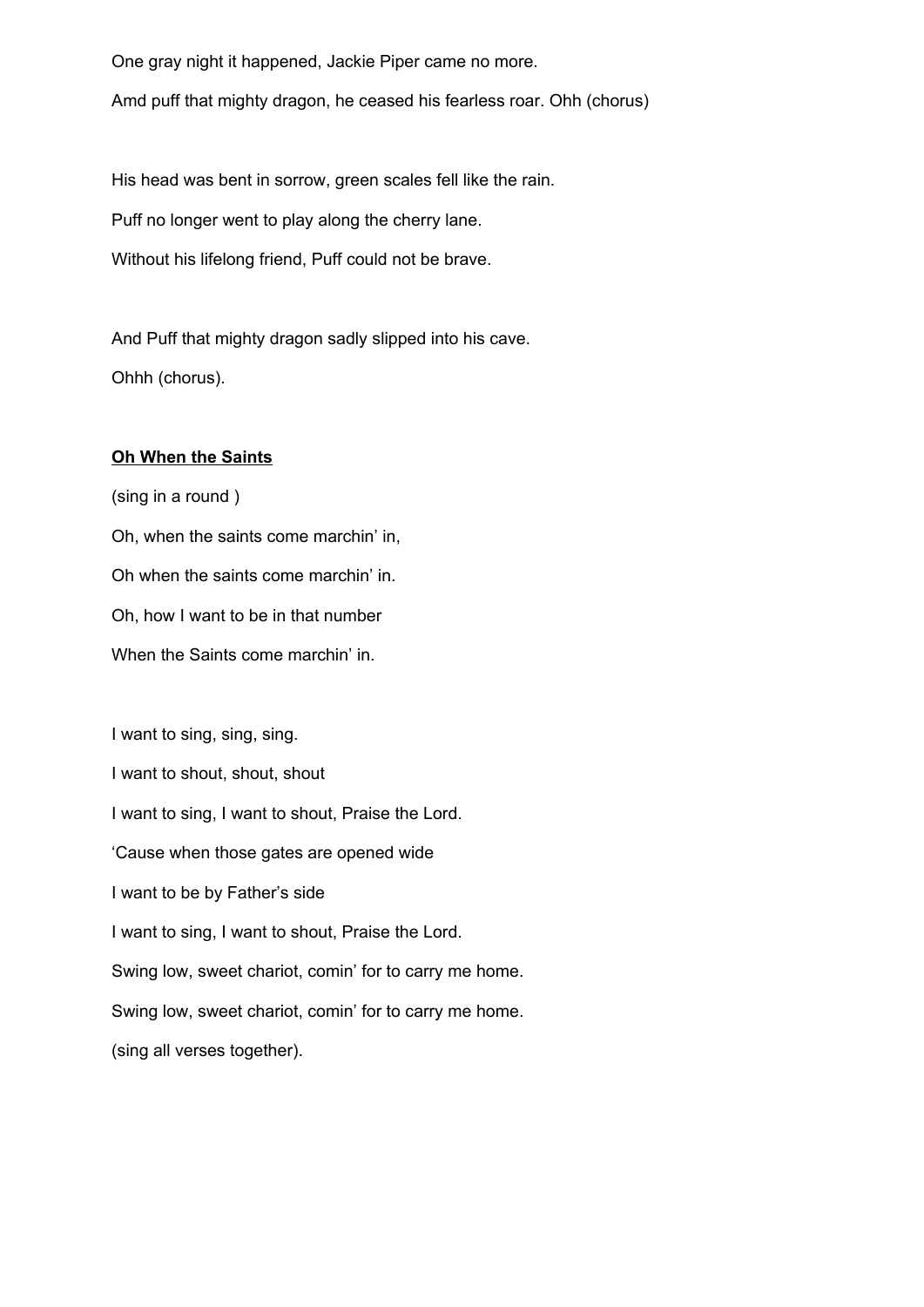## **The Cannibal King**

The cannibal king with the big nose ring Fell in love with a dusky maid And every night, by the pale moonlight Across the lake he came. He huggies and he kissed his pretty little miss By the shade of the bamboo tree And every night by the pale moonlight It sounded like this to me: Ah rump! (kiss, kiss sound) Ah rump! (sounds) ah rump Bah dee ah dee yay ay ay (repeat "ah rump) We'll build a bungalow big enough for two Big enough for two. And when we're married, happy we'll be Under the bamboo, under the bamboo tree

Id you'll be M-I-N-E mine I'll be T-H-I-N-E thine And i'll L-O-V-E love you All the T-I-M-E time

If you will C-O-M-E come

Into the P-A-R-K park

I will K-I-S-S kiss you

In the D-A-R-K dark

It takes a K-I-S-S kiss

To make a M-I-S-S miss

And i'll L-O-V-E love you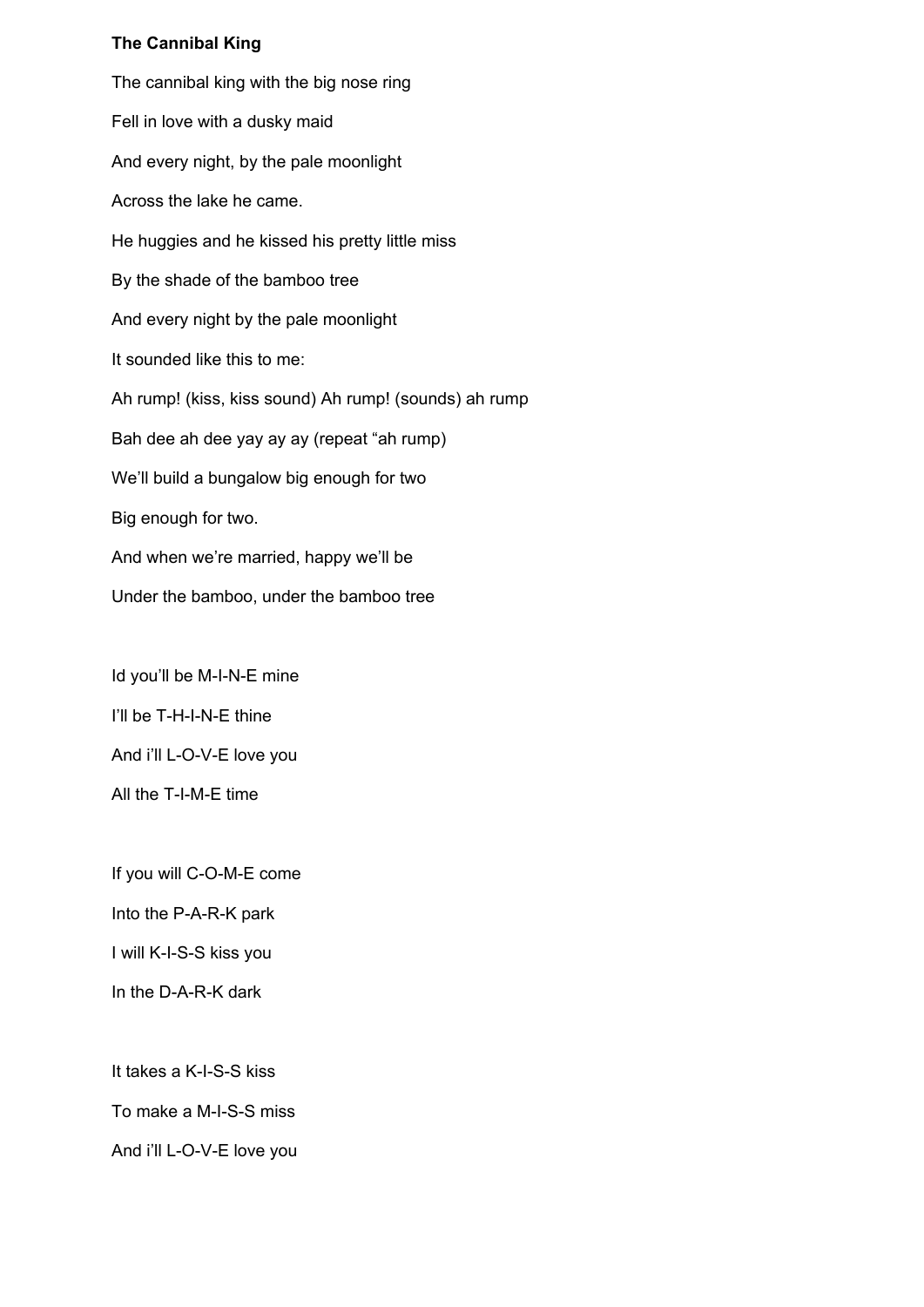You are the B-E-S-T best Of all the R-E-S-T rest And i'll L-O-V-E love you All the T-I-M-E time Rack 'em up, stack 'em up, any old time

Rats in the gas tank, ohh! Ohh! Cows in the pasture, moo, moo! Skunks in the closet, phew phew Love in the moonlight, woo, woo!

#### **Baby Fish**

Oh, I wish I was a little baby fish, bay fish (repeat). I'd go swimming in the nudey without my bathing suity, Oh, I wish I was a little baby fish, bay fish.

Oh, I wish I was a little piece of orange, piece of orange (repeat). I'd go squirty, squirty, squirty over everybody's shirty, Oh, I wish I was a little piece of orange, piece of orange.

Oh, I wish I was a little foreign car, foreign car (repeat).

I'd go speedy down the streety over everybody's feety,

Oh, I wish I was a little foreign car, foreign car.

Oh, I wish I was a little vacuum cleaner, vacuum cleaner (repeat).

I'd go chuggy, chuggy, chuggy over everybody's ruggy.

Oh, I wish I was a little vacuum cleaner, vacuum cleaner.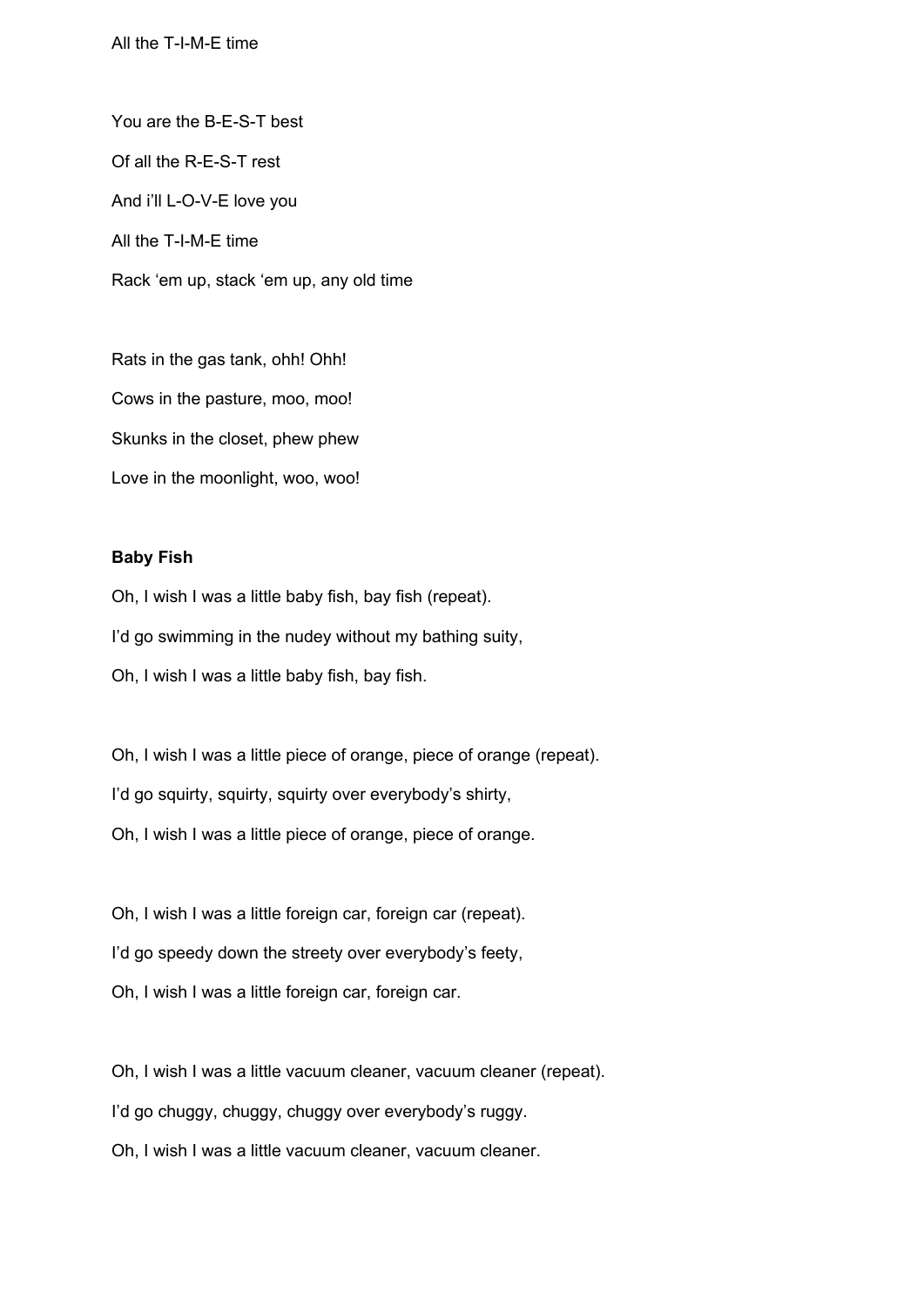Oh, I wish I was a little bar of soap, bar of soap (repeat). I'd go squishy, squishy, squishy over everybody's tushy., Oh, I wish I was a little bar of soap, bar of soap.

Oh, I wish I was little baby pigeon, baby pigeon (repeat). I'd go fly up the steeple and go 'pllp' on all the people. Oh, I wish I was a little baby pigeon, baby pigeon. Oh I wish I was a little radio, radio (repeat) I'd go click!

#### **Morning Has Broken**

Morning has broken like the first morning, Blackbird has spoken like the first bird. Praise for the singing, praise for the morning. Praise for them, springing fresh from the word.

Sweet the rain's new fall, sunlit from heaven, Like the first dew fall on the first grass. Praise for the sweetness of the wet garden, Sprung in completeness where his feet pass.

Mine is sunlight, mine is the morning, Born of one light Eden saw play. Praise with elation, praise ev'ry morning, God's recreation of the new day.

#### **Once in Love with Wa-Klo**

Once in love with Wa-Klo, shubee-doo-wap.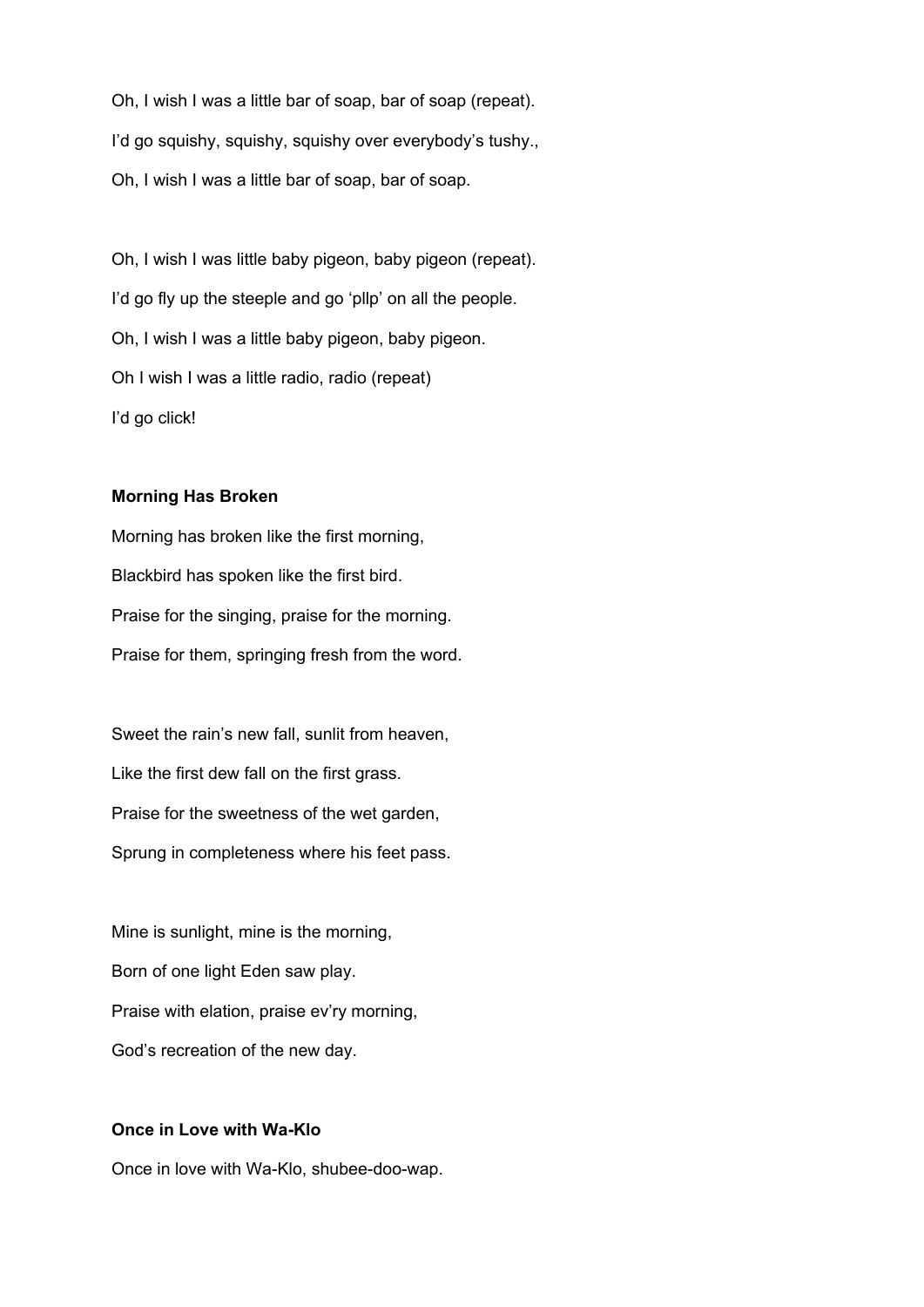Always in love withWa-Klo.

Never another sister or a brother.

Wa-Klo is the way to my heart, cause once with us you never will depart.

(repeat in round)

## **Oh What a Beautiful Morning**

There's a bright golden haze on the meadow There's a bright golden haze on the meadow The corn is as high as an elephant's eye, An' it looks like it's climbin' clear up to the sky.

#### Chorus:

Oh, what a beautiful mornin', Oh, what a beautiful day. I got a beautiful feelin'

Ev'rything's goin' my way.

All the cattle are standin' like statues. All the cattle are standin' like statues. They don't turn their heads as they see me ride by, Bit a little brown mav'rick in winkin' her eye.

## **Leaving on a Jet Plane**

All my bags are packed, I'm ready to go, I'm standing here outside your door, I hate to wake you up to say goodbye, But the dawn is breakin', it's early morn, the taxi's waitin' He's blowin' his horn. Already I'm lonesome I could die.

## Chorus:

So kiss me and smile for me, tell me that you'll wait for me,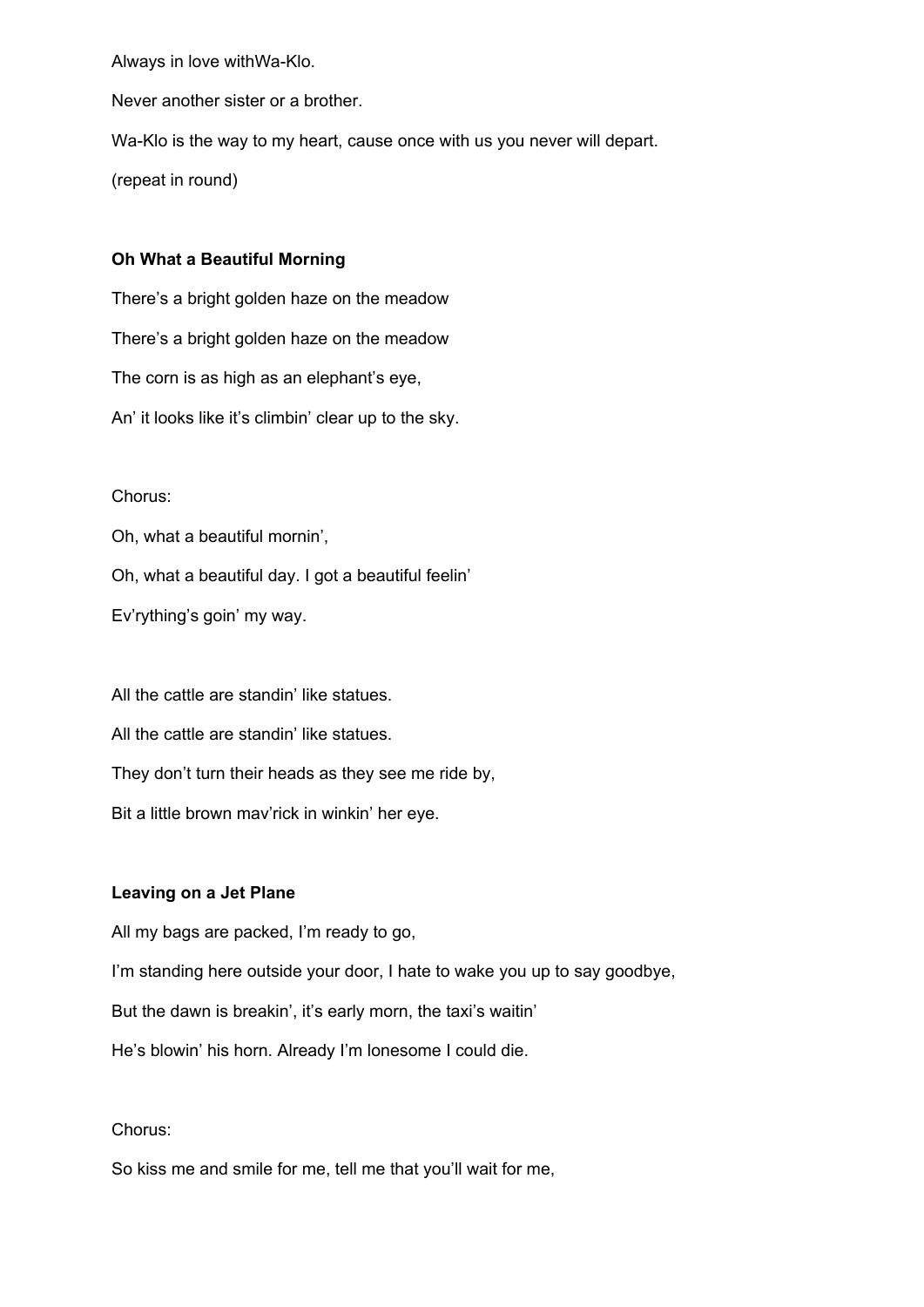Hold me like you'll never let me go.

'Cause I'm leaving on a jet plane, don't know when I'll be back again,

Oh, babe, I hate to go.

There's so many times I've let you down, so many times I've played around.

I tell you now they don't mean a thing.

Ev'ry place I go I'll think of you,

Ev'ry song I sing I'll sing for you,

When I come back I'll wear your wedding ring.

(chorus)

Now the time has come to leave you,

One more time let me kiss you, then close your eyes.

I'll be on my way.

Dream about the days to come

When I won't have to leave alone,

About the times I won't have to say:

(chorus)

## **Perhaps Love**

Perhaps love is like a resting place, a shelter from the storm It exists to give you comfort, it is there to keep you warm And in those times of trouble when you are most alone The memory of love will bring you home.

Perhaps love is like a window, perhaps an open door It invites you to come closer, it wants to show you more And even if you lose yourself and don't know what to do The memory of love will see you through.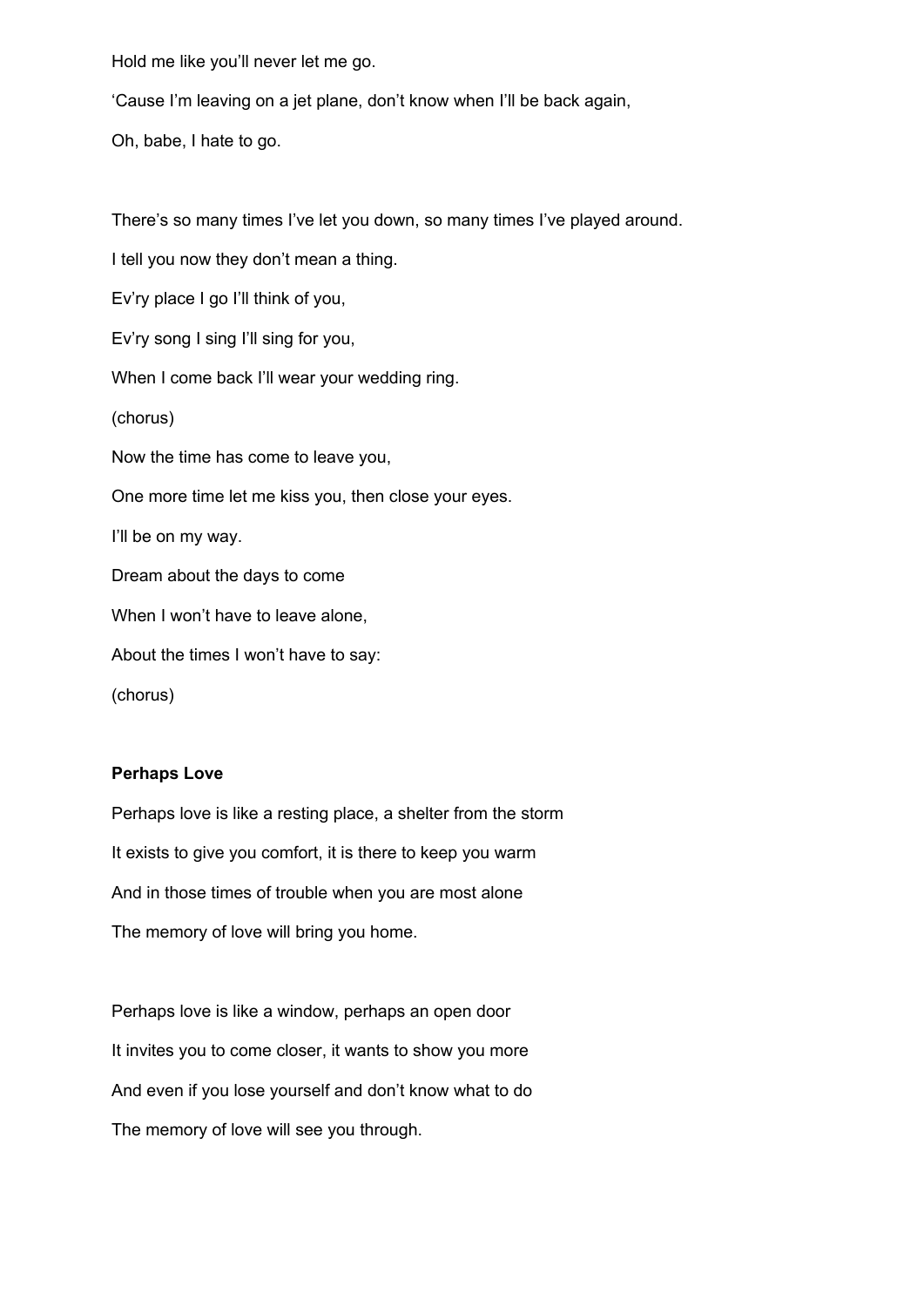Oh, love to some is like a cloud, to some as strong as steel For some a way of living, for some a way to feel And some say love is holding on, and some say letting go And some say love is ev'rything, some say they don't know

Perhaps love is like the ocean, full of conflict full of pain Like a fire when it's cold outside, thunder when it rains If I should live forever, and all my dreams come true My memories of love will be of you.

#### **If I had a Hammer**

If I had a hammer, I'd hammer in the morning, I'd hammer in the evening all over this land, I'd hammer at danger, I'd hammer out a warning, I'd hammer out love between my brothers and my sisters, All over this land.

If I had a bell, I'd ring it in the morning, I'd ring it in the evening all over this land. I'd ring out danger, I'd ring out a warning, I'd ring out love between my brothers and my sisters, All over this land.

If I had a song, I'd sing it in the morning, I'd sing it in the evening all over this land. I'd sing out danger, I'd sing out a warning, I'd sing out love between my brothers and my sisters, All over this land.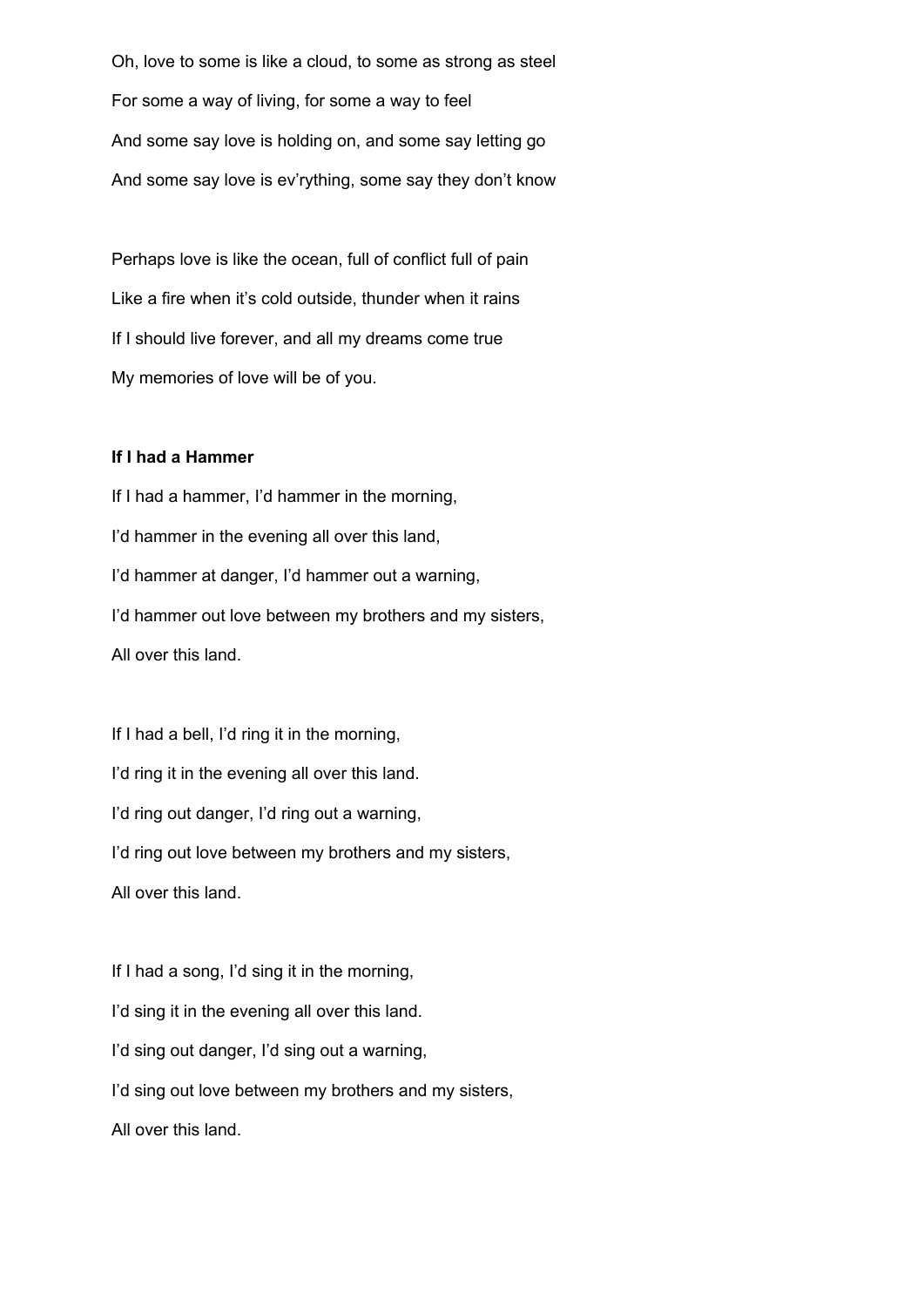Well, I've got a hammer, and I've got a bell, And I've got a song to sing all over this land. It's the hammer of justice, it's the bell of freedom, It's the song about love between my brothers and my sisters, All over this land.

#### **Follow Me**

It's by far the hardest thing I've ever done, TO be so in love with you and so alone. Chorus: Follow me where I go, what I do, and who I know Male it part of you to be a part of me. Follow me up and down all the way and all around, Take my hand and say you'll follow me.

It's long been on my mind, you know it's been a long long time, I'll try to find the way that I can make you understand The way I feel about you and just how much I need you To be there where I can talk to you When there's no one else around.

#### **I heard this Camp**

I heard this camp call my name. Listen close you'll hear the same. (repeat three times) Come on smile, we are Wa-Klo bound.

There are some things that make you smiles. Come on y'all let's think awhile. I like home and holidays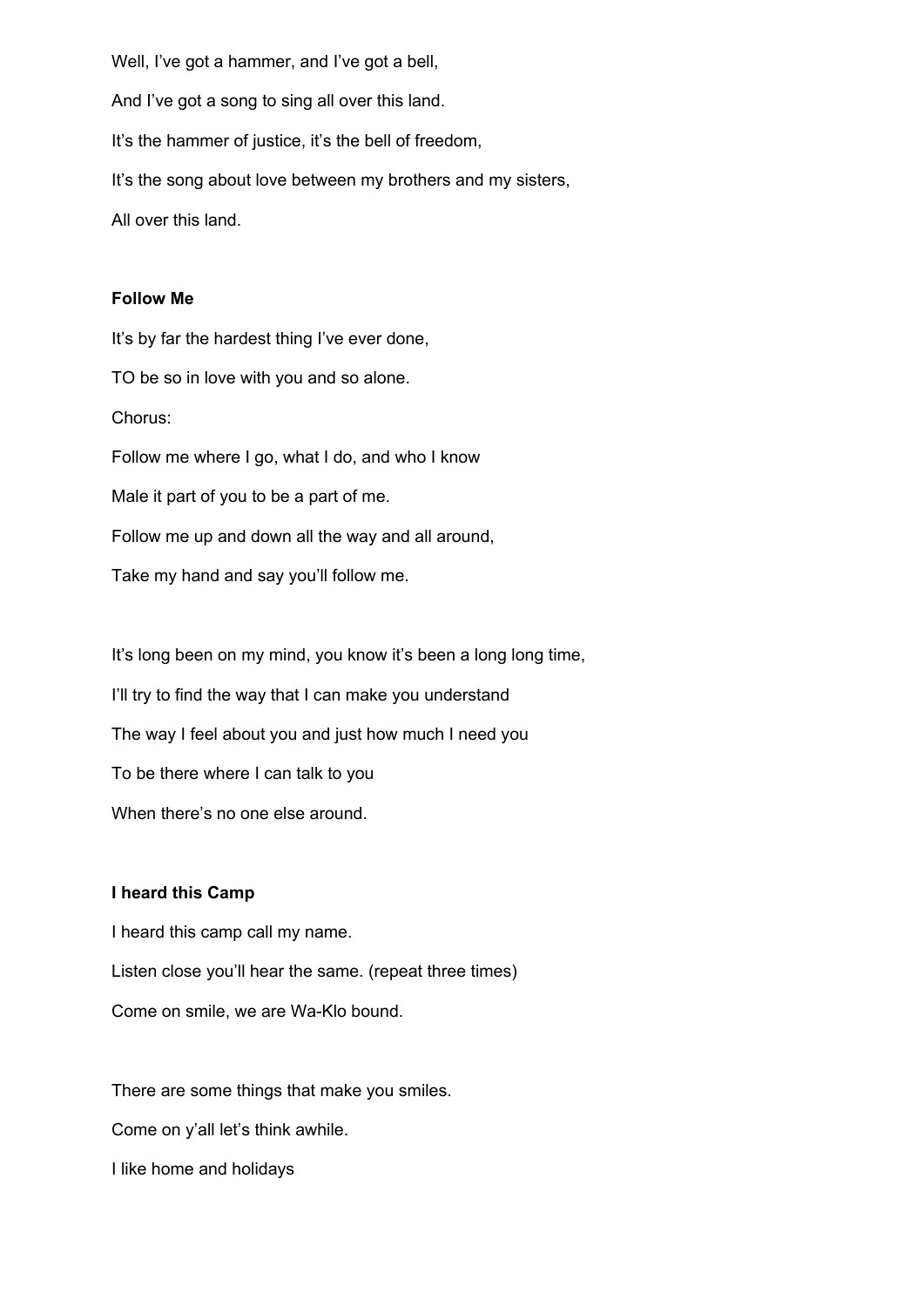Music always makes my day And gym is fun and so are friends Happiness should never end. Come on smile, we are Wa-Klo bound.

Find your happiness and you will know It will show you where to go.

I like laughter and Wa-Klo Dancin's fun with your beau. I like my home and my family And my favourite memories. And swimmin's cool, vacations are nice Happiness is a slice of life. Come on smile, we are Wa-Klo bound. (repeat three times).

## **Hotdog Man**

I know a weenie man, he owns a weenie stand. He sells everything from hotdogs on down. Someday I'll be his wife, his little weenie wife. Hotdog, love that weenie man, I ain't kiddin', Hotdog, I love that weenie man, one more time, Hot dog, I love that weenie man.

I know a hotdog man, he owns a hotdog stand. He sells everything from weenies on down. Someday I'll be his wife, his little hotdog wife. Weenie, I love that hotdog man, I ain't kiddin', Weenie, I love that hotdog man, one more time,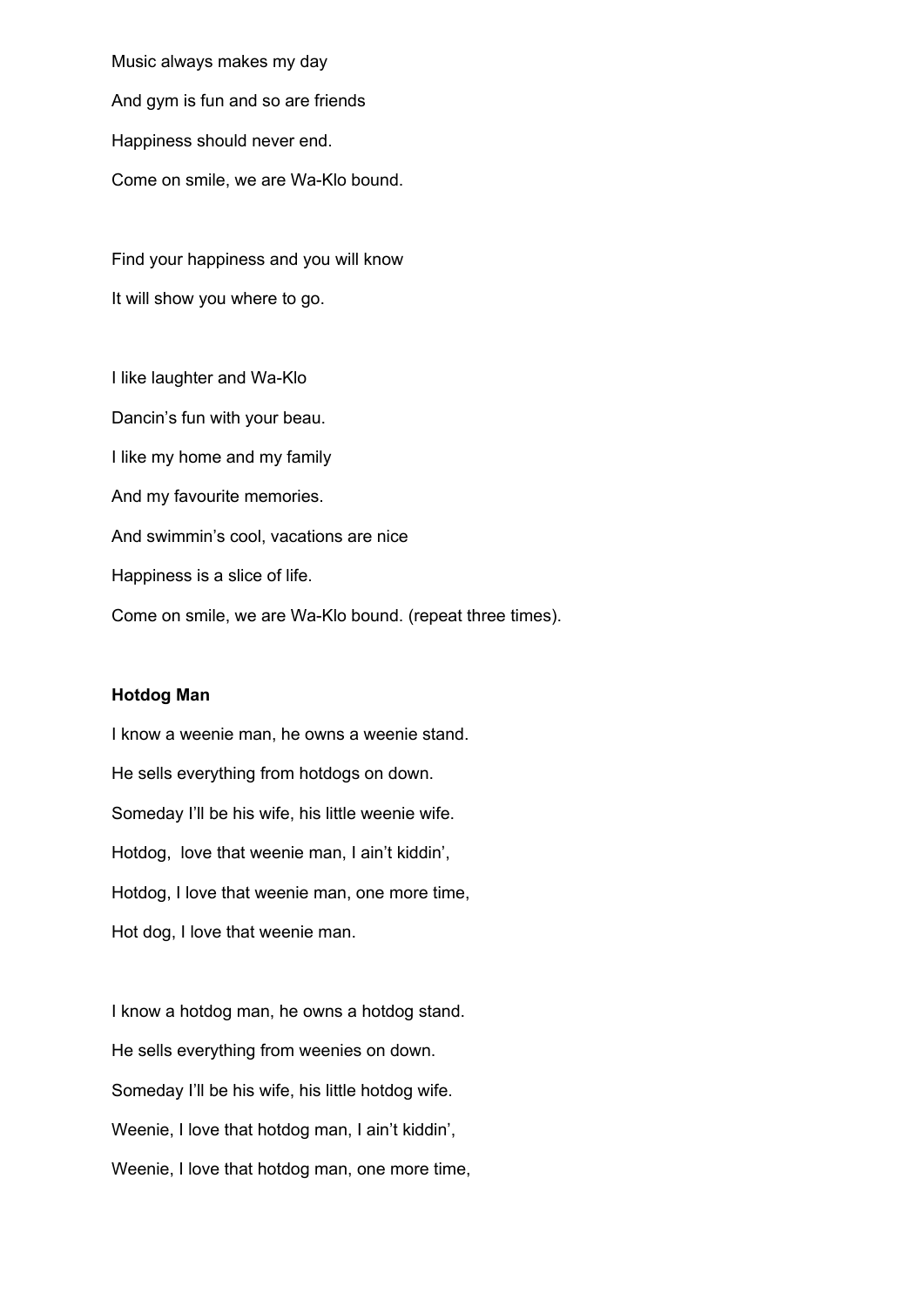Weenie, I love that hotdog man, for sure.

## **Three Little Ducks**

Three little ducks went out to play, over the hills and far away, When the mother duck called quack, quack, quack, quack, Two little ducks came running back.

Two little ducks went out to play, over the hills and far away, When the mother duck called quack, quack, quack, quack, One little duck came running back.

One little duck went out to play, over the hills and far away, When Grandma duck called quack, quack, quack, quack, Three little ducks came running back.

#### **Waddlee Atcha**

Waddlee atcha, wadlee atcha,

Doodlee-doo, doodle-doo (*repeat first two lines).*

Simplest thing, there isn't much to it.

All you gotta do is doodle-ee-doo it.

I like the rest but the part I like best is Doodlee, Doodlee-doo, wah!

(*repeat faster*).

#### **I Can't Smile Without You**

Chorus:

You know I can't smile without you, I can't smile without you.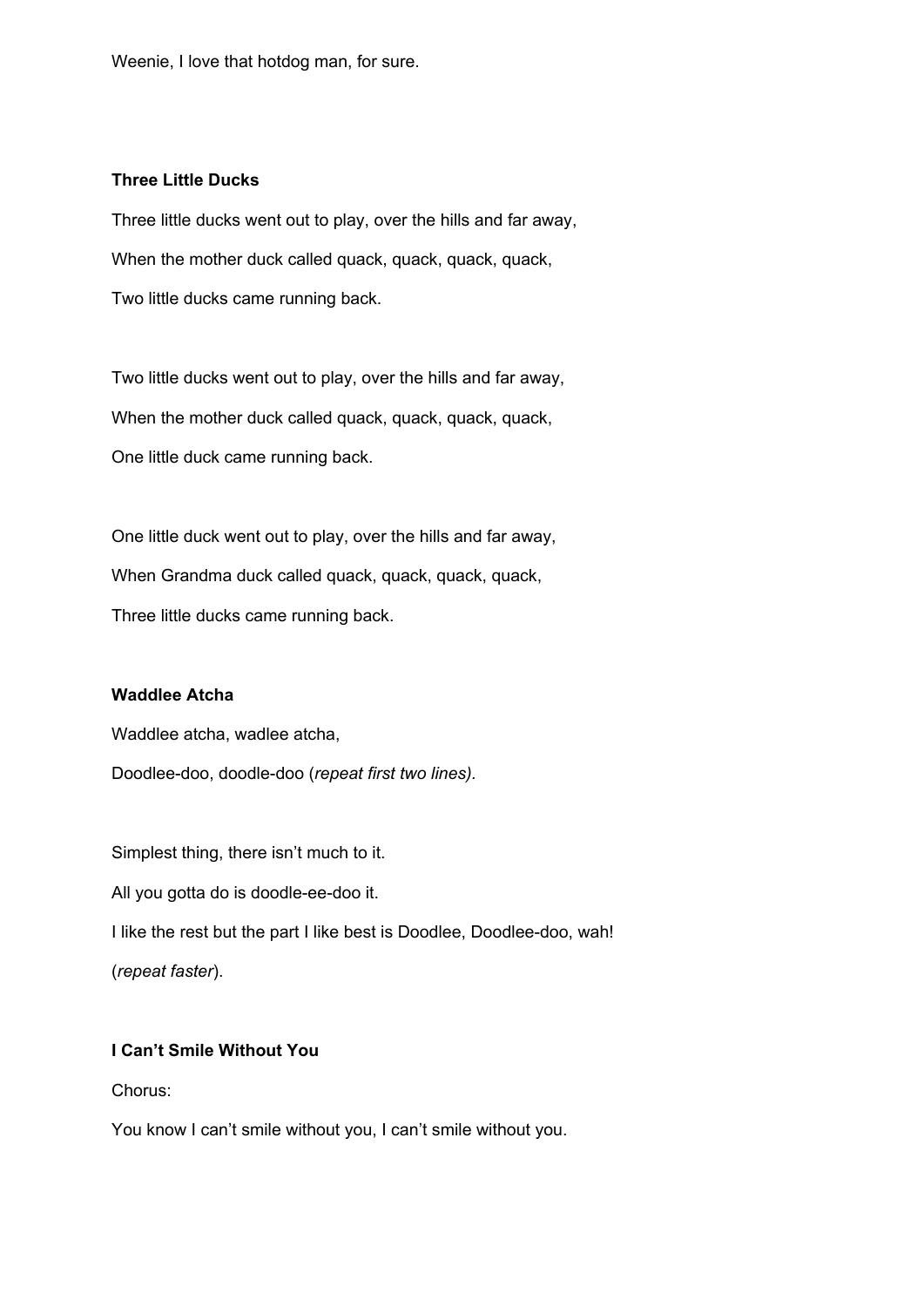I can't laugh, and I can't sing. I'm finding it hard to do anything, You see, I feel sad when you're sad. I feel glad when you're glad. If you only know, what I'm going through I just can't smile without you.

You came along just like a song to brighten my day. Who'd believe that you were part of a dream? Now it all seems light years away and…. (Chorus) Now some people say happiness takes so very long to find, Well, I'm finding it hard leaving your love behind me… (Chorus)

#### **Myself**

I have to live with myself and so I want to be fit for myself to know I want to be able as days go by Always to look myself straight in the eye. Chorus: I don't want to stand at the setting sun And hate myself for the things I've done.

I never can hide myself from me I see what others may never see I know what others may never know I have to live with myself and so I want to be fit for myself to know.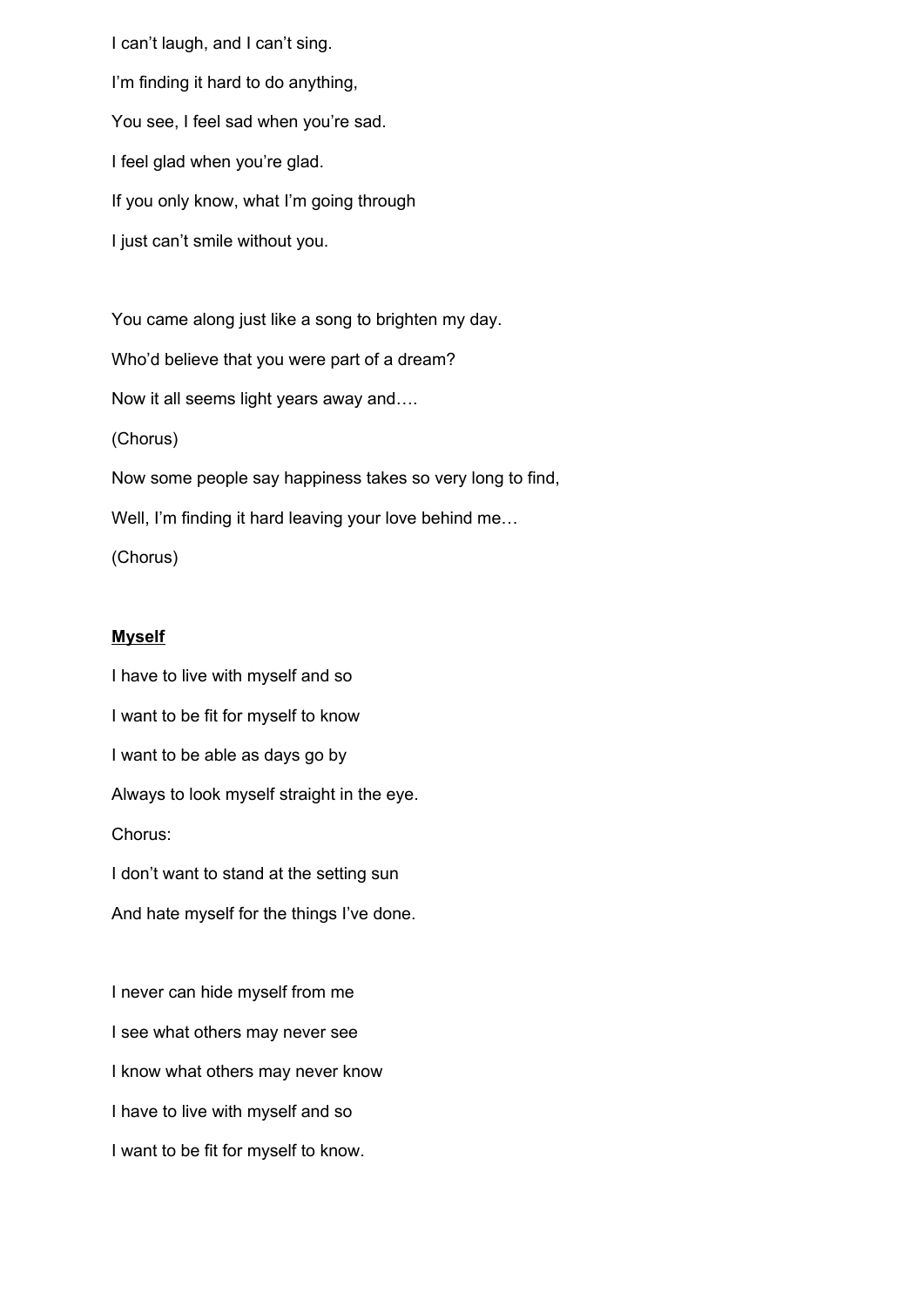(Back to chorus and sing last 5 lines in a round).

#### **You've Got a Friend**

When you're down and troubled and you need a helping hand, And nothing, nothing is goin' right. Just close your eyes and think of me and soon I will be there, To brighten up even your darkest night.

## Chorus:

You just call out my name and you know wherever I am I'll come running, to see you again. Winter, spring, summer or fall. All you have to do is call and I'll be there, yes I will. You've got a friend.

If the sky above, you grows dark and full of clouds And that ol' North wind begins to blow. Keep your head together and call my name out loud Soon you'll hear me knocking upon your door. (chorus) Now ain't it good to know that you've got a friend When people can be so cold, They'll hurt you and desert you They'll take your soul if you let them Oh, but don't you let them. (chorus).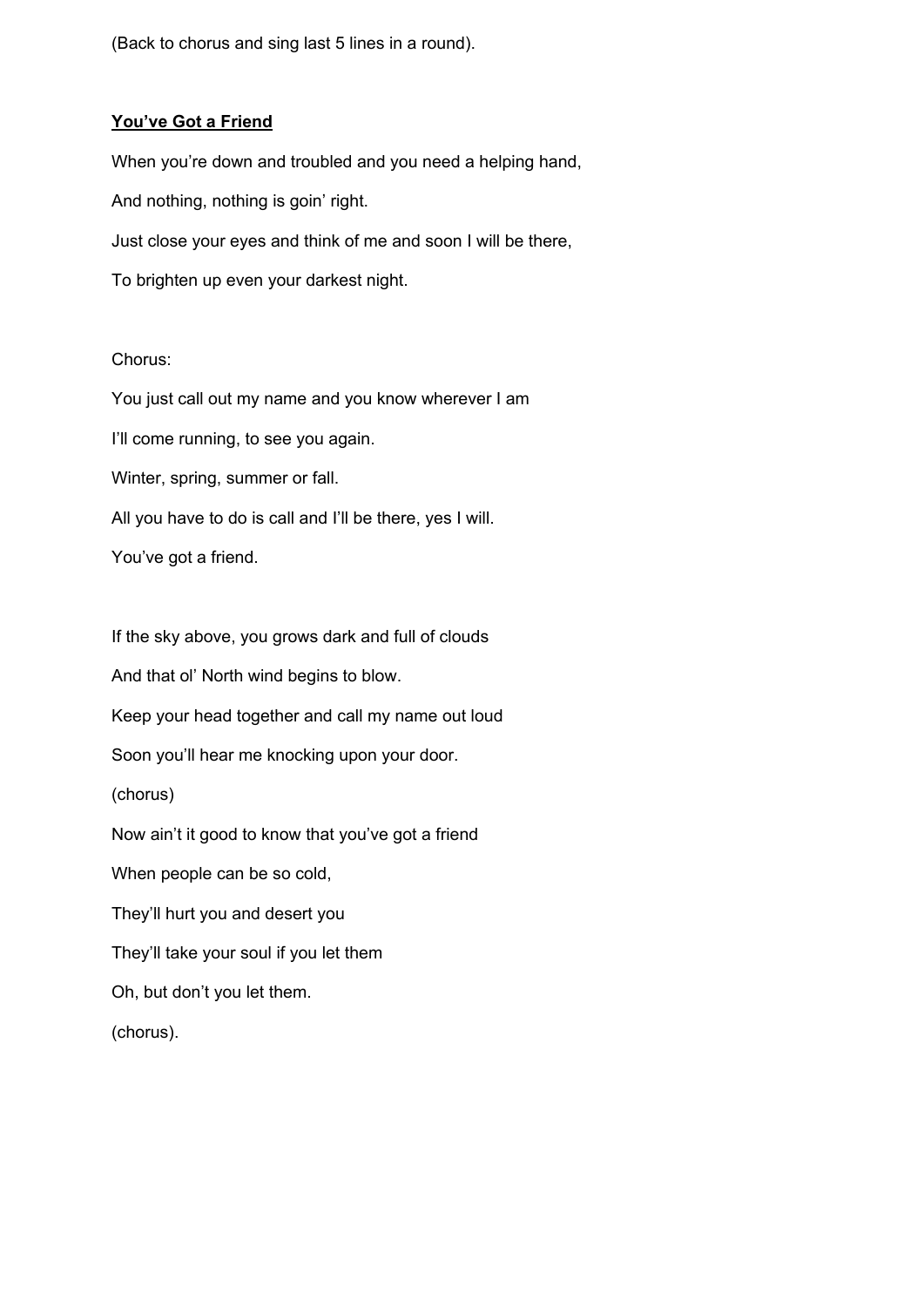# **Happy Times**

Remember the fun we had at Camp Wa-Klo The silvery lake, the sunset glow, the happy times. Remember the pale pink sky, Monadnock so high. And if you could ask me why… The reason I ask you this, is that I want to remember The happy times.

#### **Camp Wa-Klo**

Counter melody:

Camp Wa-Klo, Camp Wa-Klo, Camp Wa-Klo, Camp Wa-Klo…

Verse:

We call it fun, but you may call it madness. Stay here with us and you'll forget your sadness.

Happy campers are we having fun neath the trees

And when we are gone you'll remember our song.

We are from Camp Wa-Klo, Camp Wa-Klo …

#### **How did we come to meet pal**

How did we come to meet pal? What caused our paths to blend?

T'was fate we came to Wa-Klo and you became my friend.

We roamed these hills together and shared our fondest dreams

the council fire was kindled and we played beneath the star light's gleam.

#### Chorus:

It's here at camp we have learned to grasp, the meaning of, the real worth of true friendship born to last.

Oh, Wa-Klo you have given what none can ere destroy. Ideals to guide our lives by and friends to bring us joy.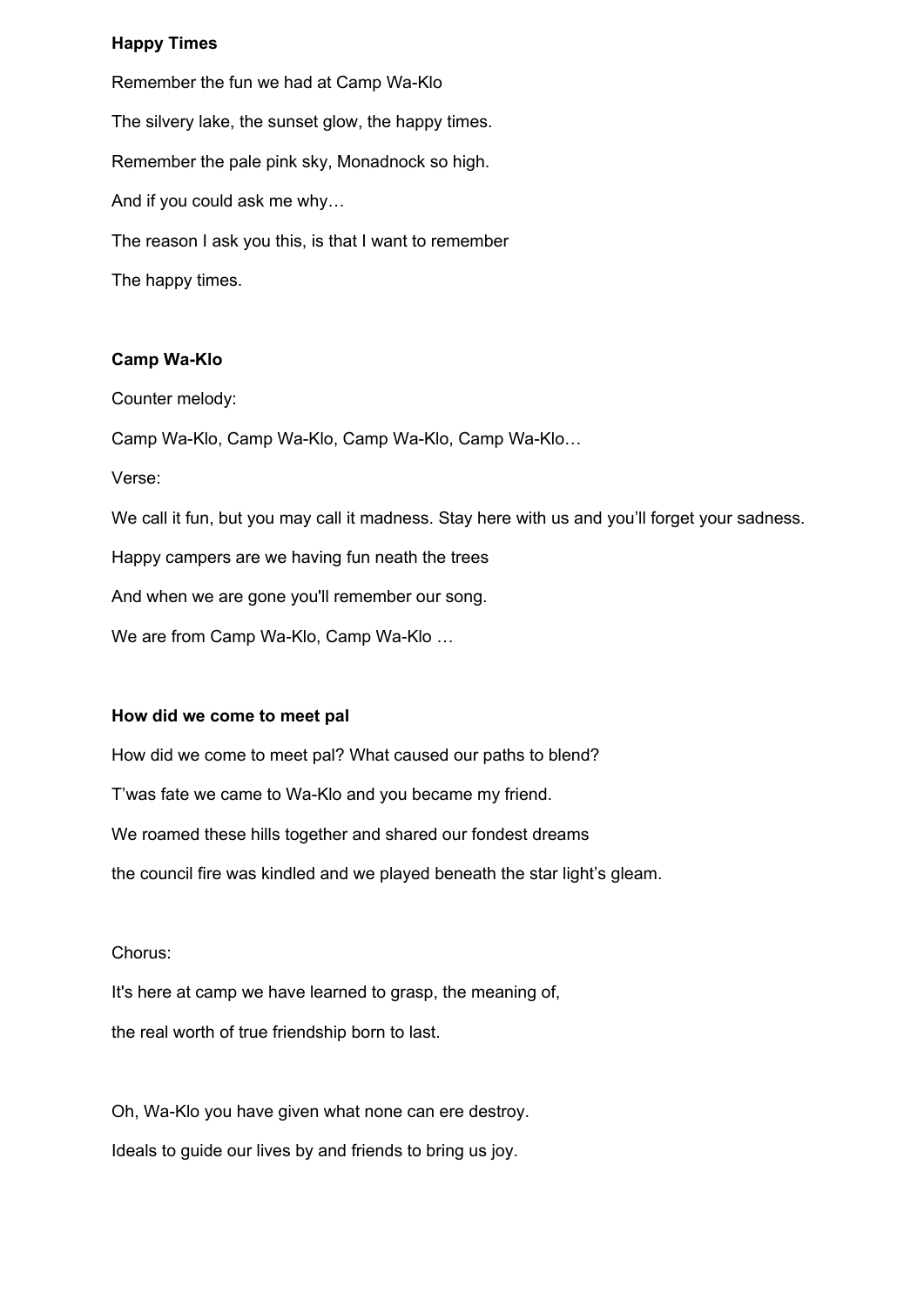And when we say farewell , it shall not mean goodbye.

The spark we've lit at Wa-Klo, we know in ages ne'er will die .

(Chorus)

#### **Sunshine on my Shoulders**

Chorus :

Sunshine on my shoulders makes me happy, sunshine in my eyes can make me cry. Sunshine on the water looks so lovely,

sunshine almost always makes me high.

If I had a day that I could give you, I'd give to you a day just like today. If I had a song that I could sing for you, I'd sing a song to make you feel this way.

(chorus)

If I had a tale that I could tell you, I'd tell a tale sure to make you smile. If I had a wish that I could wish for you, I'd make a wish for sunshine all the while. (chorus)

## **Noah's Ark**

The Lord said to Noah, there's gonna be a floody, floody The Lord said to Noah, there's gonna be a floody, floody get those children (clap ) out of the muddy, muddy children of the Lord.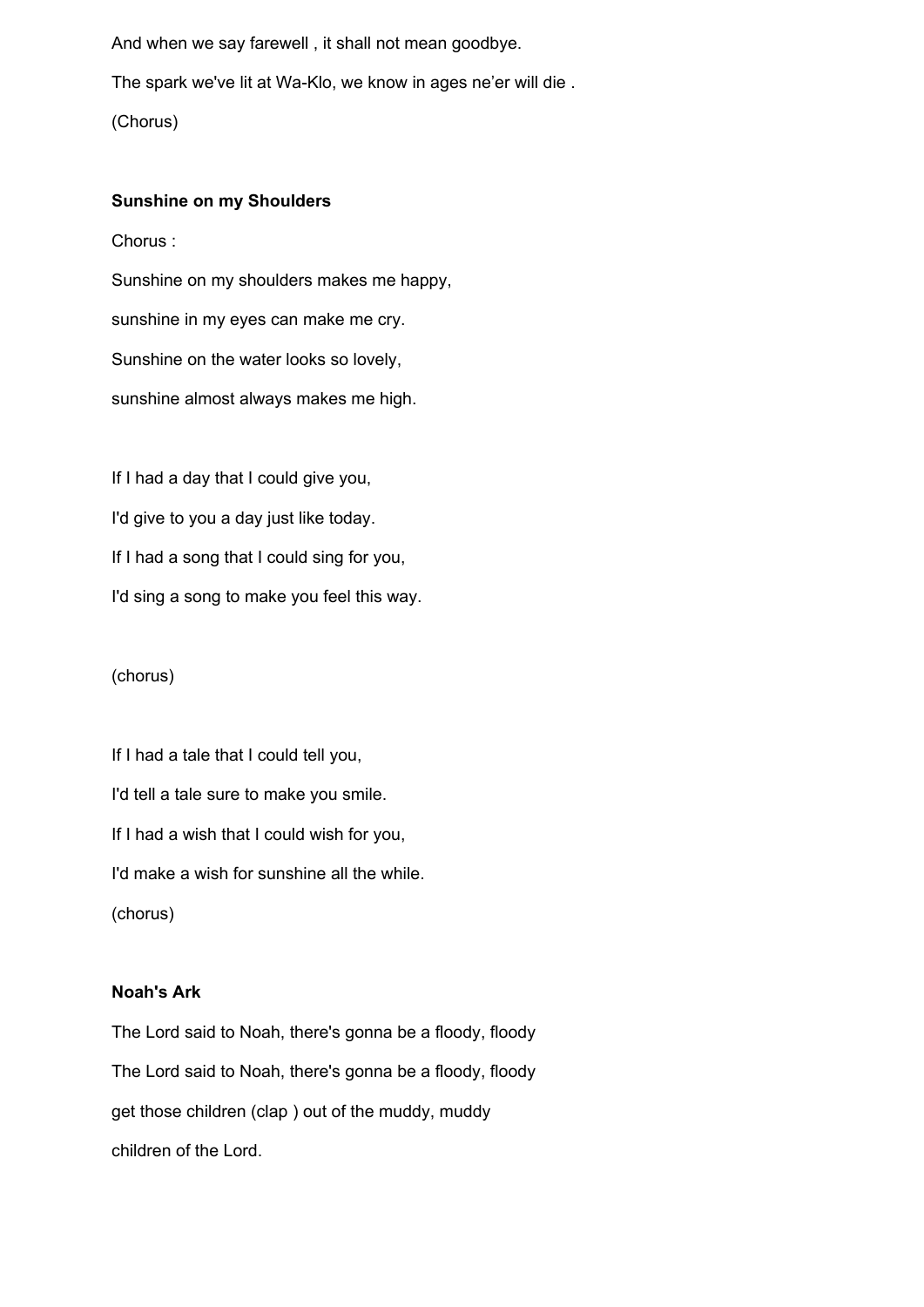#### Chorus:

so rise and shine and give God his glory, glory rise and shine and give God his glory, glory rise and shine and (clap) give God his glory, glory children of the Lord

SO Noah, he built Him, he built Him an Arky, Arky Noah, he built Him, he built Him an Arky, Arky Made it out of (clap) hickory barky, barky Children of the Lord (chorus)

The animals they came on, they came on by twosies, twoses Animals they came on, they came on, by twoses, twoses Elephants and (clap) kangarooses, rooses Children of the Lord (chorus)

It rained and poured for forty dayses, dayses Rained and poured for forty dayses, dayses Drove those (clap) animals nearly crazy, crazy Children of the Lord (chorus)

The sun came up and dried up the landy, landy Sun came up and dried up the landy, landy Everything was (clap) fine and dandy, dandy Children of the Lord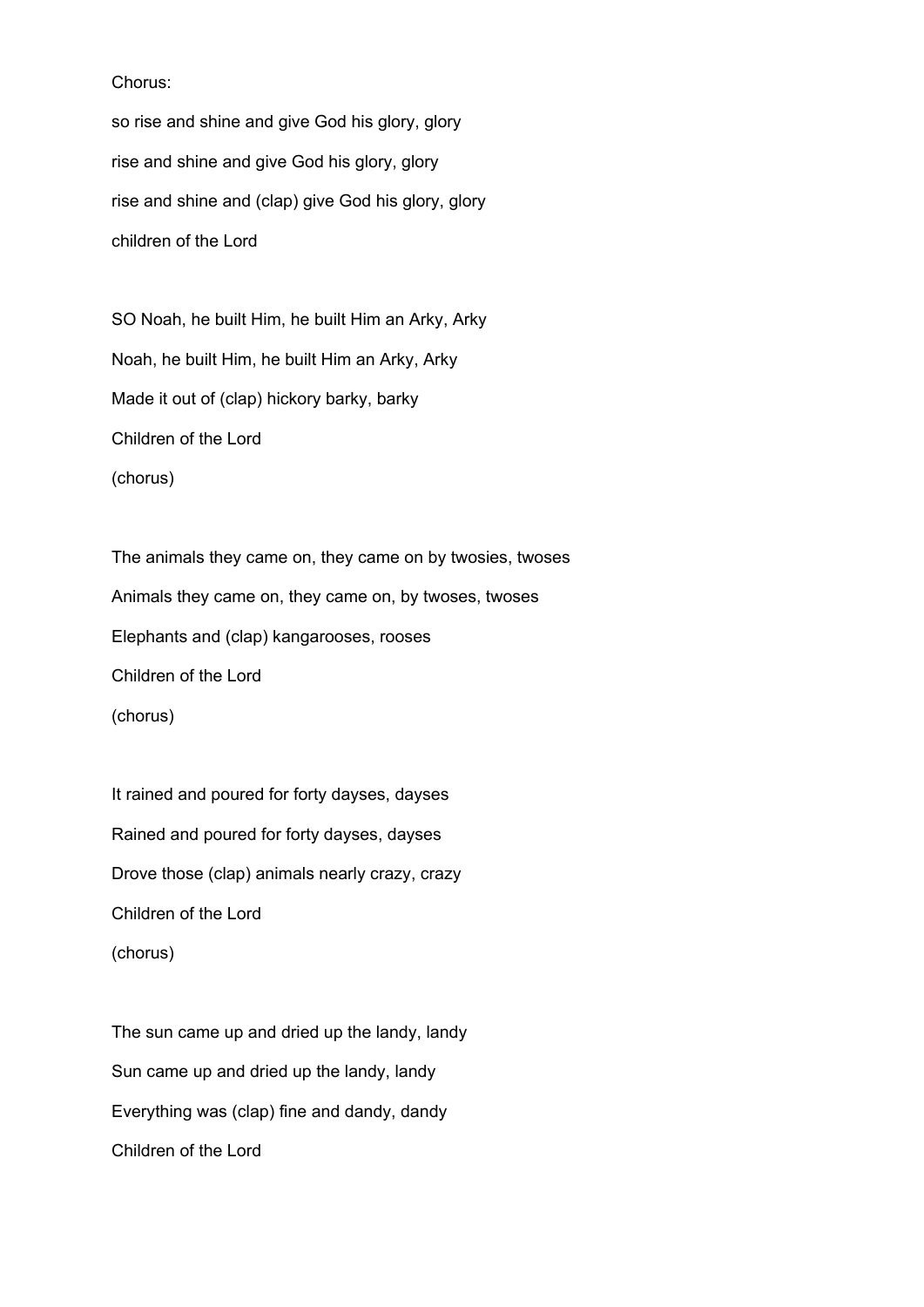(chorus)

The animals they came off, they came off by threeses, threeses Animals they came off, they came off by threeses, threeses Must have been those (clap) birds and beesies, beesies Children of the Lord (chorus)

The moral of this little story, story Moral of this little story, story Everything was (clap) hunky dory, dory Children of the Lord (chorus)

# **Little Peter Rabbit**

Little Peter Rabbit had a fly upon his nose, Little Peter Rabbit had a fly upon his nose, Little Peter Rabbit had a fly upon his nose, And he brushed it away with his .

#### **Take Me Home Country Roads**

Almost heaven, West Virginia, Blue Ridge Mountains, Shenandoah River.

Life is old there, older than the trees, younger than the mountains growin' like a breeze.

Chorus:

Country roads, take me home, to the place I belong.

West Virginia, mountain Mama, take me home country roads.

All my mem'ries gather round her, miner's lady stranger to blue water.

Dark and dusty, painted on the sky, misty taste of moonshine, teardrop in my eye.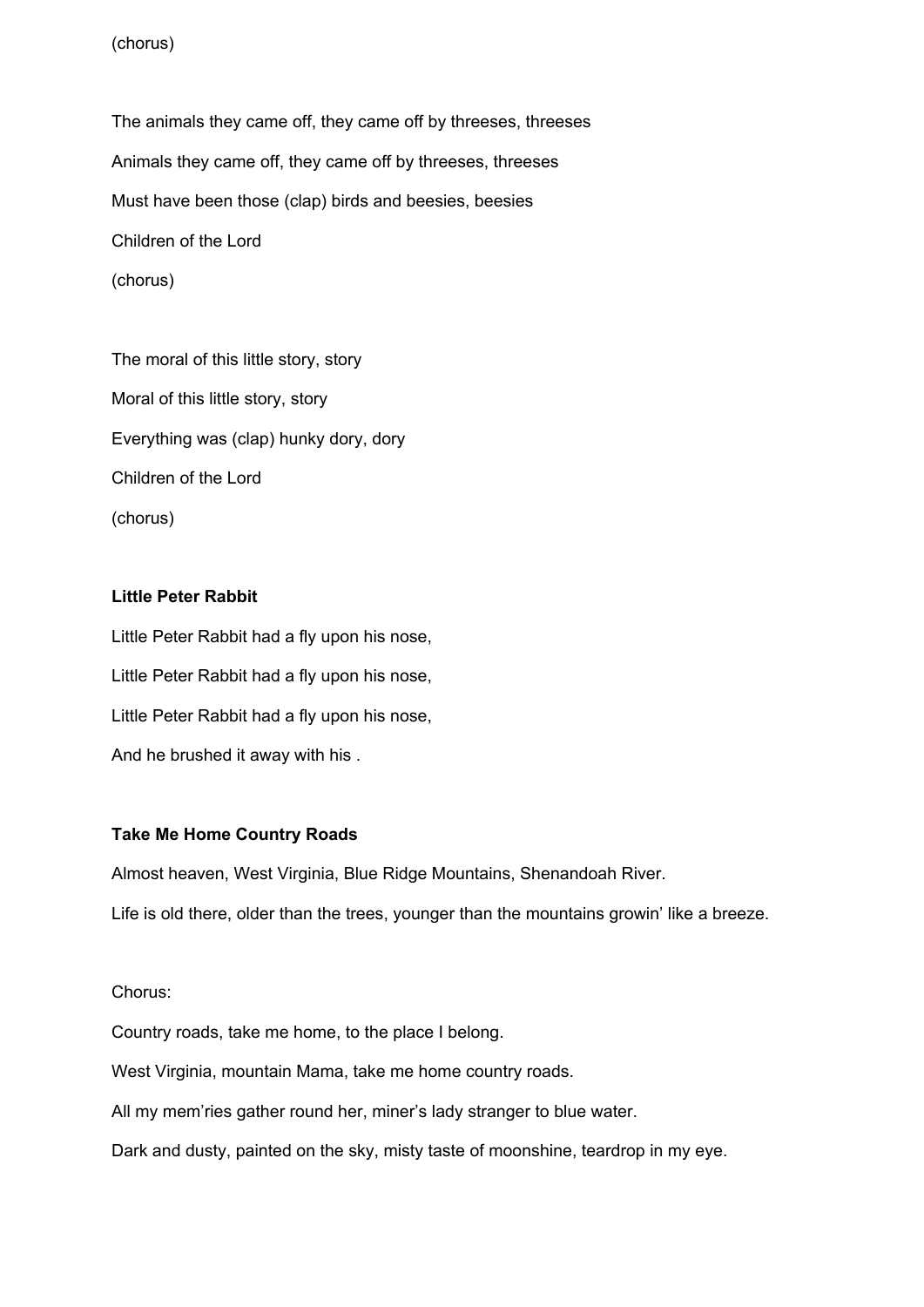(Chorus)

I hear her voice in the morning hours she calls me, the radio reminds me of my home far away.

And drivin' down the road I get a feeling that I should have been home yesterday, yesterday.

(Chorus).

# **La La song**

(in a round)

- La La La La
- La La la la la

La-la-la, la-la-la,

La

La

La

# **Today**

Chorus:

Today while the blossoms still cling to the Vine,

I'll taste your strawberries, I'll drink your sweet wine .

A million tomorrow's will pass away

Ere I forget all the joy that is mine today.

I'll be a dandy and I'll be a rover,

you know who I am by the song that I sing,

I'll feast at your table, I'll sleep in the Clover,

who cares what the morrow will bring.

(Chorus)

I can't be contented with yesterday's glory,

I can't live on promises winter to spring,

today is my moment and now is my story,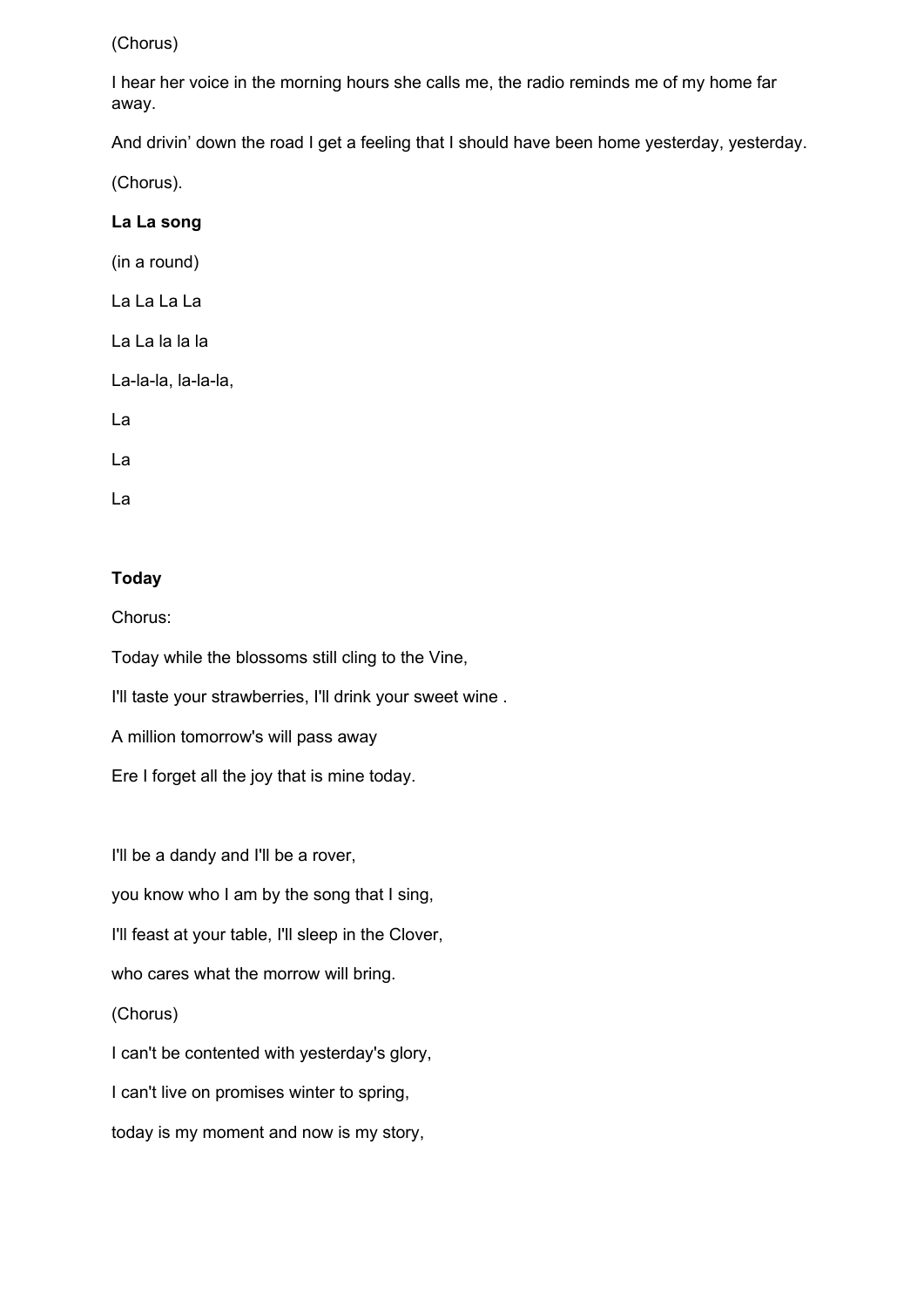I'll laugh and I'll cry and I'll sing.

#### **Father Abraham**

Father Abraham had seven sons (seven sons), seven sons had Father Abraham.

And they couldn't laugh (no) and they couldn't cry (no). All they did was go like this…

with the left (swing left arm)

Repeat an add on the following..

and the right (swing right)

and the left (stamp left foot)

and the right (stamp right foot)

and a wiggle (swing hips)

and the head (swing head)

and the tongue (stick tongue out)

Goodnight

#### **Lollipop song**

Oh, I'd rather suck on a lemon drop than try my luck on a lollipop, cause a lollipop falls off the stick and gets all over icky.

oh it makes me sick the way it smears, it gets all in my hair and ears with a Jelly Bean you're always clean, but a lollipop icky.

I've tried and tried but still I can't find a lollipop that's halfway refine so I'd rather suck on a lemon drop then try my luck on a lollipop cause a lollipop falls off the stick and gets all over icky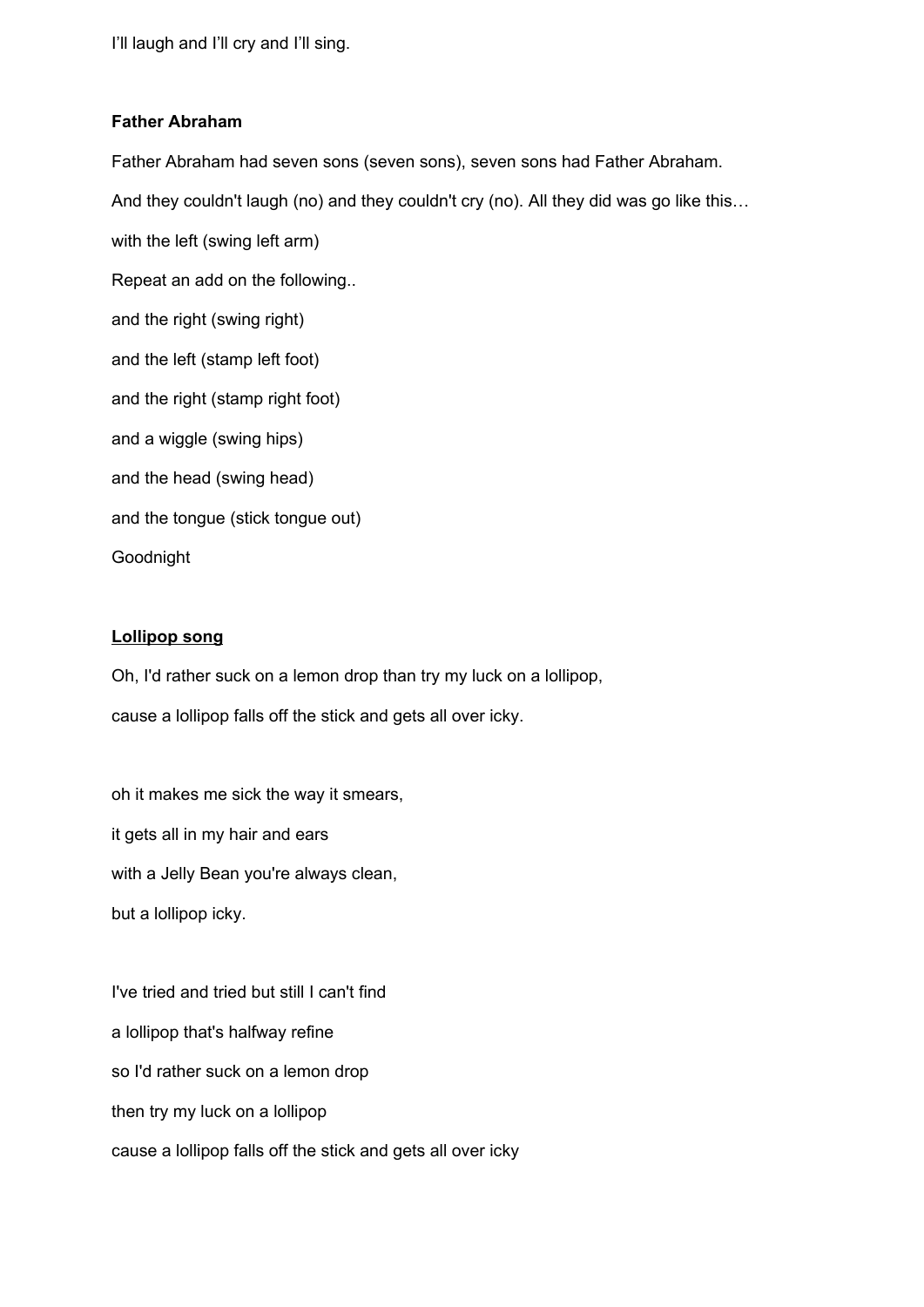#### **Sarah Sponda**

**(**chorus) Sarah Sponda, Sarah Sponda, Sarah Sponda, ret, set, set (repeat twice).

(Together)

Adore Ray-o, Adore Ray-o boom day-o, Adore boom day ret set set,

Assay passay-o!

(background)

Boom-da, boom-da, boom-da, boom-da….

(repeat chorus with background. Come in together on the adore ray-o's)

#### **Rhymes and Reasons**

SO you speak to me of sadness and the coming of the winter,

Fear that is within you now that seems to never end.

And the dreams that have escaped you and a hope that you've forgotten

And you tell me that you need me now and you want to be my friend,

And you wonder where we're going,

Where's the rhyme and where's the reason.

#### Chorus:

And it's you cannot accept it is here we must begin to seek the wisdom of the children

And the graceful way of flowers in the wind.

For the children and the flowers are my sisters and my brothers,

Their laughter and their loveliness would clear a cloudy day.

Like the music of the mountains and the colours of the rainbow,

They're a promise of the future and a blessing for today.

Though the cities start to crumble and the towers fall around us.

The sun is slowly fading and it's colder than the sea.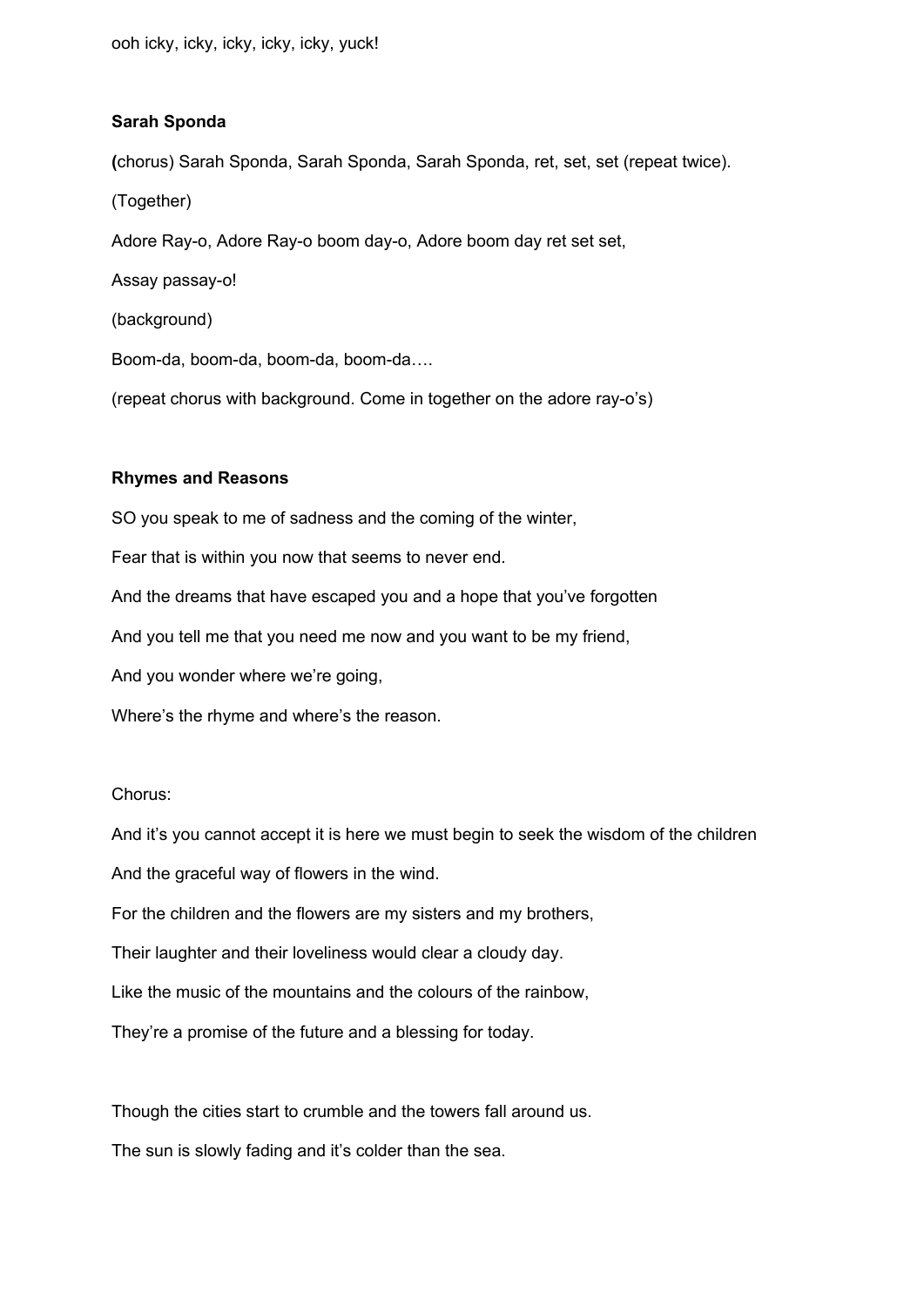It is written: From the desert to the mountains they shall lead us.

By the hand and by the heart and they will comfort you and me.

In their innocence and trusting, they will teach us to be free.

**Chorus** 

And the song that i am singing is a prayer to nonbelievers.

Come and stand beside us we can find a better way.

## **Austrian**

Oh, an Austrian went yodelling on a mountain so high,

When along came a

- 1. Cuckoo bird
- 2. Two cuckoo birds
- 3. Three cuckoo birds
- 4. Grizzly bear
- 5. An avalanche
- 6. A counselor
- 7. Director
- 8. Chardie
- 9. Miss chenet

Interrupting his cry.

Oh, lay eee, Lolie Rock a Kee a Holie Rock a Koo

Holie Rock a kEe a Holie Rock a Koo

Holie ROck a Kee a Holie Rock a Koo

Holie Rock a Kee a Ho!

## **Piano Man**

It's 9:00 o'clock on a Saturday,

the regular crowd shuffles in,

there's an old man sitting next to me

making love to his tonic and gin.

He says "Son can you play me a melody? I'm not really sure how it goes,

but it's sad and it's sweet and I knew it complete when I wore younger Man's clothes.

(chorus)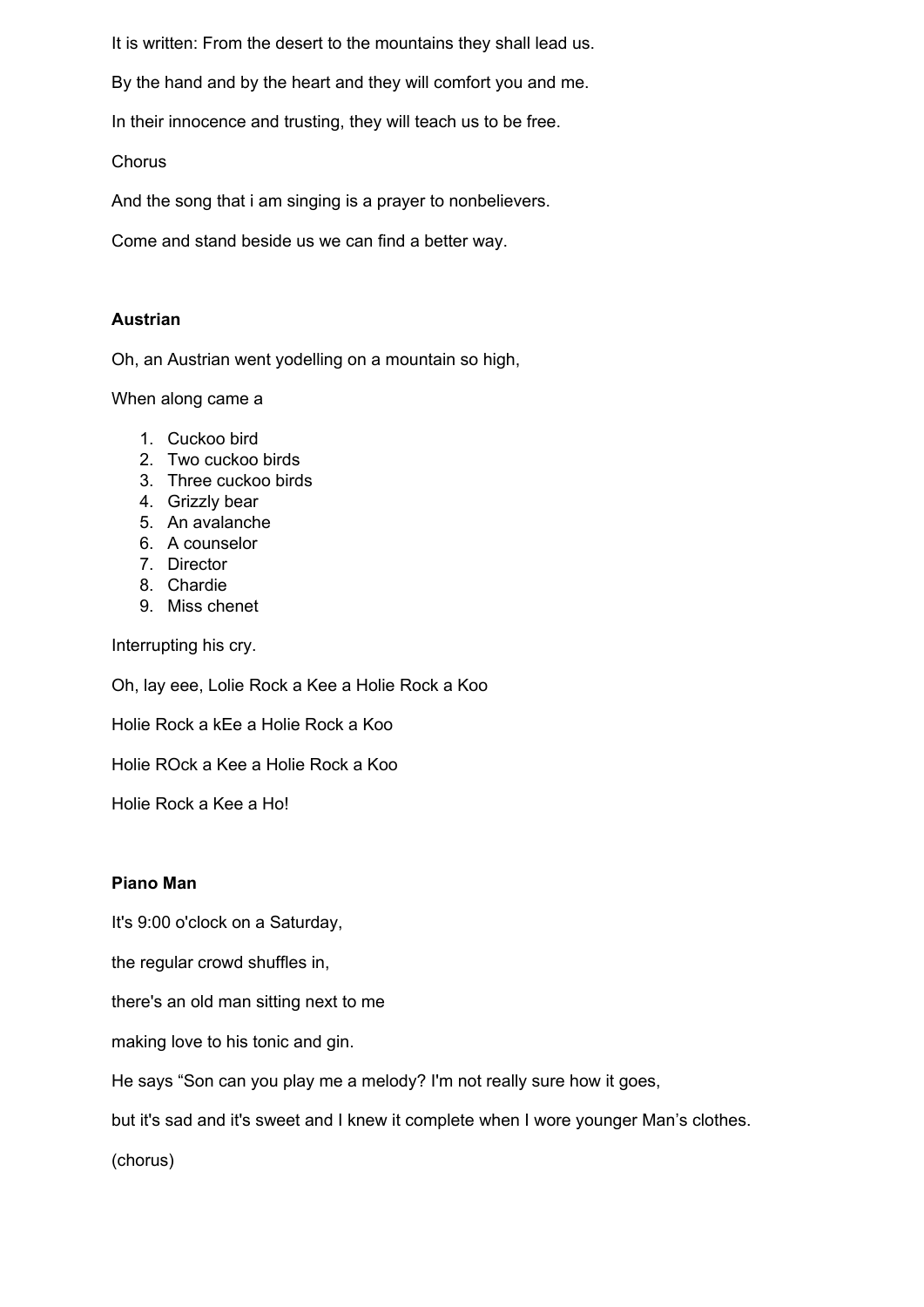da da da dee Dee da da da dee dee da da da sing us a song, you're piano man sing us a song tonight well, we're all in the mood for a melody. And you've got us feeling alright.

Now John at the bar is a friend of mine.

He gets me my drink for free.

And he's quick with a joke,

or to light up your smoke

but there's some place that he'd rather be.

He says "Bill, I believe this is killing me"

As a smile ran away from his face

"Well, I'm sure that I could be a movie star if I could get out of this place".

(chorus)

Now Paul is a real estate novelist,

who never had time for a wife,

and he's talking with Davy,

who's still in the Navy.

And probably will be for life.

And the waitress is practicing politics,

as the businessmen slowly get stoned.

Yes, they're sharing a drink,

they call loneliness but it's better than drinking alone.

(chorus)

It's a pretty good crowd for a Saturday, and the manager gives me a smile

Cause he knows that it's me they've been coming to see

To forget about life for awhile.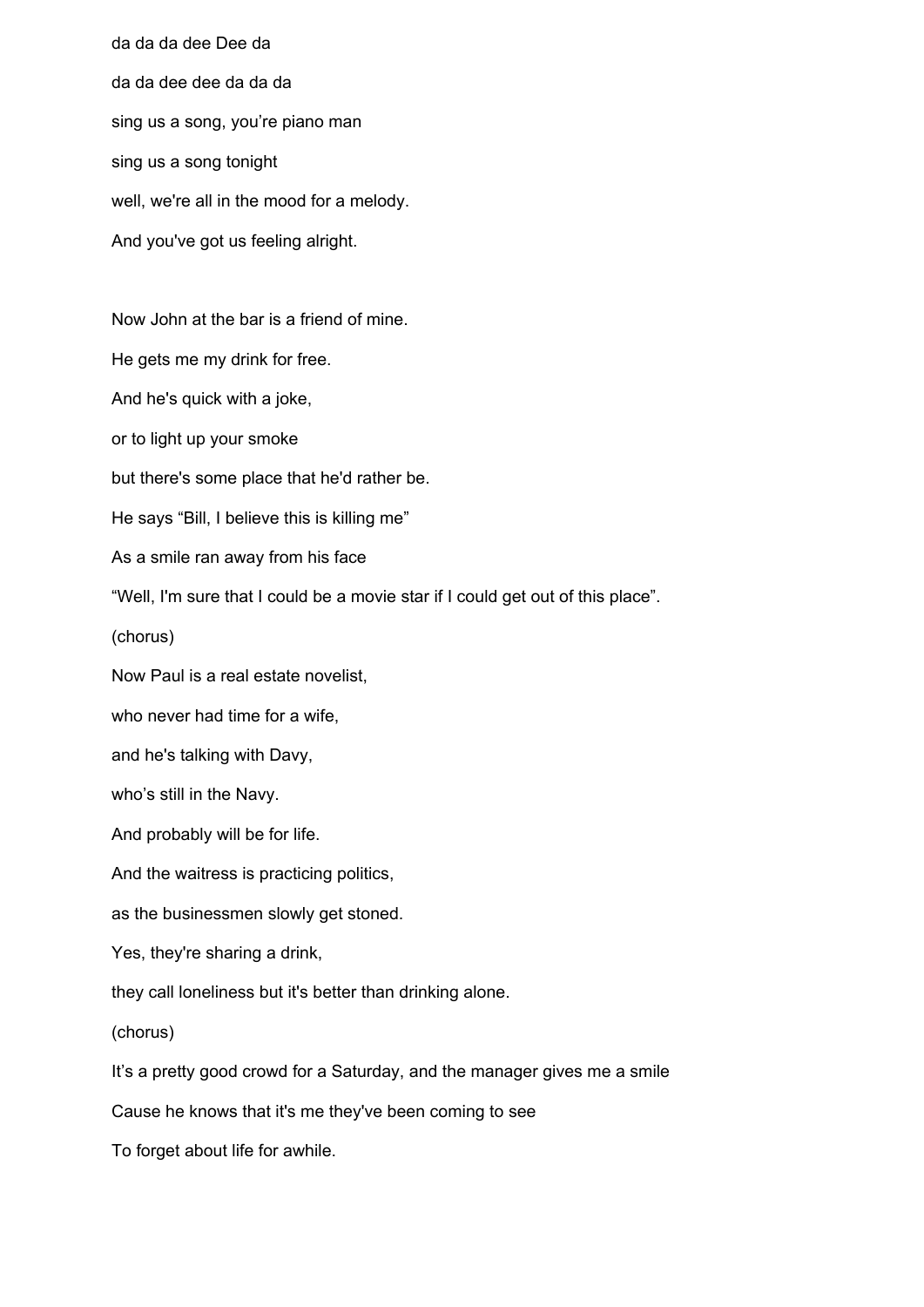And the piano it sounds like a carnival and the microphone smells like a beer and they sit at the bar and put bread in my jar and say "man, what are you doing here?" (chorus)

## **Moon River**

Moon River, wider than a mile, I'm crossing you in style someday.

Old dream maker, you heartbreaker, wherever you're going, I'm going your way:

Two drifters off to see the world, there's such a lot of world to see.

We're after the same rainbow's end, waiting round the bend, my Huckleberry friend, Moon River and me. (repeat)

#### **Wind beneath my wings**

It must have been cold there in my shadow, to never have sunlight on your face.

you were content to let me shine, that's your way, you always walked a step behind.

So why was the one with all the glory, well you were the one with all the strength.

a beautiful face without a name - for so long, a beautiful smile to hide the pain.

Chorus:

Did you ever know that you're my hero, and everything I would like to be?

I can fly higher than an eagle, cause you are the wind beneath my wings.

It might have appeared to go unnoticed, but I've got it all here in my heart. I want you to know I know the truth , of course I know it, I would be nothing without you. (Chorus)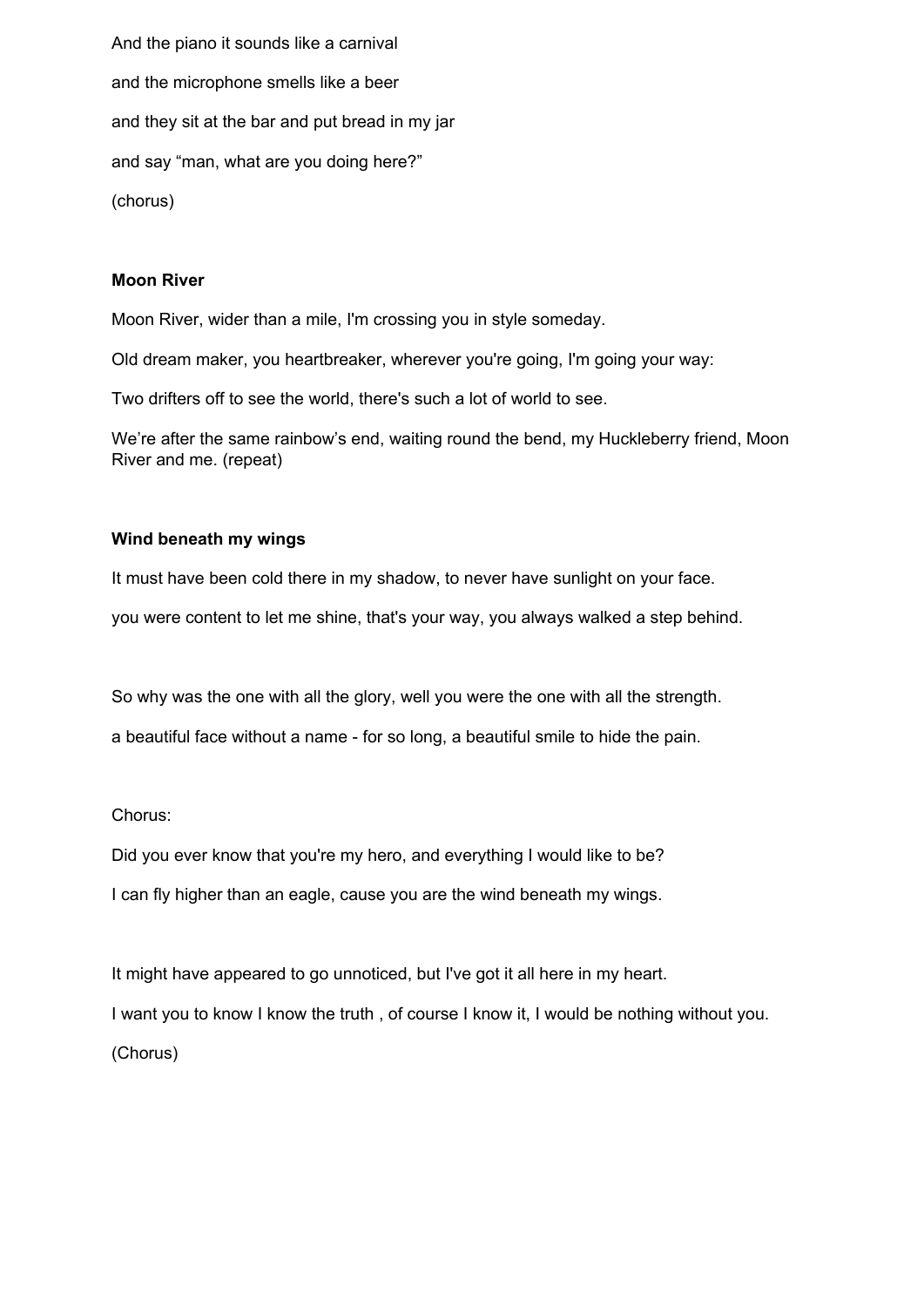#### **Candle on the water**

I'll be your candle on the water, my love you will always burn. I know you're lost and drifting, but the clouds are lifting, don't give up you have somewhere to turn.

I'll be your candle on the water, 'til ev'ry wave is warm and bright. my soul is there beside you, let the candle guide you soon you'll see a Golden stream of light.

a cold and friendless tide has found you, don't let the stormy darkness pull you down. oh painter Ray of hope around you, circling in the air, guided by a prayer.

I'll be your candle on the water, this flame inside of me will grow. keep holding on, you'll make it, here's my hand so take it, look for me reaching out to show as sure as rivers flow, I'll never let you go, I'll never let you go, I'll never let you go.

## **Six little ducks**

Six little ducks that I once knew, short ones, skinny ones, fat ones too. but the one little duck with the feathers on his back, He ruled the others with his quack, quack, quack.

Down to the River they would go, widdle-waddle, widdle-waddle, to and fro, but the one little duck with the feather on his back, he ruled the others with his quack, quack, quack.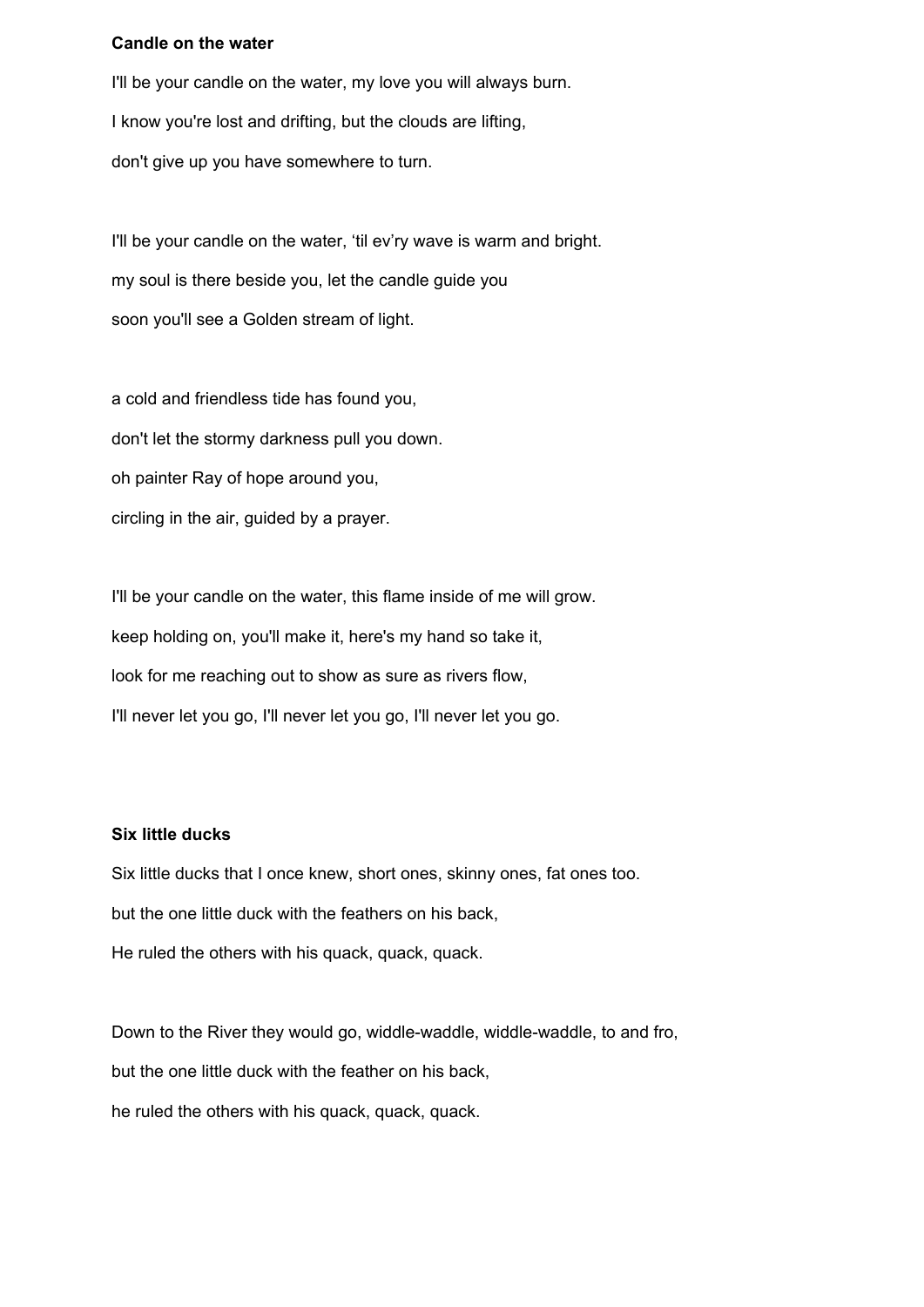#### **A boy and a girl**

Just a boy and a girl in a little canoe with the moon shining all around He plowed his paddle so, he didn't even make a sound, shhhh. They talked and they talked till the moon grew dim. He said ya gotta kiss me or get out and swim.

A boy all alone in a little canoe and the girl swimming all around.

## **One Tin Soldier**

Listen children to a story that was written long ago 'Bout a Kingdom on a mountain and the valley folk below. On the mountain was a treasure buried deep beneath a stone, and the Valley people swore they'd have it for their very own. Chorus: Go ahead and hate your neighbour, go ahead and cheat a friend.

Do it in the name of heaven, justify it in the end.

There won't be any trumpets blowin' come the judgment day.

On the bloody morning after -- one tin soldier rides away.

So the people of the Valley sent a message up the hill, Asking for the buried treasure tons of gold for which they'd kill, Came an answer from the Kingdom "with our brothers we will share All the secrets of our mountain, all the riches buried there". (chorus) Now the valley cried with anger mount your horses, draw your sword And they killed the mountain people so they won their just reward. Now they stood beside the treasure on the mountain, dark and red Turned the stone and look beneath it "Peace on earth" was all it said.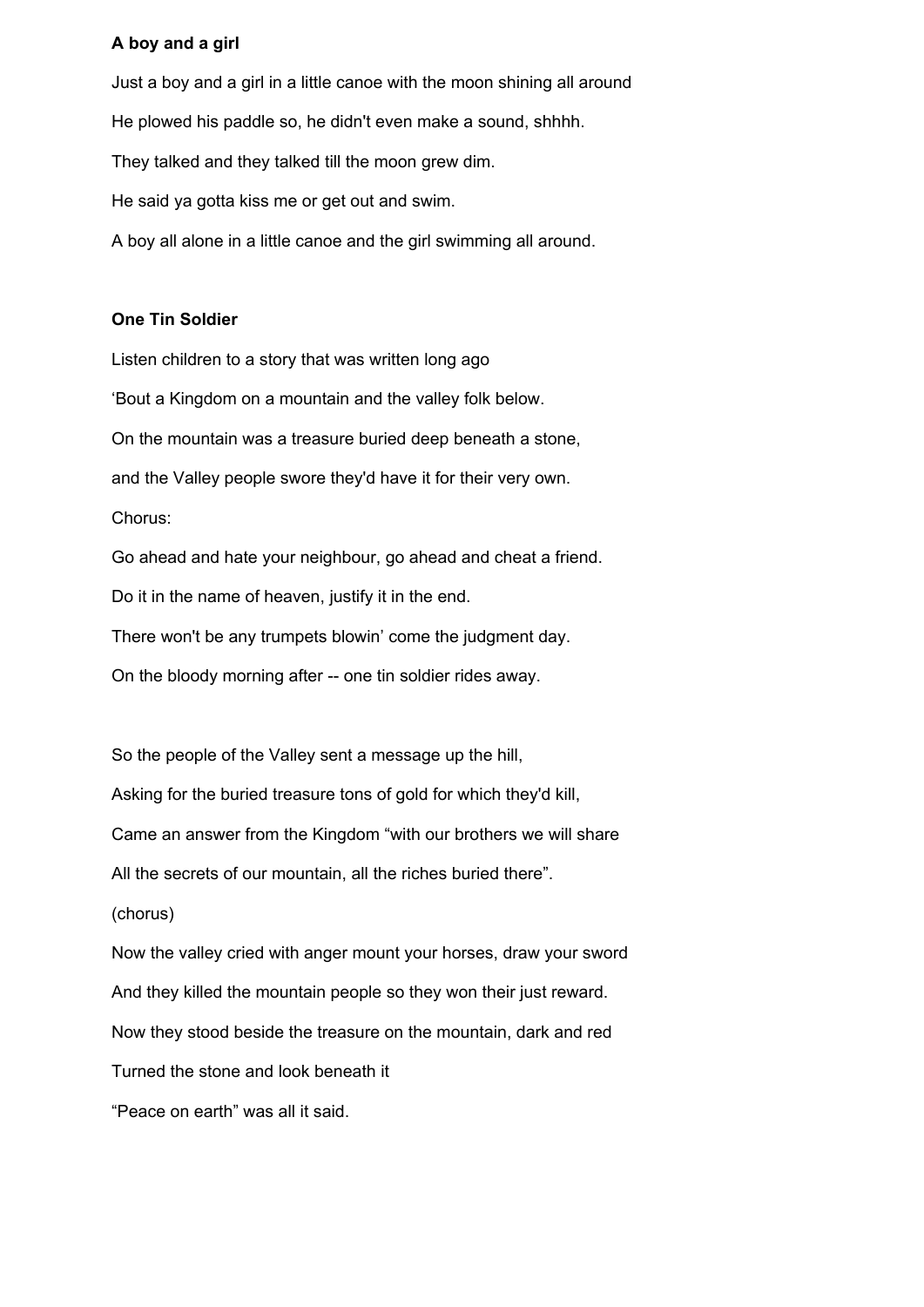## **Waltzing with bears**

My Uncle Walter goes waltzing with bears It's a most unbearable state of affairs

Every Saturday night he creeps down the back stairs

Sneaks out of the house and goes waltzing with bears.

Chorus:

He goes wa wa wa was waltzing with bears raggy bears, baggy bears, shaggy bears too there's nothing on earth Uncle Walter won't do

So he can go waltzing wa-wa-wa waltzing, wa-wa-wa waltzing, go waltzing with bears.

I went to his room in the middle of the night I tiptoed inside and I turned on the light but to my dismay he was nowhere insight Cause my Uncle Walter goes waltzing at night.

I bought Uncle Walter a new coat to wear but when he comes in it's covered with hair and lately I've noticed there's several new tears

I'm sure Uncle Walter goes waltzing with bears.

(chorus)

We asked Uncle Walter "why won't you be good

and do all the things that they say that you should?"

But we know that he'd rather be off in the wood

we're afraid that will lose Uncle Walter for good.

(chorus)

We begged and we pleaded "oh, please won't you stay"

And manage to keep him at home for a day. But the bears will barged in and they took him away

Now he's dancing with pandas and he won't understand us

and the bears will demand at least one dance day.

(Chorus)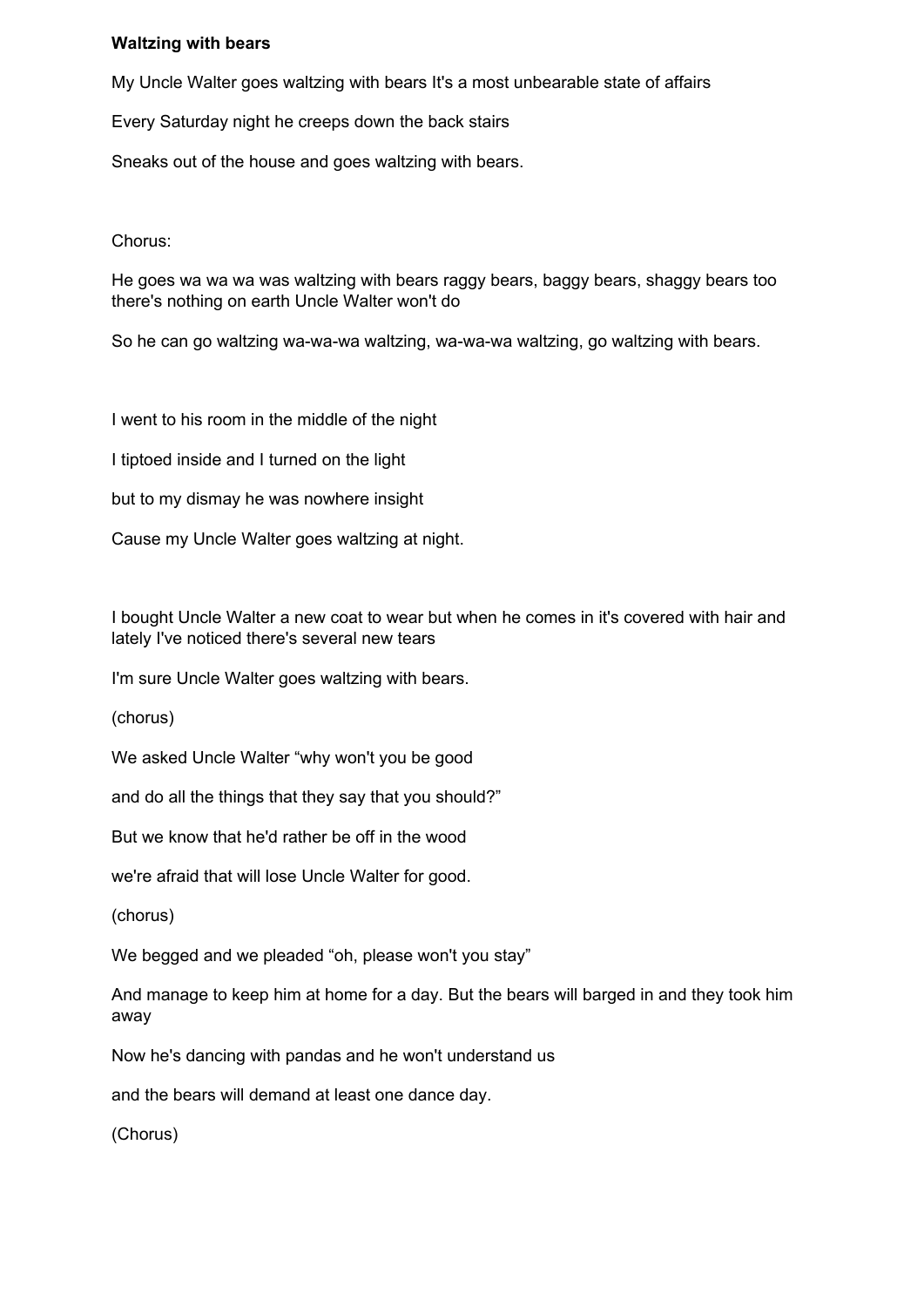#### **The water is wide**

The water is wide and i cannot get o'er, Neither have I wings to fly, Give me a boat that can carry two, And we shall cross, my true friend and I. I leaned my back against an oak Thinking it was a sturdy branch But the first it bent and then it broke And so many true friend did help me stand.

Oh love is handsome and love is kind Bright as a jewel when it is new But love does grow and n'er turns cold And it is fresh like morning dew.

## **Edelweiss**

Edelweiss, Edelweiss, Ev'ry morning you greet me. Small and white, clean and bright, You look happy to meet me. Blossom of snow may you bloom and grow, Bloom and glow forever. Edelweiss, Edelweiss, bless my Homeland forever.

## **The rainbow connection**

Why are there so many songs about rainbows,

And what's on the other side?

Rainbows are visions, but only illusions,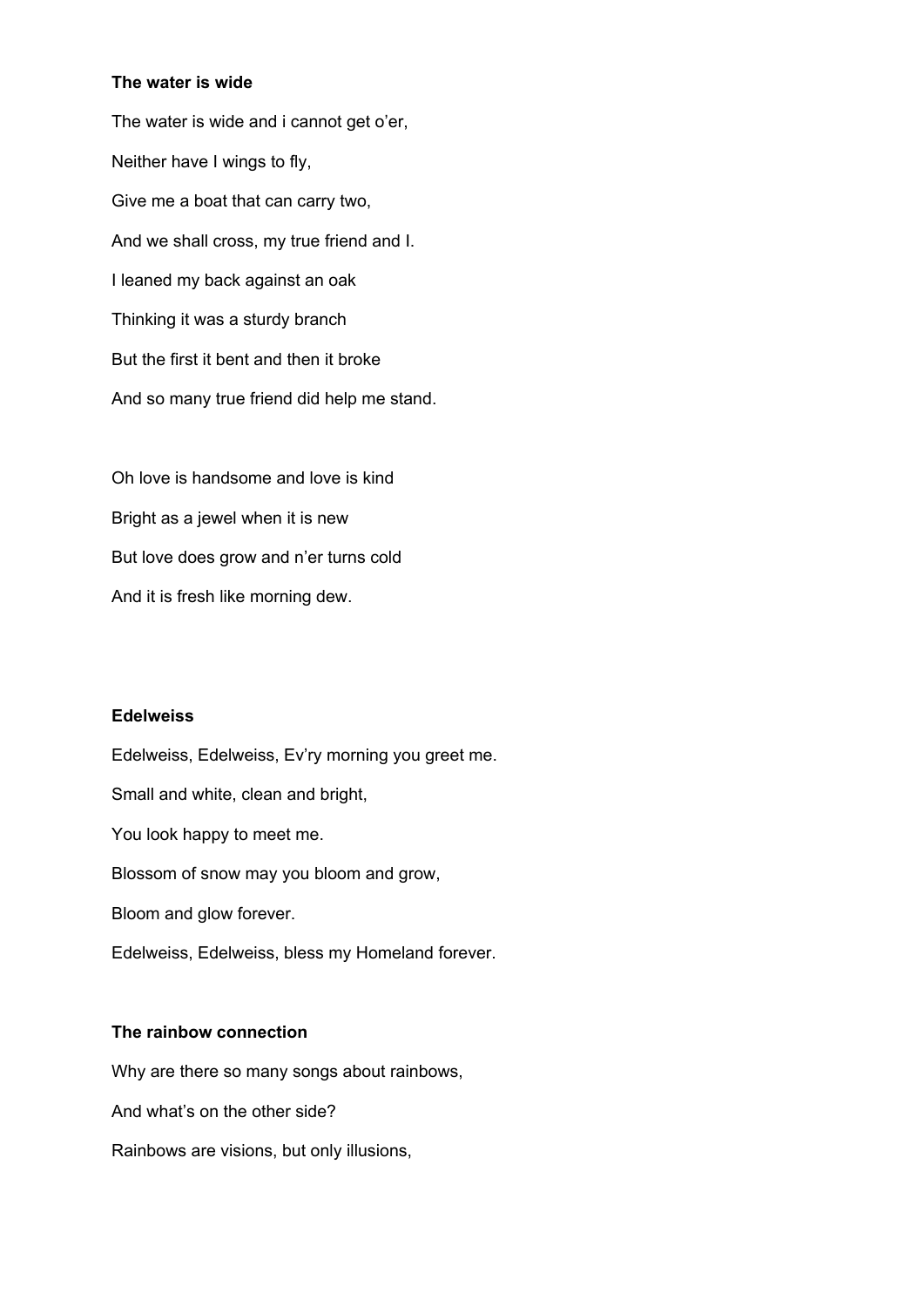And rainbows have nothing to hide. So we've been told, and some choose to believe it, I know they are wrong; wait and see. Someday we'll find it, the rainbow connections; The loves, the dreamers, and me.

Who said that ev'ry which would be heard and answered When wished on the morning star? Somebody thought of that, and someone believed it; Look what it's done so far. What's so amazing that keeps us stargazing And what do we think we might see? Someday we'll find it, the rainbow connection; The lovers, the dreamers, and me.

All of us under its spell;

We know that it's probable magic.

Have you been half asleep and have you heard voices? I've heard them calling my name. Is this the sweet sound that calls the young sailors? The voice might be one the same. I've heard it too many times to ignore it. It's something that i'm s'posed to be. Someday we'll find it, the rainbow connection; The lovers, the dreamers and me. La da da dee da da do. La a da da de da do.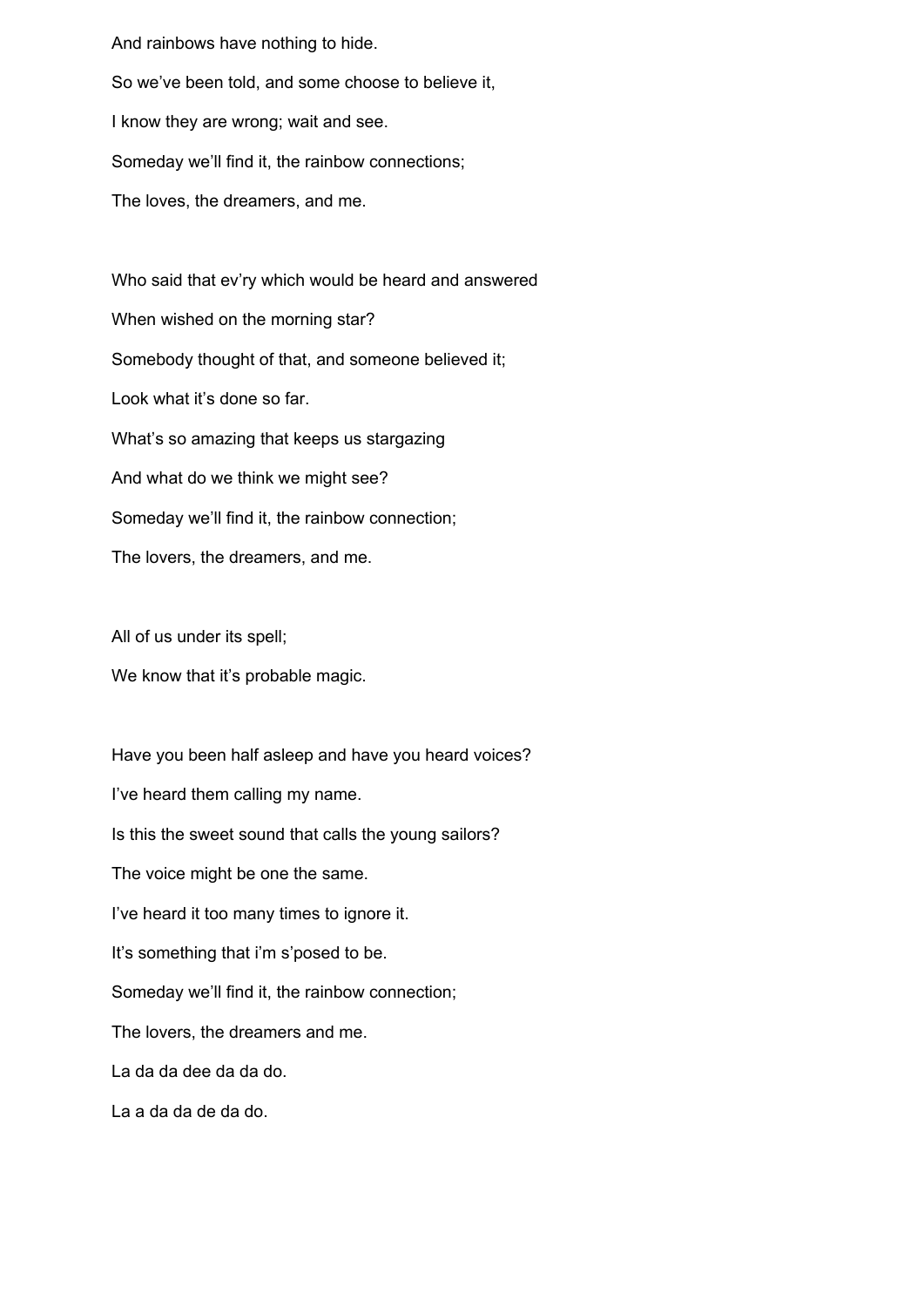#### **Bottle of pop**

(in around)

One bottle o' pop, two bottle o' pop, three bottle o' pop, four bottle o' pop, Five bottle o' pop, six bottle o' pop, seven bottle o' pop, pop.

Don't put your dust in my dustpan, my dustpan, my dustpan. Don't put your dust in my dustpan, my dustpan's full.

Fish and chips and vinegar, vinegar, vinegar.

Fish and chips and vinegar, pepper, pepper, pepper, salt.

### **We'll Sing In The Sunshine**

I'll sing to you each morning, I'll hug you ev'ry night. So, my friend, please sing to me; All day and thru the night. And we can sing in the sunshine, we'll laugh ev'ry day; We'll sing in the sunshine and I'll be on my way.

When the camp has ended, And I have gone away, you'll often speak about me And this is what you'll say; We saing in the sunshine, we laughed ev'ryday; We sang in the sunshine, then went on our way. We sang in the sunshine, we laughed ev'ryday; We sang in the sunshine, then went on our way.

#### **I have a dream**

I have a dream, a song to sing To help me cope with anything. If you see the wonder of a fairy tale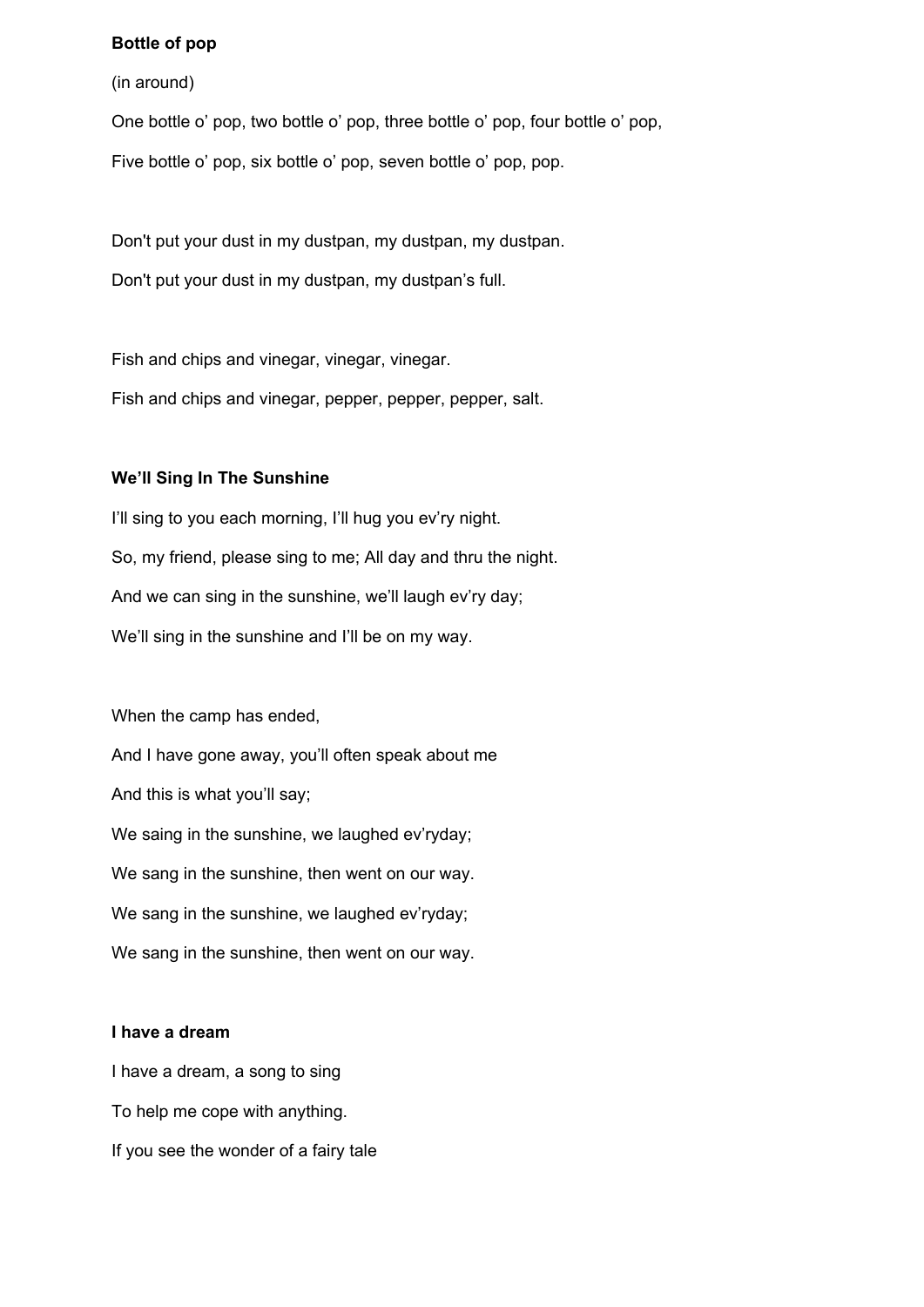You can take the future even if you fail. Chorus: I believe in Wa-Klo, Something good in everything I see. I believe in Wa-Klo 'Cause I know the place is right for me. In woods and streams I found my dream.

To have a dream, a fantasy, To help me through reality And my destination makes it worth the while As I spend my summer always with a smile. Chorus.

#### **Sunshine, Lollipops and Rainbows**

Sunshine lollipops and rainbows,

Ev'rything that's wonderful is what I feel when we're together.

Brighter than a lucky penny;

When you're near the rain goes disappears dear, and I feel so fine

Just to know that you are mine.

Chorus: My life is sunshine, lollipops and rainbows, that's how this refrain goes, so come on join in, ev'rybody!

Sunshine lollipops and rainbows,

Ev'rything that's wonderful is sure to come your way, Cause we are here to stay.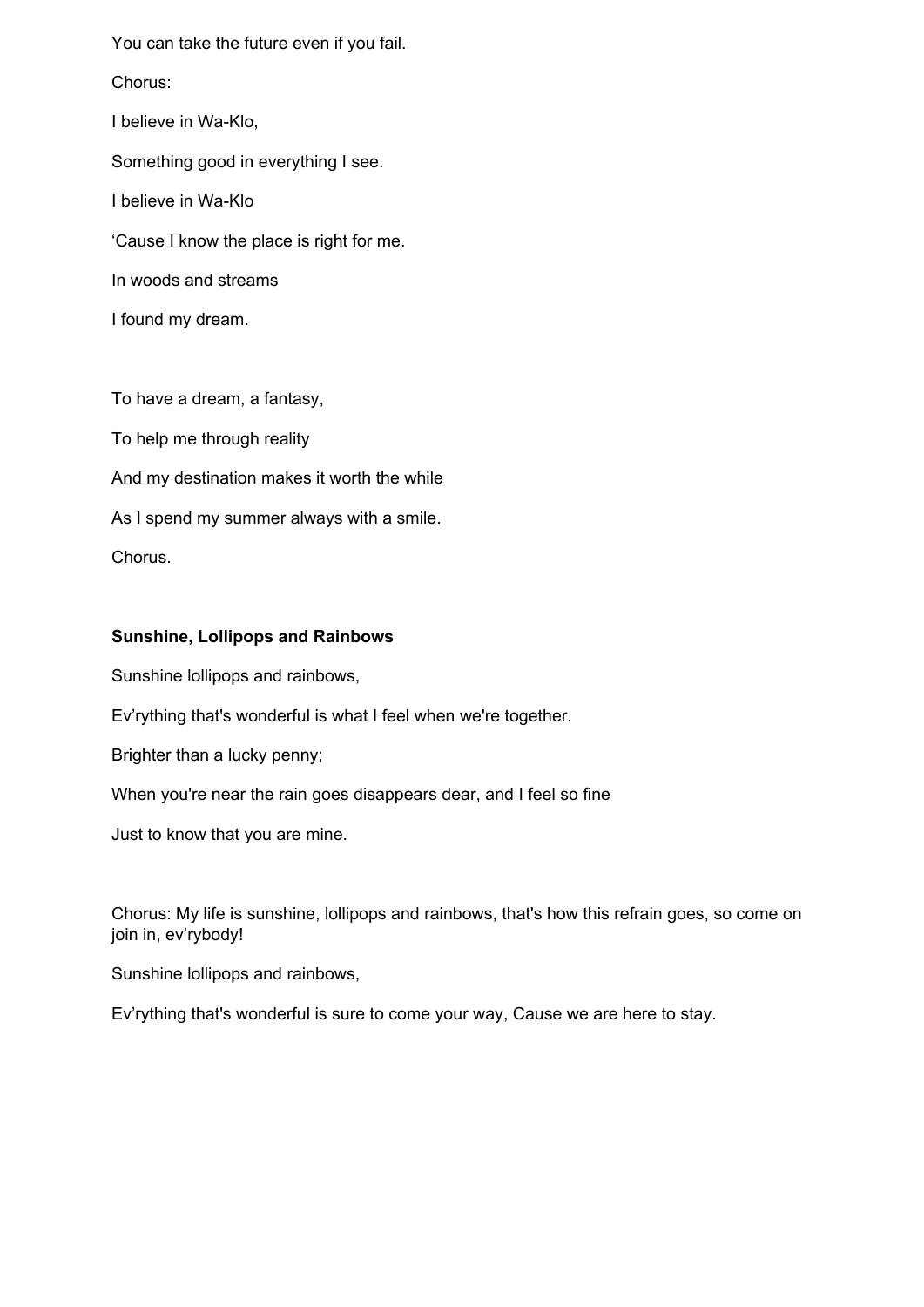#### **The 59th Street Bridge Song**

Slow down you move too fast, You got to make the morning last, Just kickin' down the cobble stones, Lookin' for fun and feelin' groovy.

Hello lamp post, whatcha knowin', I've come to watch your flowers growin', Ain't-cha got no rhymes for me, Dootin' doo-doo, feelin' groovy.

Got no deeds to do, no promises to keep. I'm dappled and drowsy and ready to sleep. Let the morning time drop All its petals on me. Life, I love you, all is groovy.

#### **Getting to know you**

Getting to know you, getting to know all about you Getting to like you, getting to hope you like me. Getting to know you, putting it my way, but nicely You are precisely my cup of tea! Getting to know you, getting to feel free and easy, When I am with you, getting to know what to say. Haven't you noticed? Suddenly I'm bright and breezy Because of all the beautiful and new things I'm learning about you day by day**.**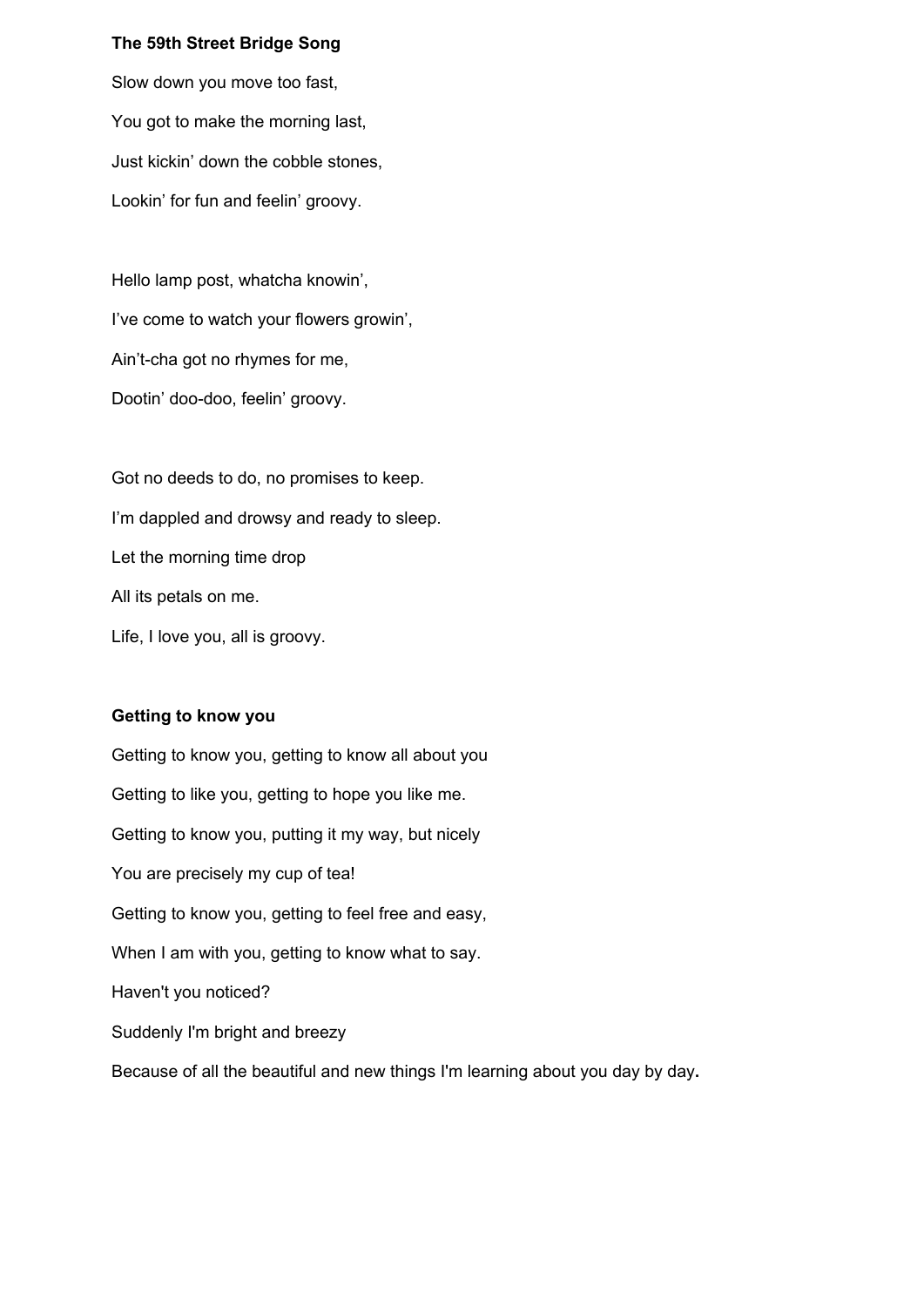## **Devoted**

Darling you can count on me, til the sun dries up the sea Until then I'll always be devoted to you. I'll be yours til endless time I'll adore your charms sublime. Guess by now you know that I'm devoted to you.

#### Chorus:

I'll never hurt you, I'll never lie,

I'll never be untrue.

I'll never give you reasons to cry.

I'd be unhappy if you were blue.

Through the years our love will grow,

Like a river it will flow.

It can't die, because I'm so devoted to you.

(repeat chorus and last verse).

#### **Garden song**

Inch by inch, row by row, gonna make this garden grow; All it takes is a rake and a hoe and a piece of fertile ground. Inch by inch, row by row, someone bless the seeds I sow, Someone warm them from below till the rain comes tumbling down.

Pulling weeds and pickin' stones, man is made of dreams and bones, Feel the need to grow my own 'cause the time is close at hand. Grain for grain, sun and rain, find my way in nature's chain, To my body and my brain to the music from the land.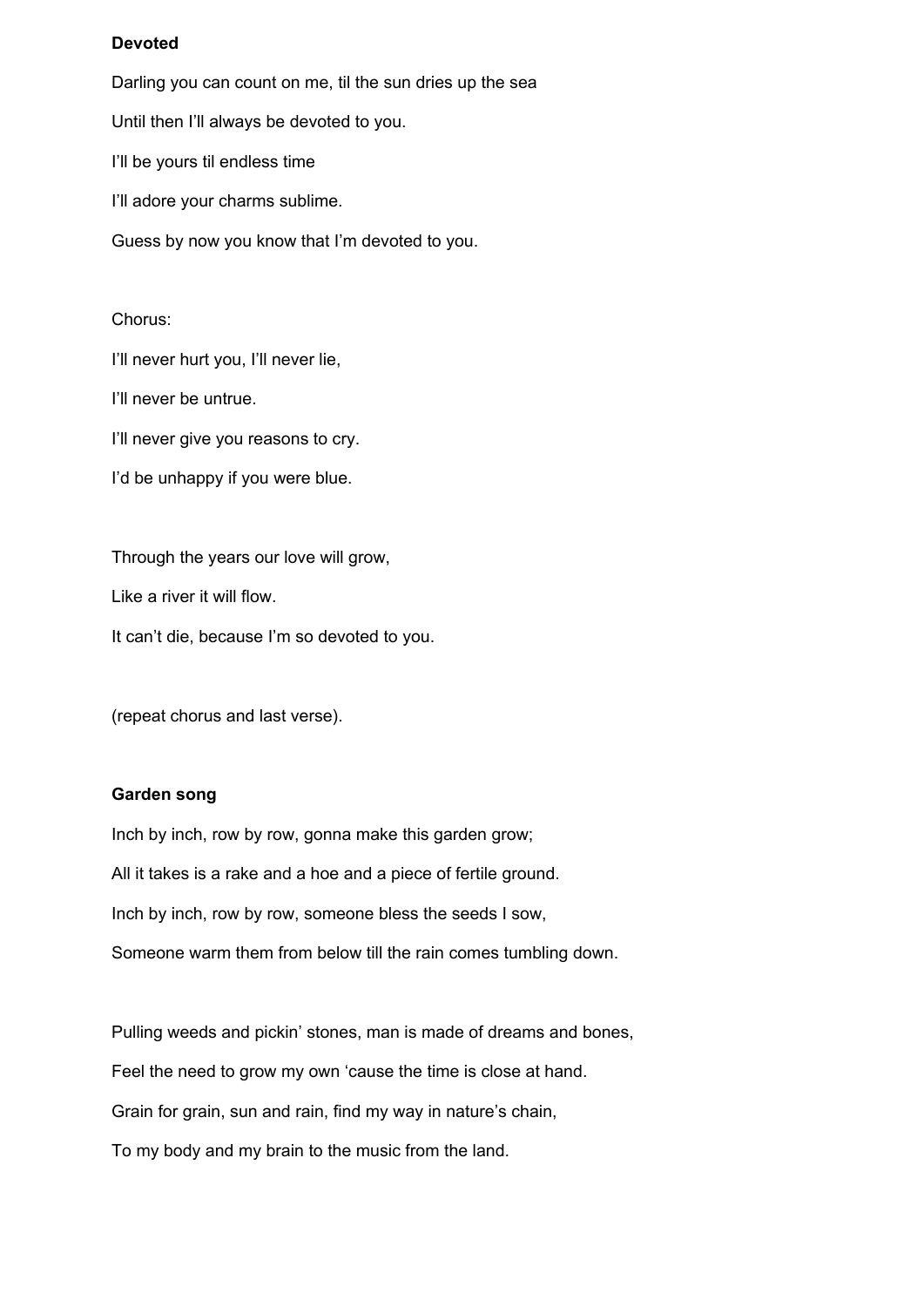Plant your rows straight and long, thicker than with prayer and song, Mother earth will make you strong if you give her love and care. Old Crow watchin' hungrily from his perch in yonder tree, In my garden I'm as free as that feathered beak up there.

Inch by inch, row by row, gonna make this garden grow; All it takes is a rake and a hoe and a piece of fertile ground. Inch by inch, row by row, someone bless the seeds I sow, Someone warm them from below till the rain comes tumbling down.

### **I'd like to teach the world to sing**

I'd like to build the world a home and furnish it with love, Grow Apple trees and honey bees And snow-white turtle doves. I'd like to teach the world to sing in perfect harmony I'd like to hold it in my arms and keep it company. I'd like to see the world for once All standing hand in hand, And hear them echo through the hills for peace throughout the land. That's the song I hear, Let the world sing today. A song of peace that echoes on

and never goes away.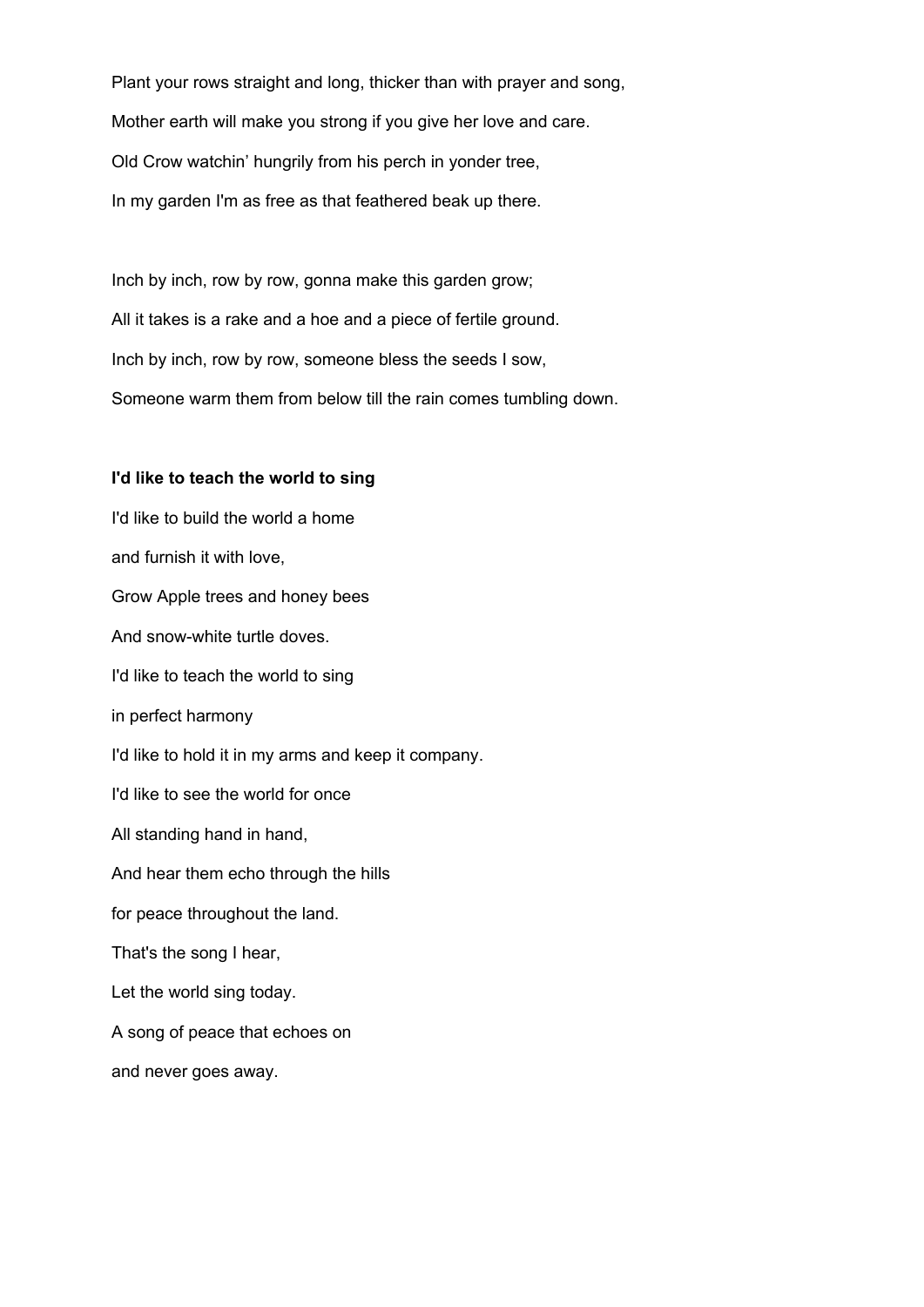#### **Jambalaya**

Good-bye Joe, he gotta go, me oh my oh He gotta go-pole the pirogue down the bayou His Yvonee the sweetest one, me oh my oh Son of a gun, we'll have big fun on the bayou.

## Chorus:

Jambalaya and a crawfish pie and fillet gumbo 'Cause tonight, I'm gonna see my ma cher a mi-o Pick guitar, fill fruit jar and be gay-o Son of a gun, we'll have big fun on the bayou

Thiboadux, Fontaineaoux the place is buzzin' Kin-folk come to see Yvonne by the dozen Dress in a style they go hog wild, me oh my oh Son of a gun, we'll have big fun on the bayou. (chorus, repeat chorus).

# **All God's critters**

Chorus:

All God's critters have a place in the choir Some sing low, some sing higher

Some sing out loud on the telephone wire Some just clap their hands or paws or anything they've got now!

Listen to the bass, it's the one on the bottom Where the bullfrog groans, and the hippopotamus

moans and groans with a big ta-doo

And the old cow just goes moo.

(Chorus)

The dogs and the cats take up the middle where the hummingbirds hum and the crickets fiddle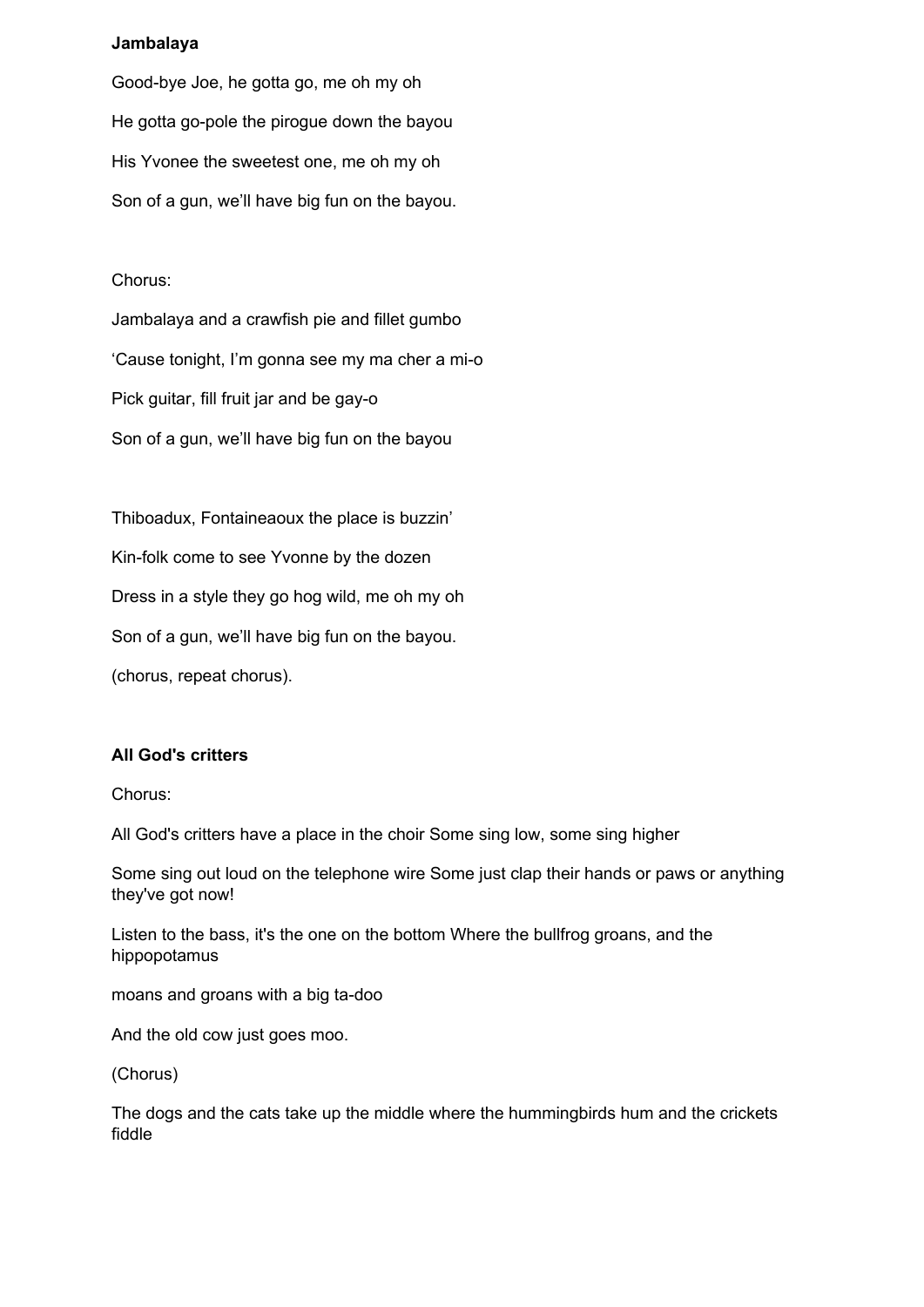where the donkey brays an the pony neighs and the old coyote howls

(Chorus)

Listen to the top where the little bird sings on the melody with the high notes ringing the hoot owl howls over everything and the jaybird disagrees

(Chorus)

It's a simple little song living song, living sung everywhere

By the ox, the Fox and the grizzly bear,

The grumpy alligator and the Hawk above the sly raccoon and the turtle dove.

(Chorus)

# **Turn, Turn, Turn**

Chorus:

To ev'rything turn, turn, turn

There is a season turn, turn, turn

And a time for ev'ry purpose under heaven.

A time to be born, a time to die;

A time to plant, a time to reap;

A time to kill, a time to heal;

A time to laugh, a time to weep. (chorus)

A time to build up, a time to break down;

A time to dance, a time to mourn;

A time to cast away stones,

A time to gather stones together (chorus).

A time of love, a time of hate;

A time of war, a time of peace;

A time you may embrace,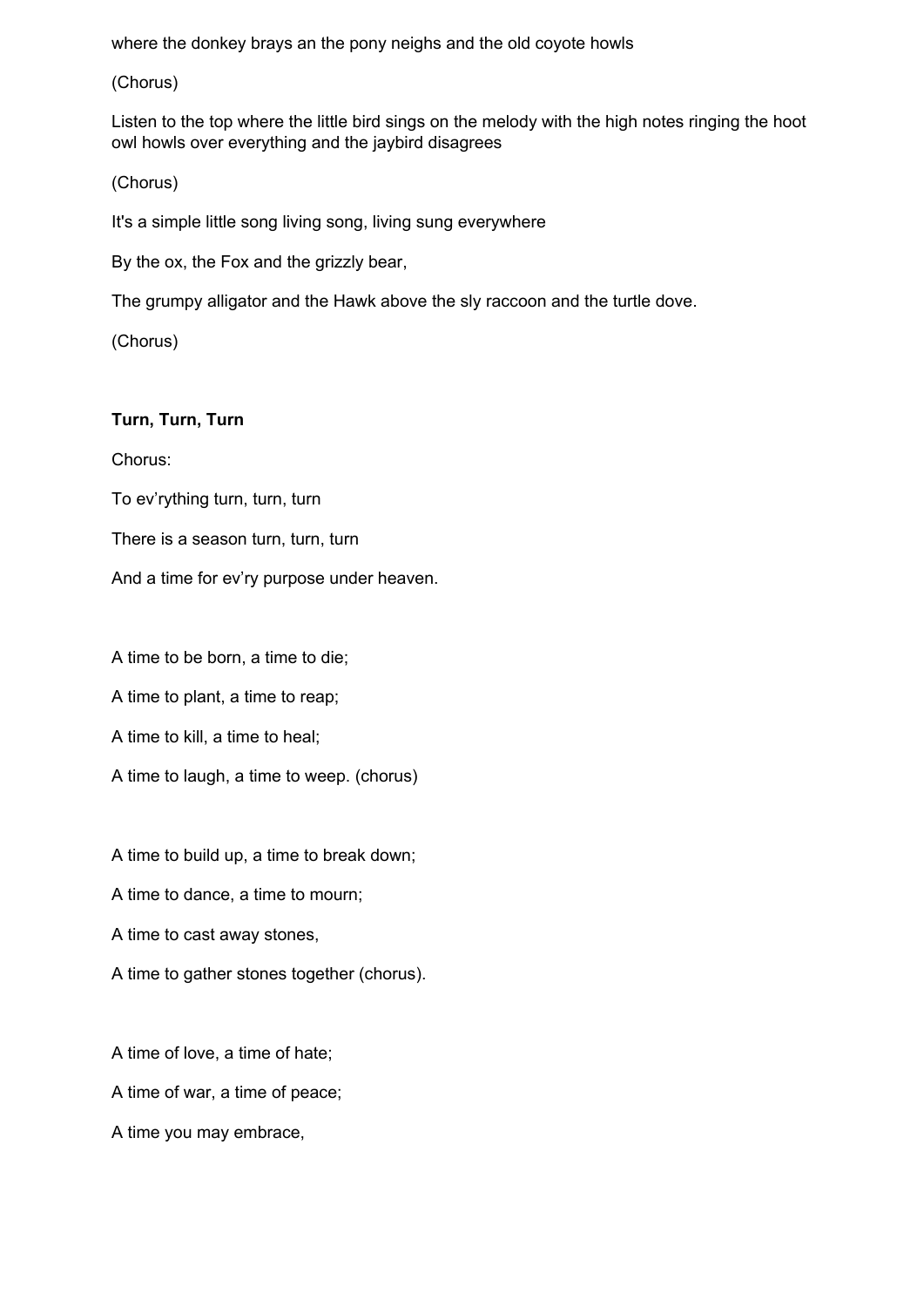A time to refrain from embracing (chorus).

A time to gain, a time to lose;

A time to rend, a time to sew;

A time to love, a time to hate;

A time of peace, I swear it's not too later. (Chorus).

#### **Living Legacy**

(verses can be sung together) We are the living legacy keep giving the gifts of her life of gathering flowers and growing wings and singing songs that fly.

A song begins with one note and others soon sing along voices together make a lovely sound and it all begins with one

Songs should be sung for special ones who shared great gifts

songs should be sung.

## **To This Camp**

To this camp they will say you are going We will see your bright eyes and sweet smile For they say you are bringing the sunshine That will brighten our pathways awhile.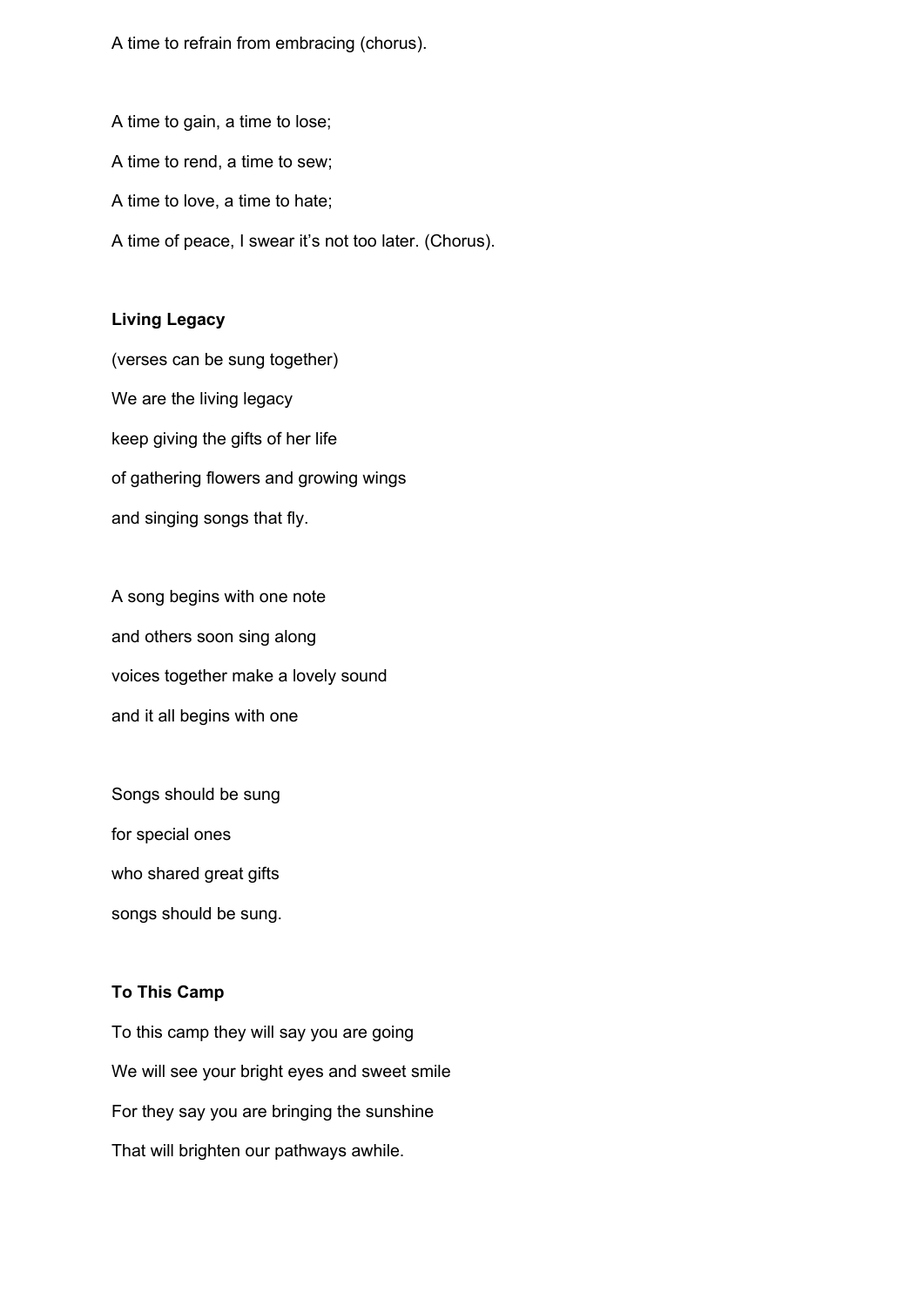And the time we will spend we will hold near Do not hasten this summer along And the memories we make in the months here They will guide us throughout the year long.

## **One little candle**

It is better to light just one little candle than to stumble in the dark better still than to light just one little candle all you need is a tiny spark. If we all said a prayer for the world to be free what a glorious dawn of the new day we'd see. And if everyone let's just one little candle what a bright world this would be….

# **Black Socks**

**(**sung in a round)

Black socks they never get dirty,

the longer you wear them the stronger they get

sometimes I think I should launder them something keeps telling me "don't wash them yet, not yet, not yet."

# **Pooh corner**

Christopher Robin and I walked alone under branches lit up by the moon,

Posing our questions to owl and Eeyore as our days disappeared all too soon.

But I wondered much further today than I should

And I can't seem to find my way back to the Wood.

## Chorus:

So help me if you can I've got to get back to the house on Pooh corner by one. You'd be surprised there's so much to be done.

Count all the bees in the hive,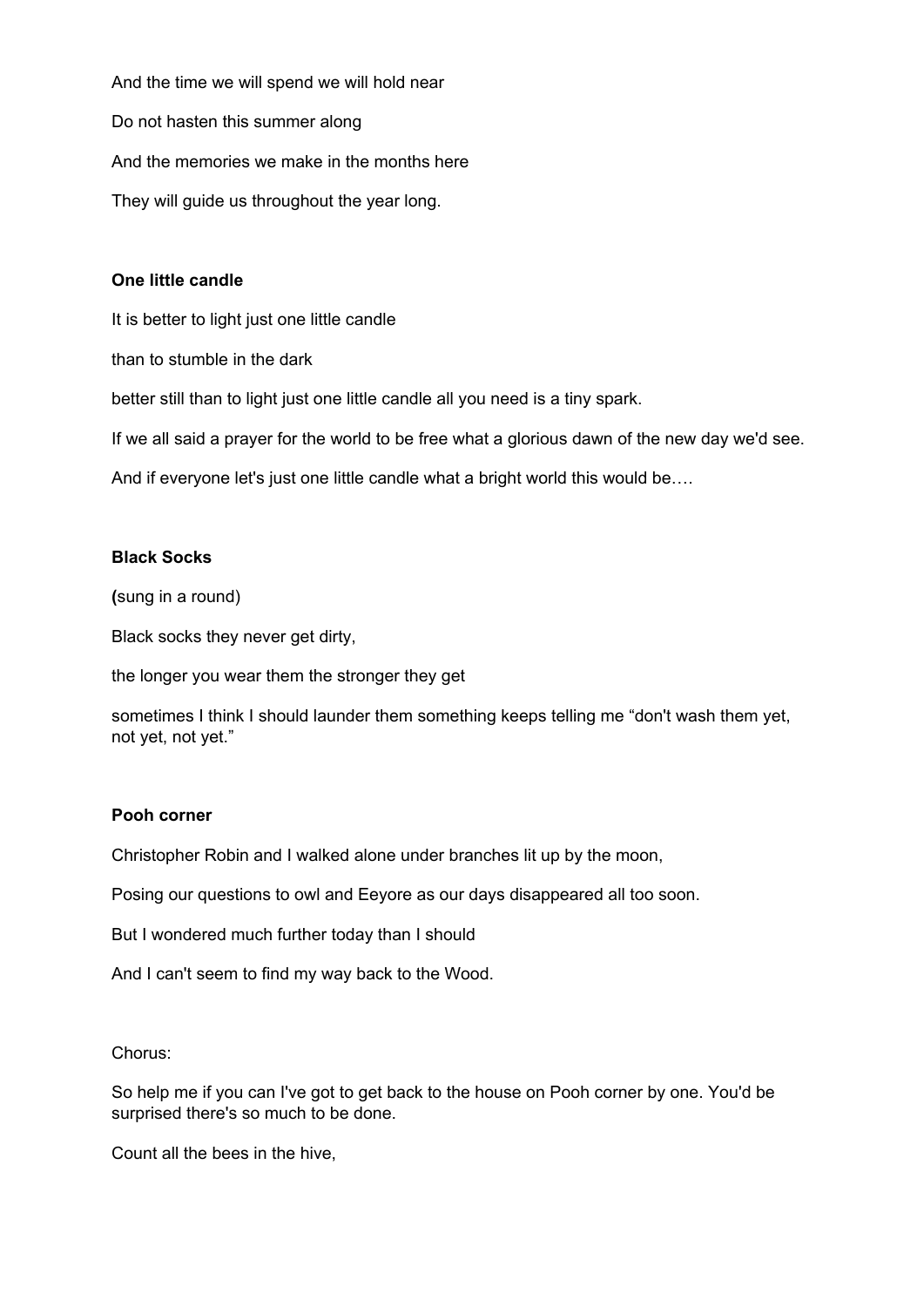Chase or the clouds from the sky,

Back to the days of Christopher Robin and Pooh.

Winnie the Pooh doesn't know what to do, got a honey jar stuck on his nose.

He came to me asking help and advice and from here no one knows where he goes, so I sent him to ask of the Owl if he's there how to loosen a jar from the nose of a bear.

(Chorus)

La La La La La La La La La La La La La La

#### **Matthew**

I had an uncle name of Matthew, he was his father's

Only boy.

Born just south of Colby, Kansas, He was his mother's

Pride and joy.

Chorus: Yes, and joy was just a thing that he was raised on,

Love was just a way to live and die.

Gold was just a windy Kansas wheat field,

Blue was just the Kansas summer sky.

All the storied that he told me, back when i was just a

Lad,

All the mem'ries, that he gave me, all the good times

That he had.

Growin' up a Kansas farm boy, life is mostly havin'

Fun;

Ridin' on his faffy's shoulders, behind a mule beneath

The sun (chorus)

Well, i guess there were some hard times, and i'm told

Some years were lean.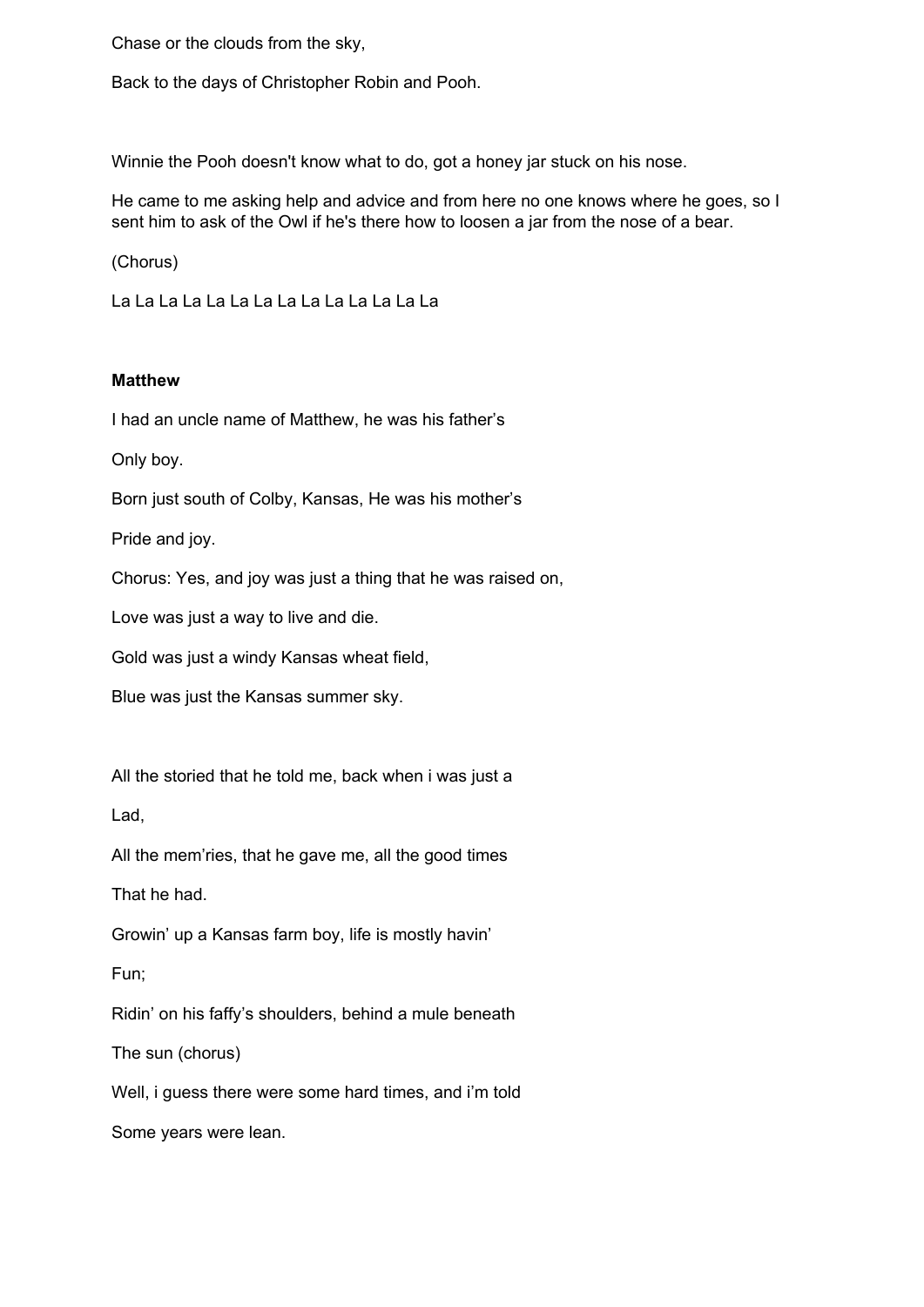They had a storm in forty seven, a twister came and Stripped them clean. He lost the farm and host his fam'ly, He lost the wheat And lost his home, But he found the fam'ly bible, a faith as solid as a Stone. (chorus) And so he came to live at our house, and he came to Work the land. He came to ease my daddy's burden and he came to be My friend. And so i wrote this down for Matthew, and it's for him This song is sung Ridin' on his daddy's shoulders, behind a mule beneath The sun. (chorus)

# **Wa- Wa- Klo**

Chorus: Wa-Wa-Klo, how how are you? Feel so good, just a walkin' through the Woods In the sunshine (clap) I feel so fine Wa-wa-wa-wa-wa Klo Now that camps begun we're gonna have some fun, It's a good day for a swim,

The water's fine, we'll have a real good time so let's all jump right in (chorus)

Camp's the place to be for memories and when the summer ends,

We'll have a smile, all the while, 'cause we've made so many friends. (Chorus).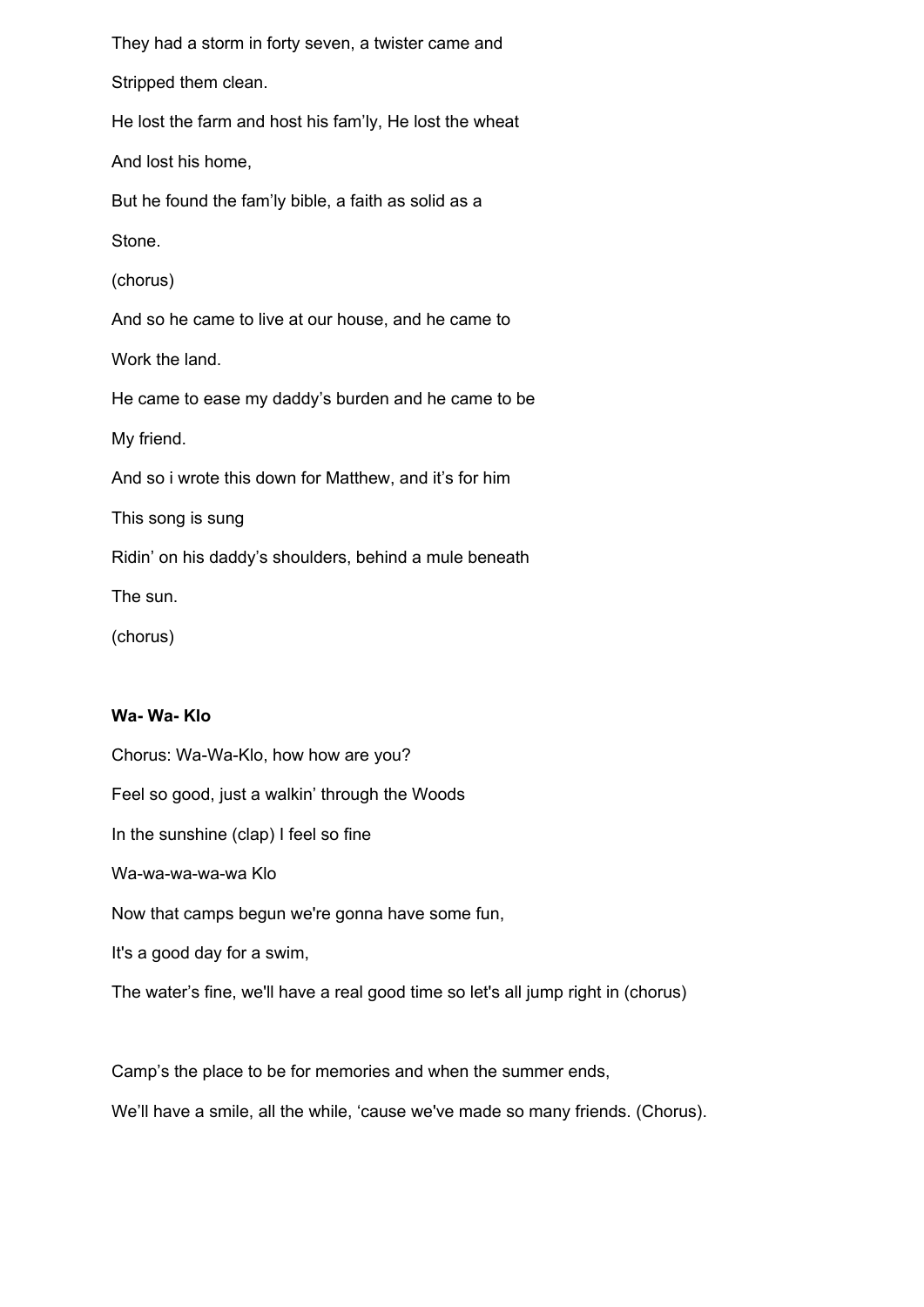## **When you're smiling**

When you're smiling, when you're smiling, the whole world smiles with you. When you're laughing, when you're laughing, the sun comes shining through. But when you're crying, you bring on the rain so stop your sighing, be happy again. Keep on smiling, 'cause when you're smiling, the whole world smiles with you.

#### **Somewhere out there**

Somewhere out there beneath the pale moonlight Someone's thinkin' of me and loving me tonight. Somewhere out there, someone's saying a prayer That we'll find one another in that big somewhere out There Chorus: And even though I know how very far apart we are Ot helps to think we might be wishin' on the same bright Star. And when the night wind starts to sing a lonesome Lullaby It helps to think w're sleeping underneath the same big Sky. Somewhere out there if love can see us through, Then we'll be together somewhere out there, out where Dreams come true.

(chorus to end)

#### **Beaver song**

Beaver one, beaver all, let's all do the beaver call (make beaver sound) Beaver two, beaver three, let's all climb the beaver tree (make beaver sound)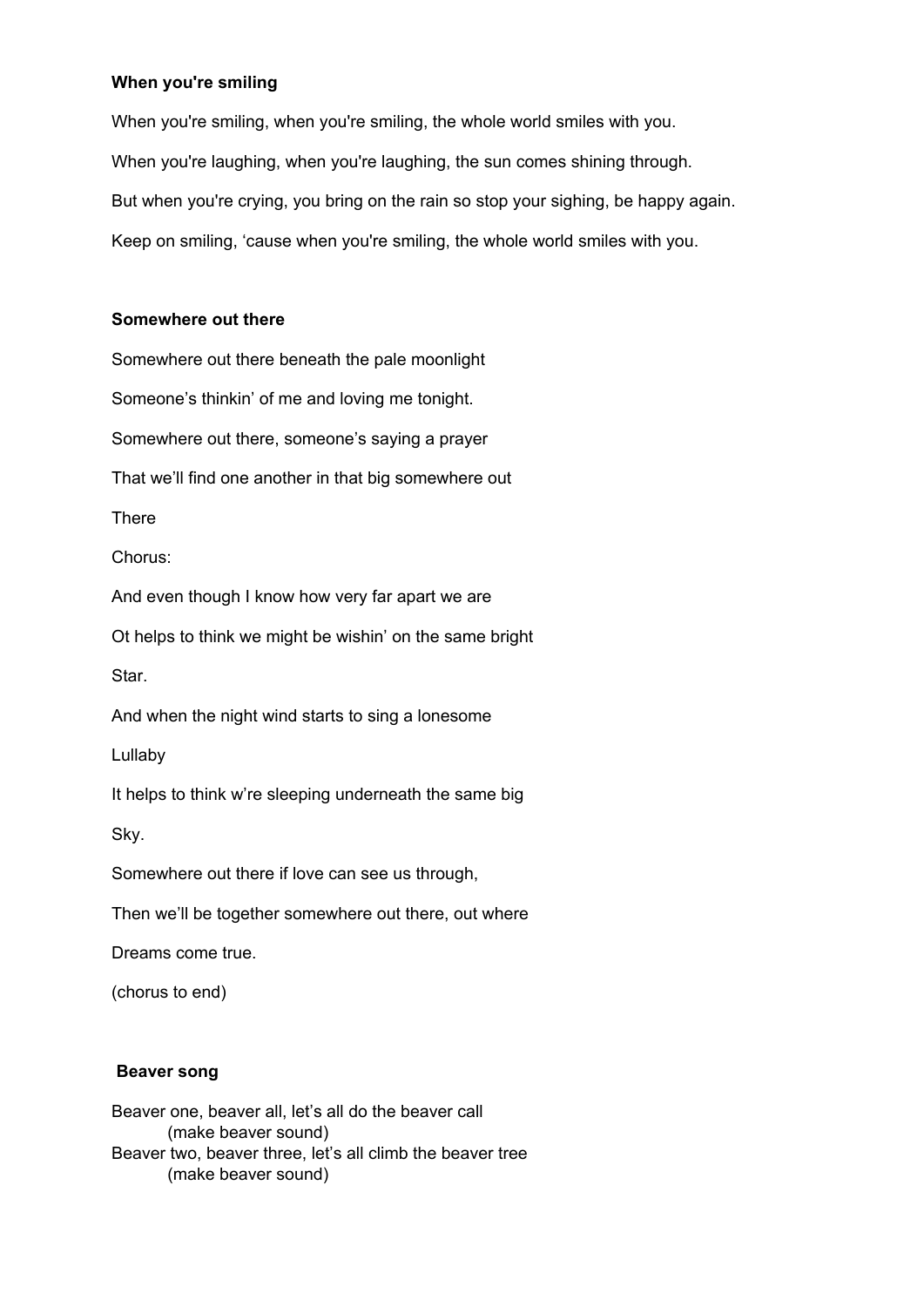Beaver four, beaver five, let's all do the beaver jive (make beaver sound) Beaver six, beaver seven, let's all fly to beaver heaven (make beaver sound) Beaver eight, beaver nine, STOP, it's beaver time (make beaver sound)

#### **Counselor Song 1997**

(to the tune 'Sloop John B' words by Sarah Jones) We are the counselors , we're here for '97 We come together from all around the world Teachin' all day, find time to play Wa-Klo you're special, we're here to stay

Chorus:

Doo wop oh doo wop….

So hoist up the Wa-Klo flag

Sing songs as loud as we can

In the dining Hall we ask "please pass your plates down"

(echo: pass your plates down).

Sleeping all night, wake up with a fright, yeah yeah ,

The Directors come and say your OD tonight

Saturday's council fire, we wish the logs were slightly higher Heal toe to our seats, the maxi pads are on fire Bug spray is on, we wait for the bong

We go neck to neck with Dads we've not met

(chorus)

Sunday we have our talks, we look for our day off We've done Boston, beach, and we're tired of Applebee's We get in the car and drive real far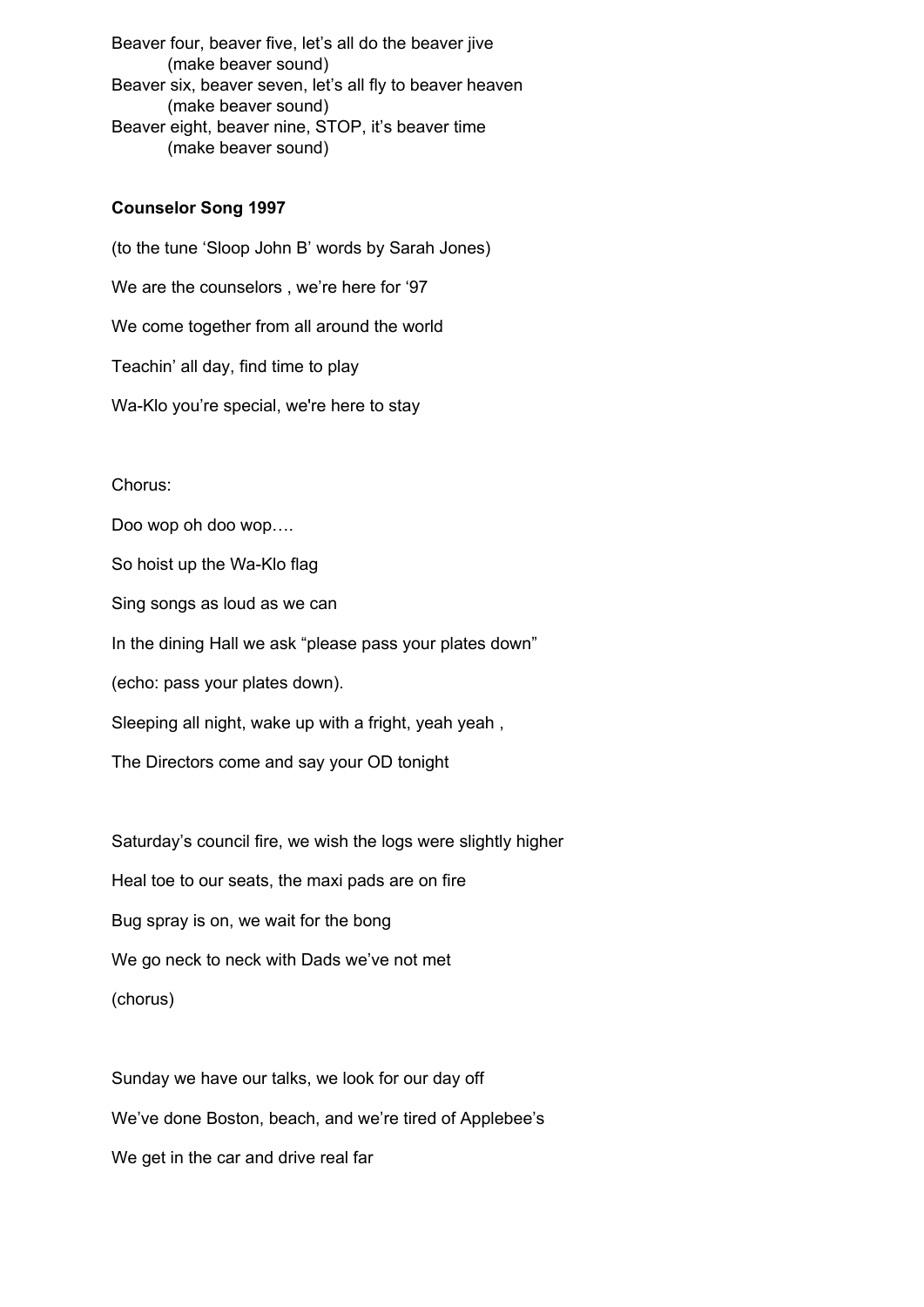But we always return, so the kids can learn

(Chorus)

#### **There was a Great Big Moose**

There was a great big moose (there was a great big moose) Who liked to drink a lot of juice (who liked to drink a lot of juice) That was a great big moose (there was a great big moose) Who liked to drink a lot of juice (who liked to drink a lot of juice)

Chorus: Say woah (say woah) Way-o. way-o, way-o, way-o, way-o, way-o (x 2) way-o, way-o, way-o, way-o (x 2).

The moose's name was Fred, (the moose's name was Fred) He liked to drink his juice in bed, (he liked to drink his juice in bed) (*repeat lines and go to chorus*)

He drank his juice with care, (he drank his juice with care) But he spilt some in his hair, (but he spilt some in his hair) *(repeat lines and go to chorus)*

Now he's a sticky moose (now he's a sticky moose) But he's a moose (but he's a moose) Full of juice (full of juice) On the loose (on the loose)

chorus

## **Let the River Run**

Let the river run, let all the dreamers wake the nation, come, the new Jerusalem.

Silver cities rise, the morning lights, the streets there meet them,

And sirens call them on with a song.

It's asking for the taking, trembling, shaking,

Ah, my heart is aching.

We're coming to the edge, running on the water;

Coming through the fog, your sons and daughters.

Sing, the greatest song,

Stand on a star and blaze a trail of desire through the dark near dawn.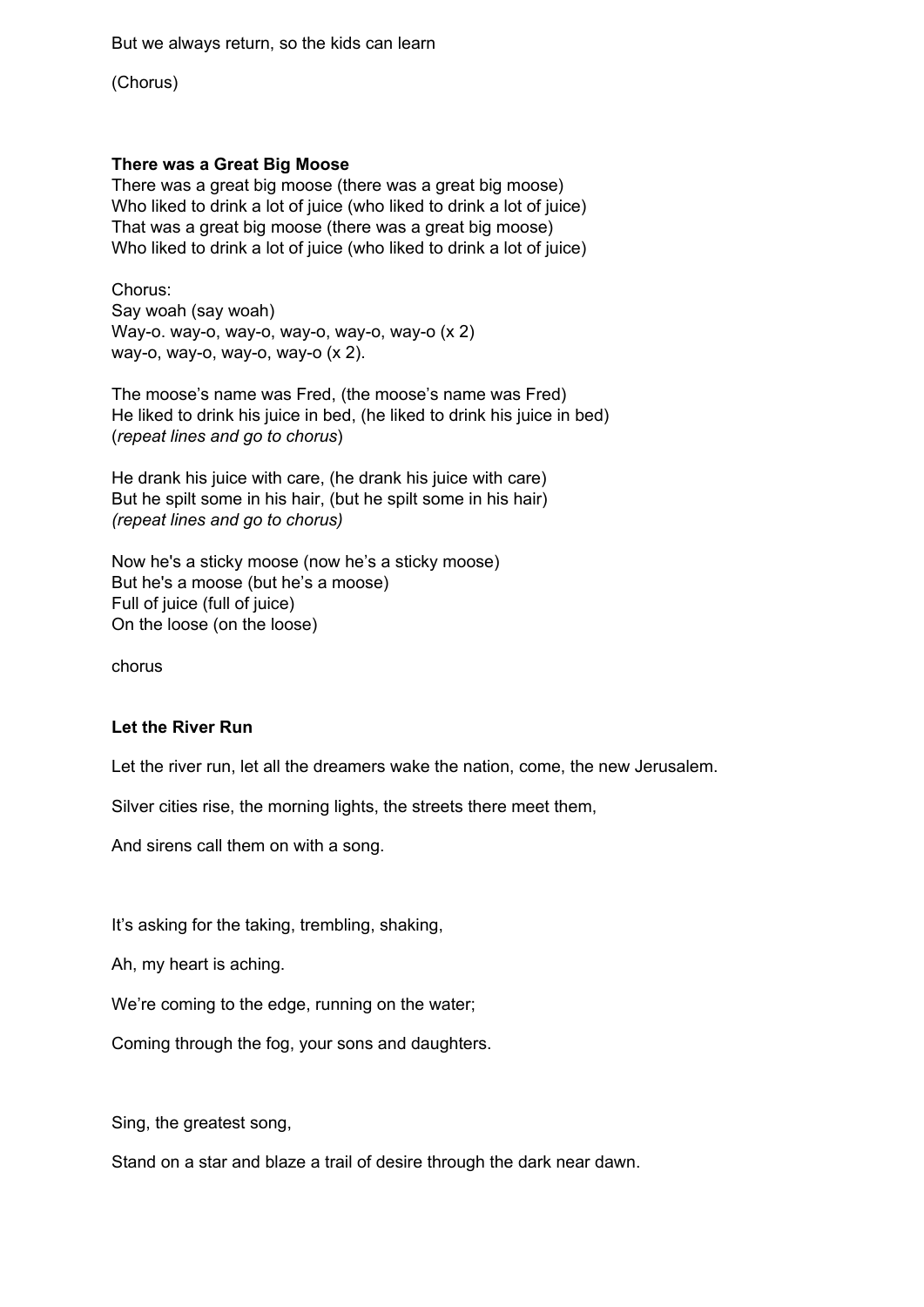It's asking for the taking Come run with me now, the sky is the colour of blue; You've never even seen in the eyes of lover. My heart is aching. We're coming to the edge, running on the water; Coming through the fog, Your sons and daughters Sing the greatest song, stand on a star And blaze a trail of desire through the dark near dawn.

It's asking for the taking, trembling, shaking. Ah, my heart is aching. We're coming to the edge, running no the water; Coming through the fog, your sons and daughters.

Let the river run, let all the dreamers wale the nation. Come, the new Jerusalem.

## **Singin In The Rain**

Chorus: I'm singing in the rain, just singing in the rain What a glorious feeling, I'm (clap, clap) happy again

Thumbs up x2 Ch-chee-chee-cha, chee-chee cha, chee-chee cha-cha

(repeat chorus adding on each body part one at a time)

Elbows in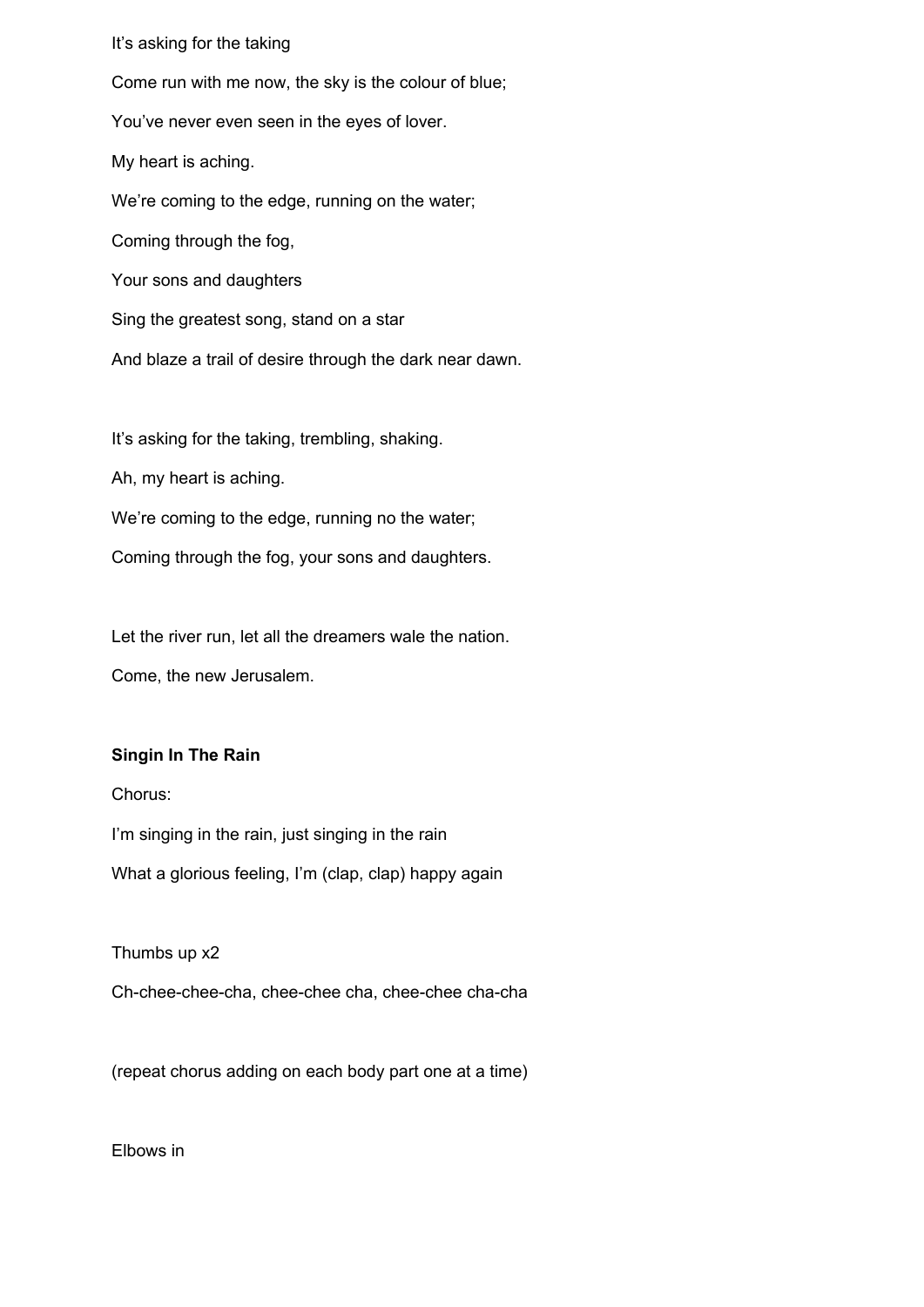Knees bent

Knees together

Toes together

Butts out

Chest out

Tongue out

Sit down

# **Climbing up sunshine mountain**

We're climbing up sunshine mountain

Where the 4 winds blow (whistle sound)

We're climbing up sunshine mountain

Faces all aglow Turn your back on all your sorrows Reach up to the sky We're climbing up sunshine mountain You and I, we're waiting, you and I

## **Little corner of the world**

Destination alive in the whispers of the wind On fire flying through the trees to you When the heart's ready with true desire The journey of life set alive by a fire.

Chorus: (sung in a round/ repeat 3 times)

Little corner of the world

On fire through the years

Little corner of the world

Calling you near.

The unspoken word you need to hear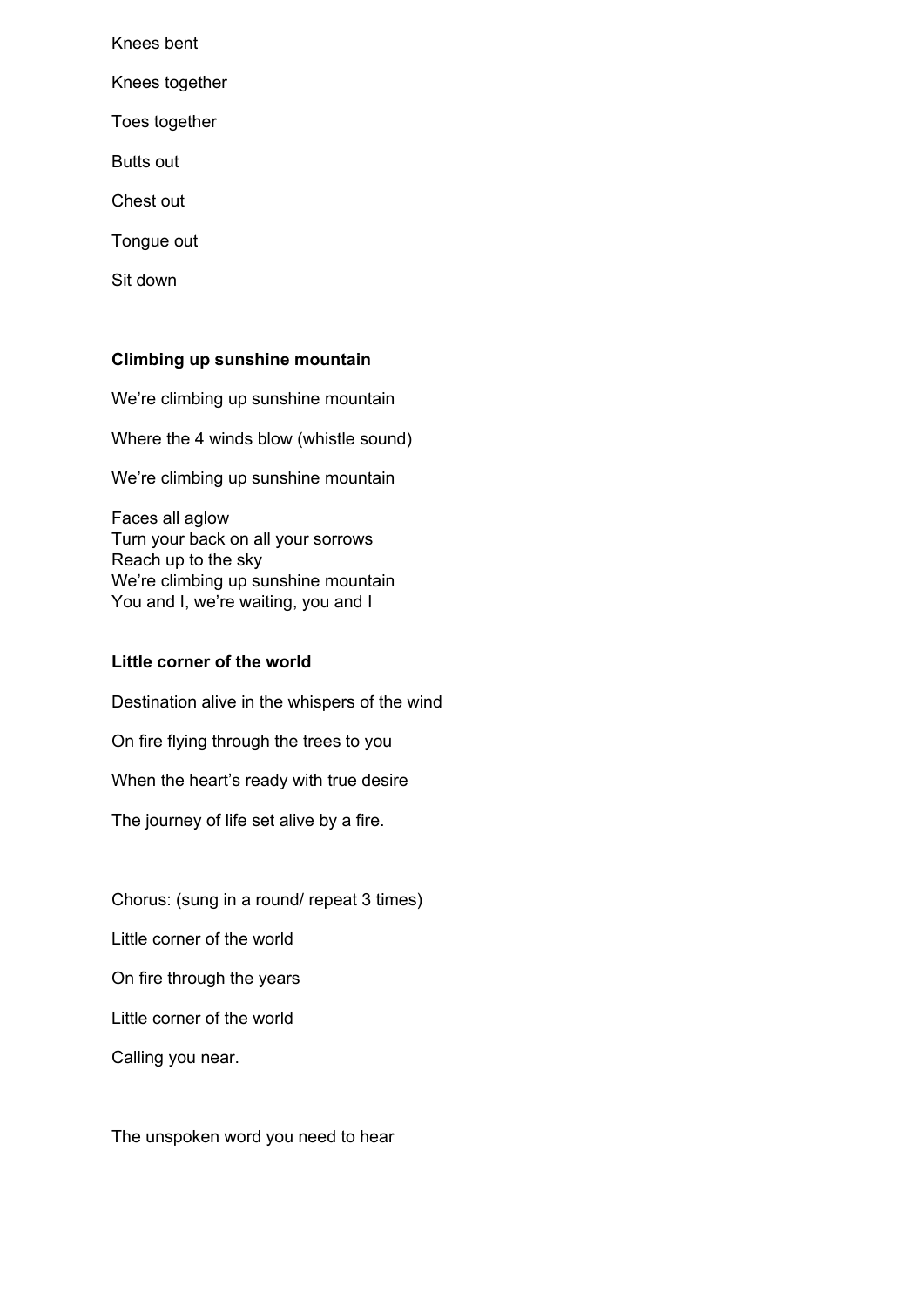Invisible fire that draws you near.

The best gift is the one that sparks great gain

Believing the sun sets in colour when it rains,

(Chorus)

#### **Year Song**

(use current year numbers)

2-0-2-0 at Camp Wa-Klo No other year the same. Every girl a comrade true Whatever be her name or fame.

2-0-2-0 at Camp Wa-Klo Sunset and evening glow. Guess it's the inspiration here That makes us love it so…

# **The River**

You know a dream is like a river, ever changin' as it flows. And the dreamer's just a vessel, that must follow where it goes. Trying to learn from what's behind you, and never knowing what's in store. Makes each day a constant battle just to stay between the shores.

## Chorus:

And I will sail vessel 'til the river runs dry. Like a bird upon the wind, these waters are my sky. I'll never reach my destination if I never try.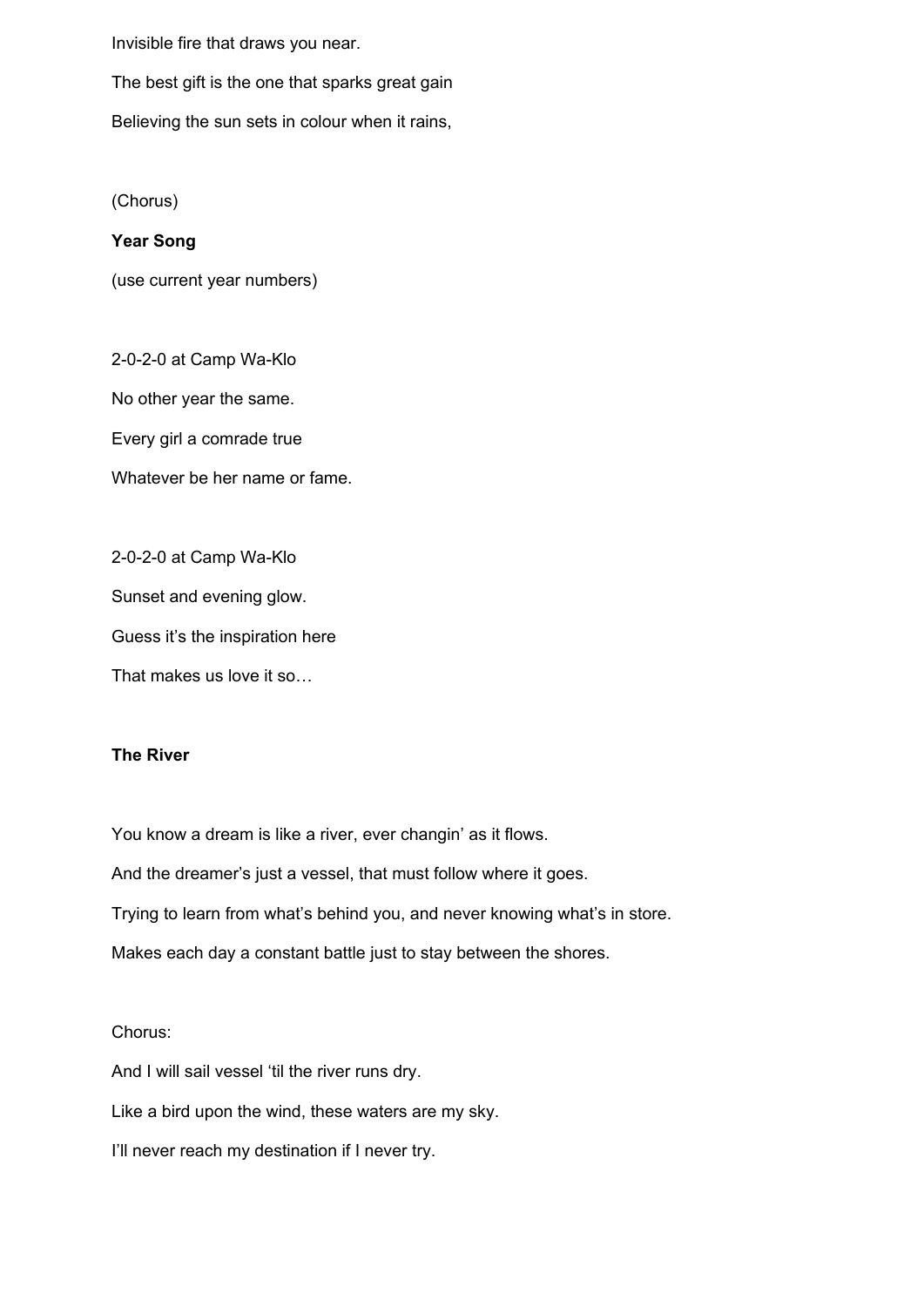So I will sail my vessel 'til the river runs dry.

Too many times we stand aside and let the waters slip away. 'Til what we put off tomorrow has now become today So don't you sit upon the shore line, and say you're satisfied Choose to chance the rapids and dare to dance the tide (chorus) And there's bound to be rough waters, and I know I'll take some falls. But with the Good Lord as my captain. I can make it through them all. (chorus)

#### **High hopes**

Next time you're found with your chin on the ground, There's a lot to be learned, so look around. Just what makes that little 'ol ant think he'll move that Rubber tree plant; anyone knows an ant can't Move a rubber tree plant.

But he's got high hopes, he's got high hopes; he's got / High apple pie in the sky / hopes. So any time you're gettin' low, 'stead of lettin' go. Just Remember that ant. Oops! There goes another rubber tree plant! Oops, There goes another rubber tree plant, Oops! There goes another rubber tree plant!

When troubles call and you back's to the wall, there's A lot to be learned, that wall could fall. Once there was a silly ol' ram, thought he's punch a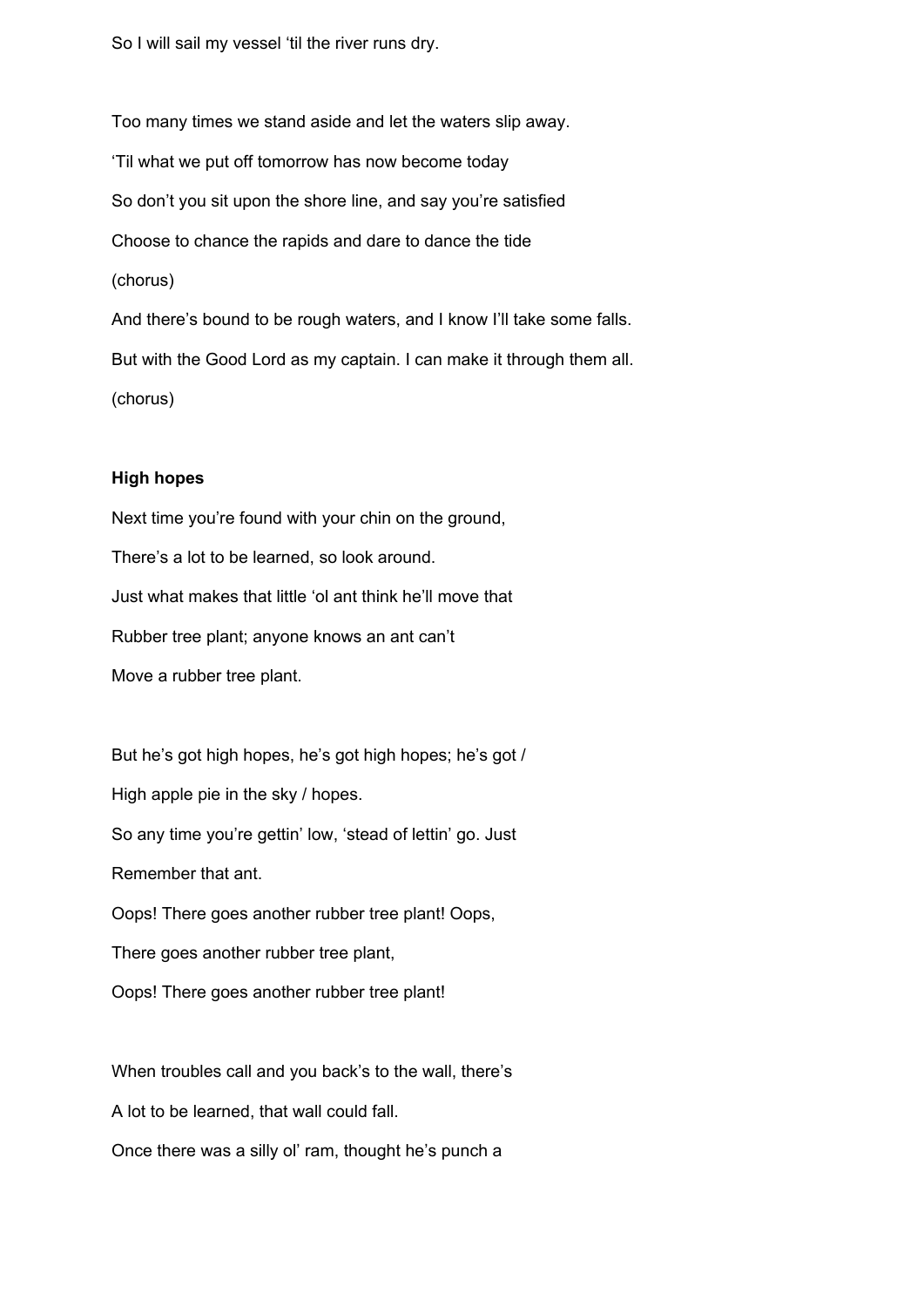Hole in a dam;

No one could make that ram scram, he kept button' that Dam.

'Cause he had high hopes, he had high hopes; he had / High apple pie in the / sky hopes. So any time you're feelin' bad, 'stead of feelin' sad, Just remember that ram. Oops! There goes a billion kilowatt dam. Oops, three Goes a billion kilowatt dam! Oops! There goes a billion kilowatt dam!

/ so keep your / high hopes; keep your high hopes; Keep those / high apple pie in the / sky hopes. A problem's just a toy balloon, the'll be bursting soon. They're just bound to go "pop!" Oops! There goes another problem, kerplop! Oops, There goes another problem, kerplop! Oops! There goes another problem, kerplop! kerplop!

## **Mountain of dreams**

*By susan Chenet, copyright 1997* I see the mountain Overlooking this place It shares a trust It gives such grace And when the fog hides It's beautiful view The mountain stands in great faith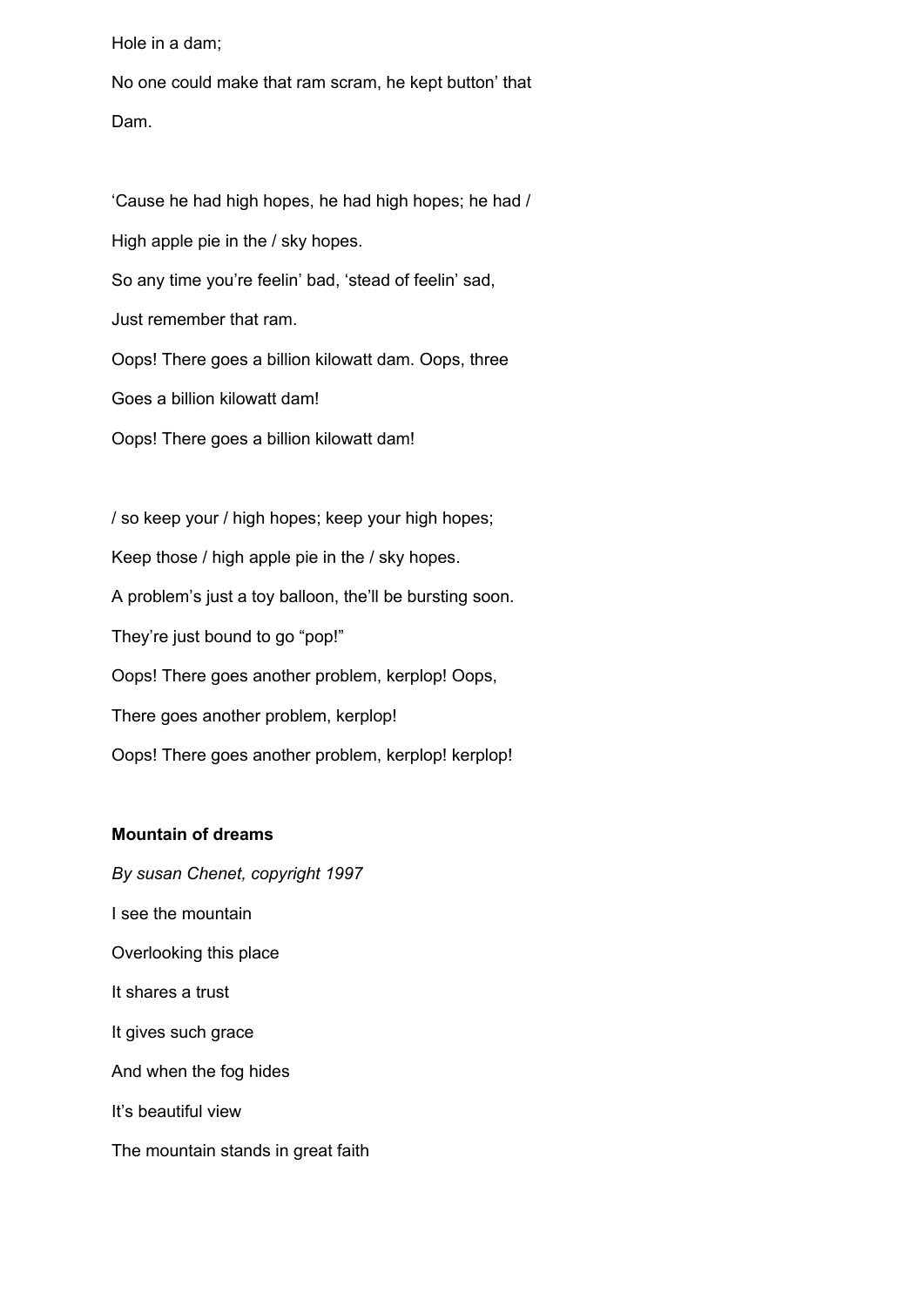Chorus: I love this mountain It gives me strength The underlying love Has no length No matter what life brings I'll have my mountain of dreams No matter what life brings

In the shadow of a mountain

There is a home

Heavens protect it

People have come

To a place to seek

An incredible love

To share the mountain dream

#### **The nature anthem**

I wanna walk up the side of the mountain,

I wanna walk down the side of the mountain,

I wanna swim in the river and lie in the sun,

I wanna try to be nice to everyone.

(repeat)

## **Rattlin' Bog**

O' roll the rattlin' bog The bog down in the valley-o (repeat)

And in that bog there was a hole A rare hole a ratlin' hole A hole in the bog and the bog down in the valley-o (chorus) And in that hole there was a tree A rare tree a rattlin' tree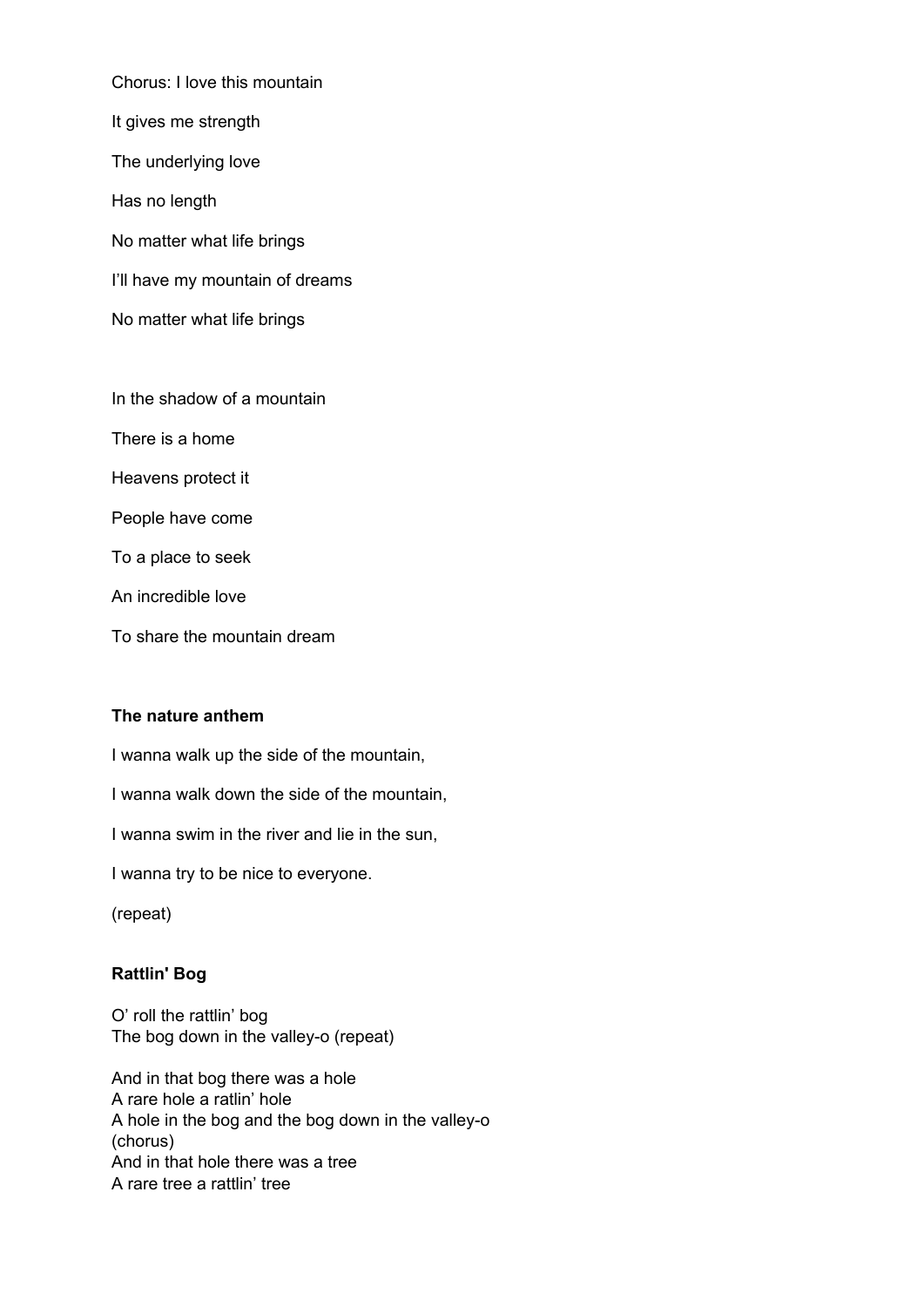A tree in the hole, a hole in the bog, the boy down in the Valley-o (chorus) And on that tree there was a branch A rare branch a ratlin' branch A branch on the tree, a tree in the hole, a hole in the bog, The bog down in the valley-o (chorus) And on that branch there was a twig A rare twig, a ratlin' twig A twig on the branch, a branch on the tree, a tree in the Hole, a hole in the bog, the bog down in the valley-o (chorus)

And on that twig there was a leaf… etc. And on that laef there was a nest … etc. And in that nest there was a egg … etc. And in the egg there was a chick … etc And on the chick there was a feather … etc. And on the feather there was a flea .. etc.

#### **My favourite things**

Raindrops on roses and whiskers on kittens,

bright copper kettles and warm woollen mittens,

brown paper packages tied up with strings,

these are a few of my favorite things.

Cream coloured ponies and crisp Apple strudel,

doorbells and sleigh bells and Schnitzel with noodles,

wild geese that fly with the moon on their wings,

these are a few of my favorite things.

Girls in white dresses with blue satin sashes, snowflakes that stay on my nose and eyelashes, silver white winters that melt into Springs, these are a few of my favorite things.

chorus

When the dog bites,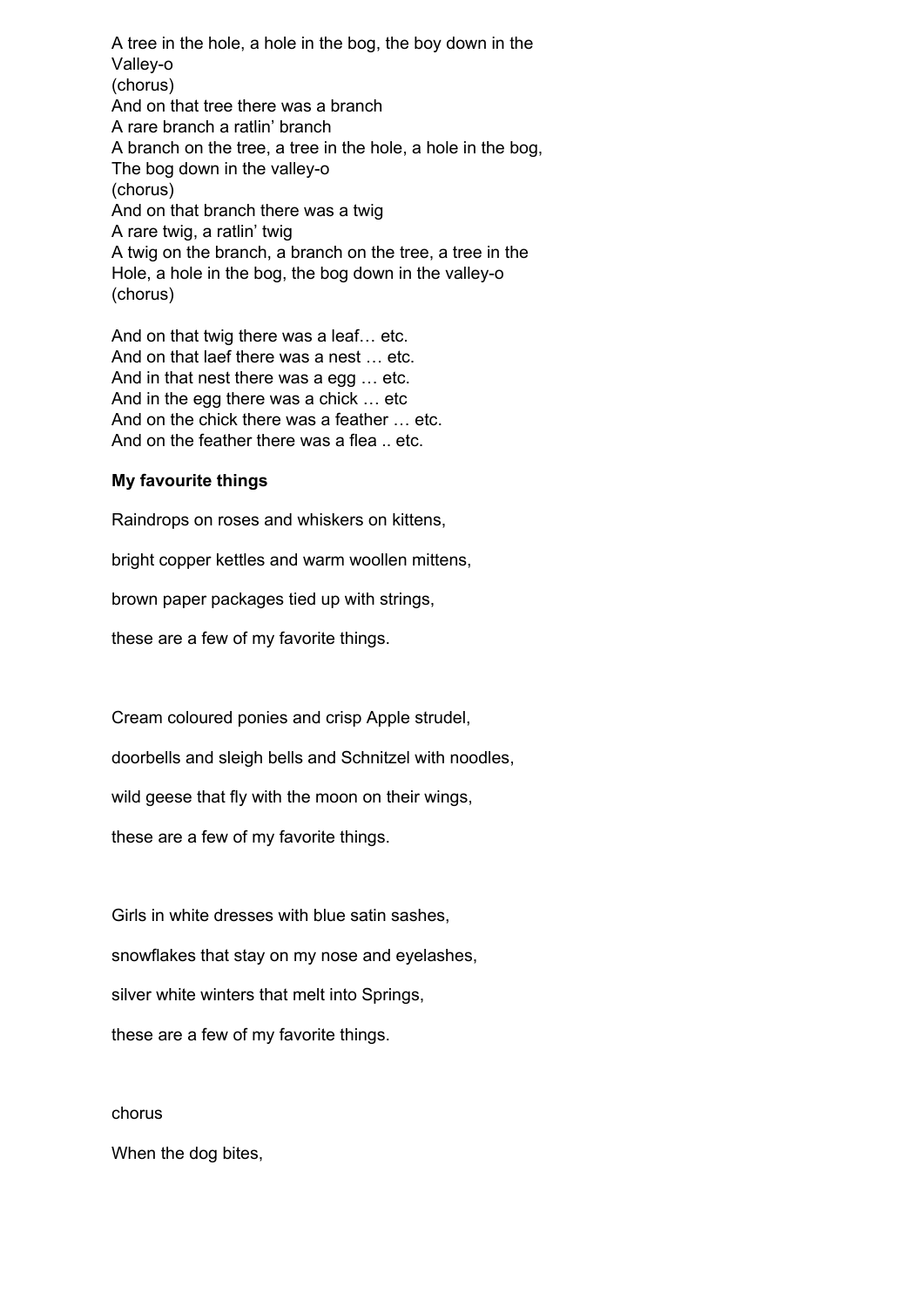when the bee stings,

when I'm feeling sad.

I simply remember a few of my favourite things and then I don't feel so bad.

#### **White Tribe Alma Mater**

So sing girls and swing girls, 'till the drums no longer play. With arms linked and hearts linked, it's the dear old white tribe's way. Forever and ever 'till the final sunset fades. 'Till the last great rolling echo, it's the day old white tribe's way.

#### **White friendship song 2004**

#### **"You'll be in our heart"**

Green, don't you worry, we are here for you. We'll be your friends no matter how you do. You can depend on us forever, it's true. Just know, Green, we love you.

Your tribe's so strong, we have faith in you. We will support your tribe 'til the summer's through. The bond between us can't be broken. We will be here for all time.

Green we care for you. Yes, through all we do. From front field games down to council fire. Green, you'll be in our hearts.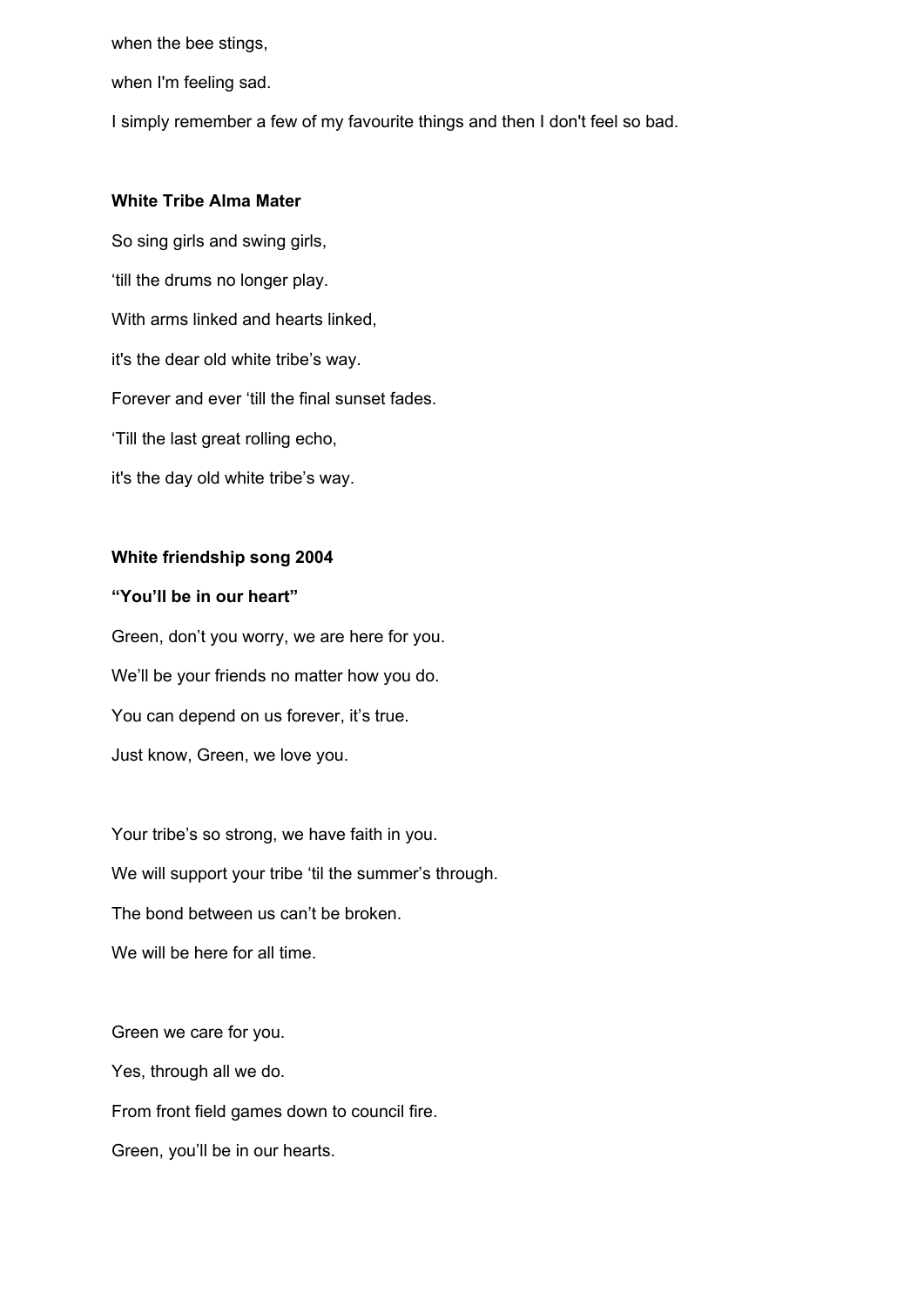No matter what the score,

You can count on us always.

Green and white tribes will always be friends. We'll never leave your side 'till the end. On different tribes, but deep inside us We know We're all still Wa-Klo.

Green, we care for you. Yes, through all we do. From front field games down to council fire. Green, you'll be in our hearts. No matter what the score, You can count on us always.

Green and white tribes will always be friends. We'll never leave your side 'till the end. On different tribes, but deep inside us We know We're all still Wa-Klo.

Green, we care for you.

Yes, through all we do.

From front field games down to council fire.

Green, you'll be in our hearts

No matter what the score.

You can count on us, always.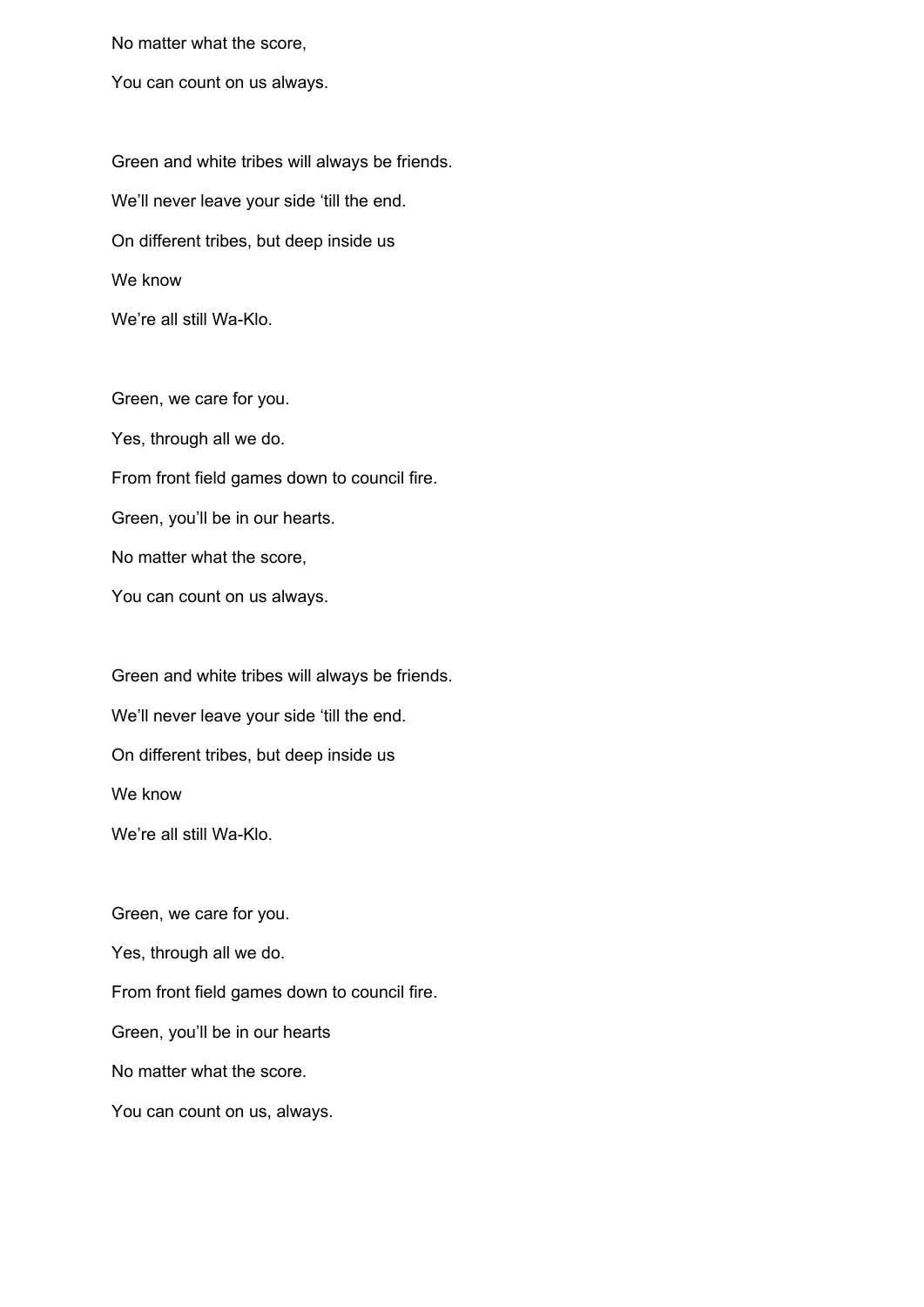Green good luck, do your best.

Although we are competing, it's just a test.

Our friendship will endure.

We know

White and green together.

Green, we care for you.

Yes, though all we do.

From frontfiels games down to council fire.

Green you'll be in our hearts

No matter what the score

You can count on us, always.

## **Green Tribe Alma Mater**

Green tribe spirit ne'er be broken,

it will never die.

Love and friendship is our token.

Our limit is the Sky.

We will always pull together,

Though the going's rough.

Always fighting to the finish,

we never get enough!

## **Green tribe friendship song 2004**

## *"Black or white" - Michael Jackson*

Verse 1:

At council fire, green and white will compete.

Both tribes are playing for each other's defeat,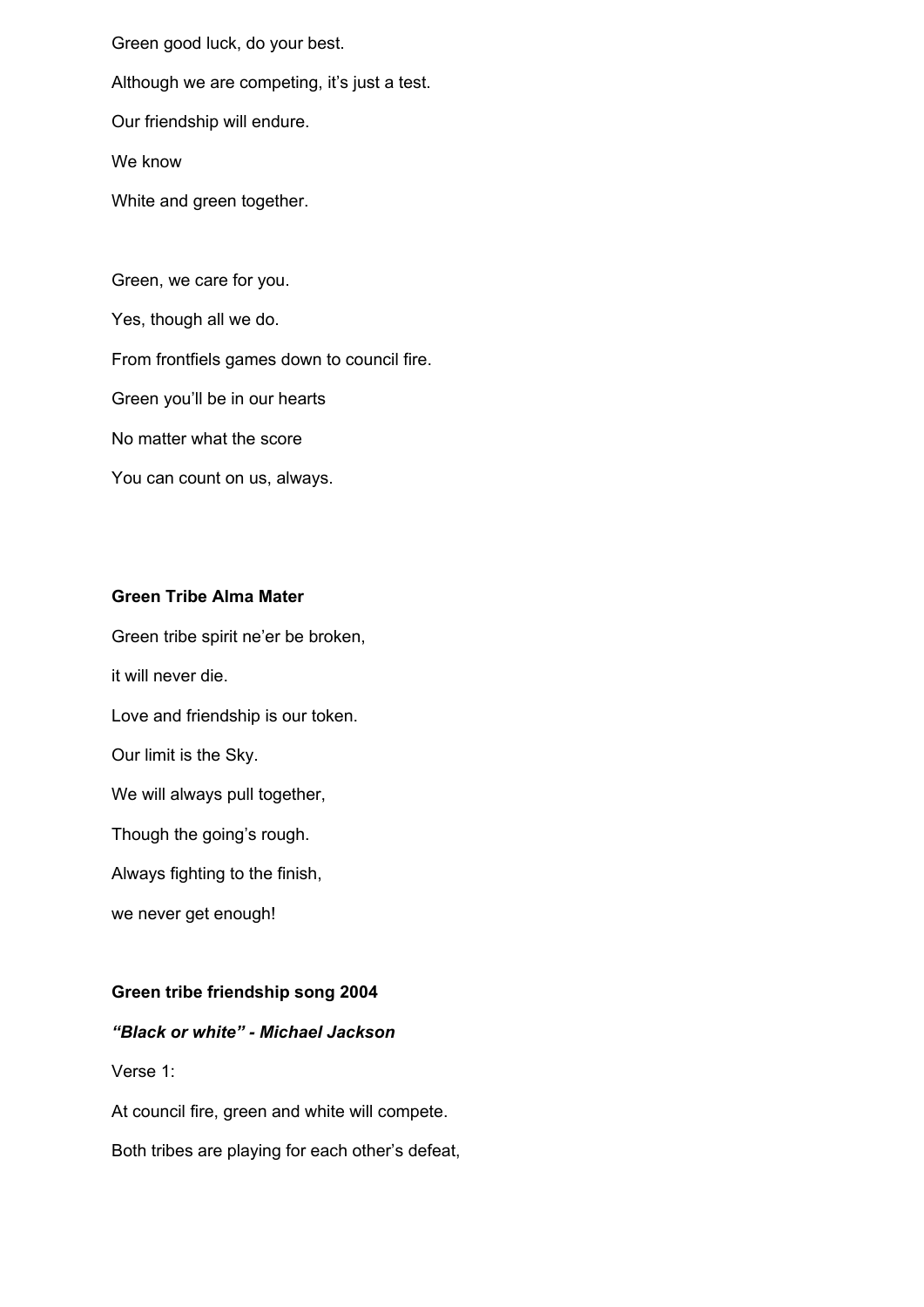But we believe in White tribe.

And the score won't count when ending the night.

Chorus:

'Cause if you're talkin' 'bout our friendships, It don't matter if they're green or white.

Verse 2:

Green will be there when you're feeling blue,

Through thick and thin, we'll be standin' by you.

And if you get in trouble,

We'll help you if you're wrong or you're right.

#### **Chorus**

#### Verse 3:

It's parent's weekend and another month's passed. So thank you White tribe 'cause '04's been a blast. And you'll never be forgotten, even after parting Tonight.

## **Chorus**

'Cause if you're talkin' 'bout' our sisters, It don't matter if they're green or white.

'Cause if you're talkin' 'bout our summer, We'll thank you for the time of our life.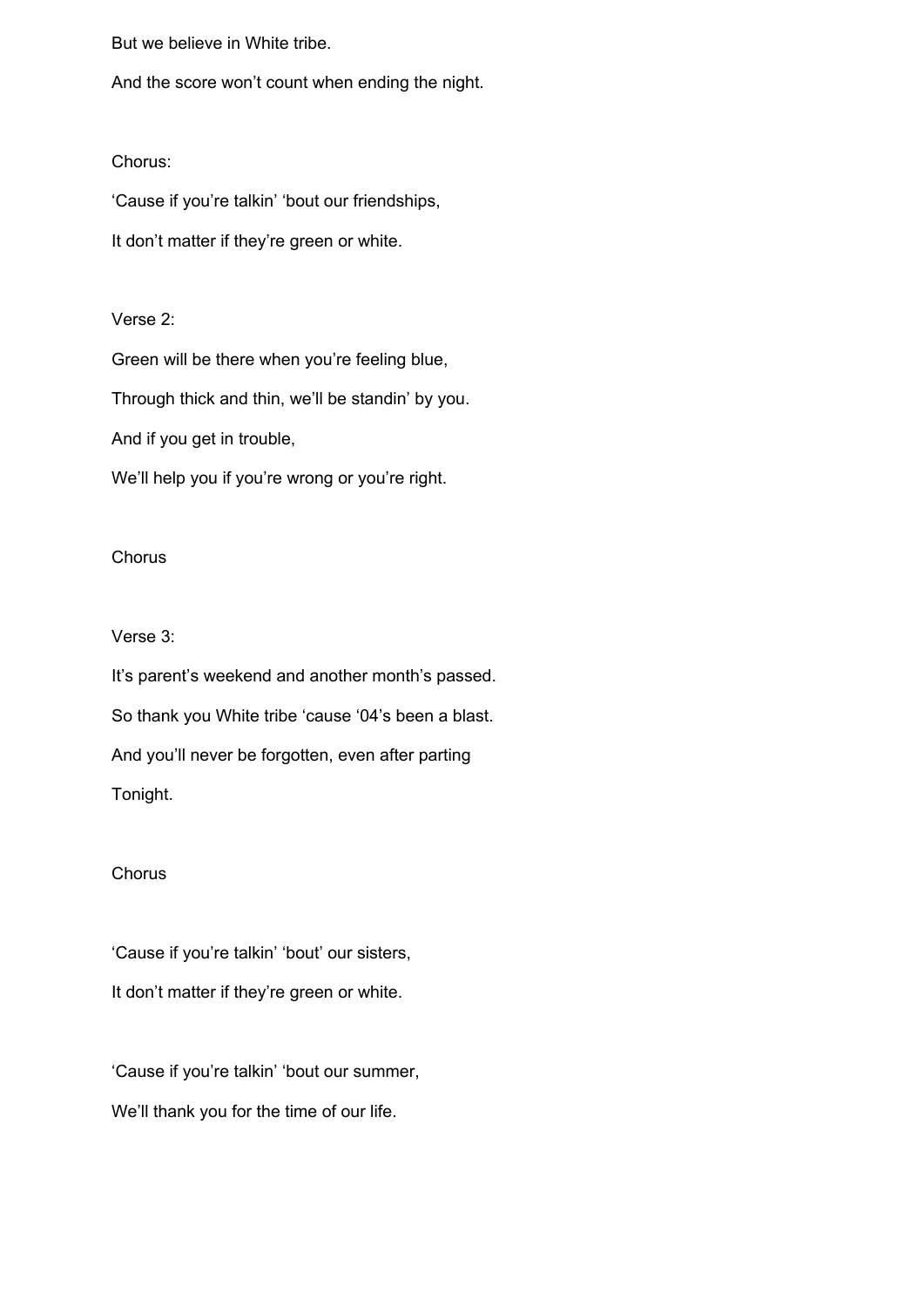#### **White pep song '04**

*'Can't fight the moonlight' by Leann Rimes*

Two thousand four is here

Gonna be our year

And no one can stop us now

We like to scream and cheer White will fight until

Till the games are done

Chorus:

We are here at council fire We will play, we will win, we will cheer loud. We will put the green tribe down. You can try to beat white But we'll put up a fight So, green don't you know that you can't Defeat the white tribe Green don't you know that we've lost in the past But we'll win, but we'll win, green, can't beat the White tribe No, you can't beat us No matter what you do You know the white will conquer you.

We're gonna rule these games There's no doubt at all We'll leave the green in the dust No matter what you think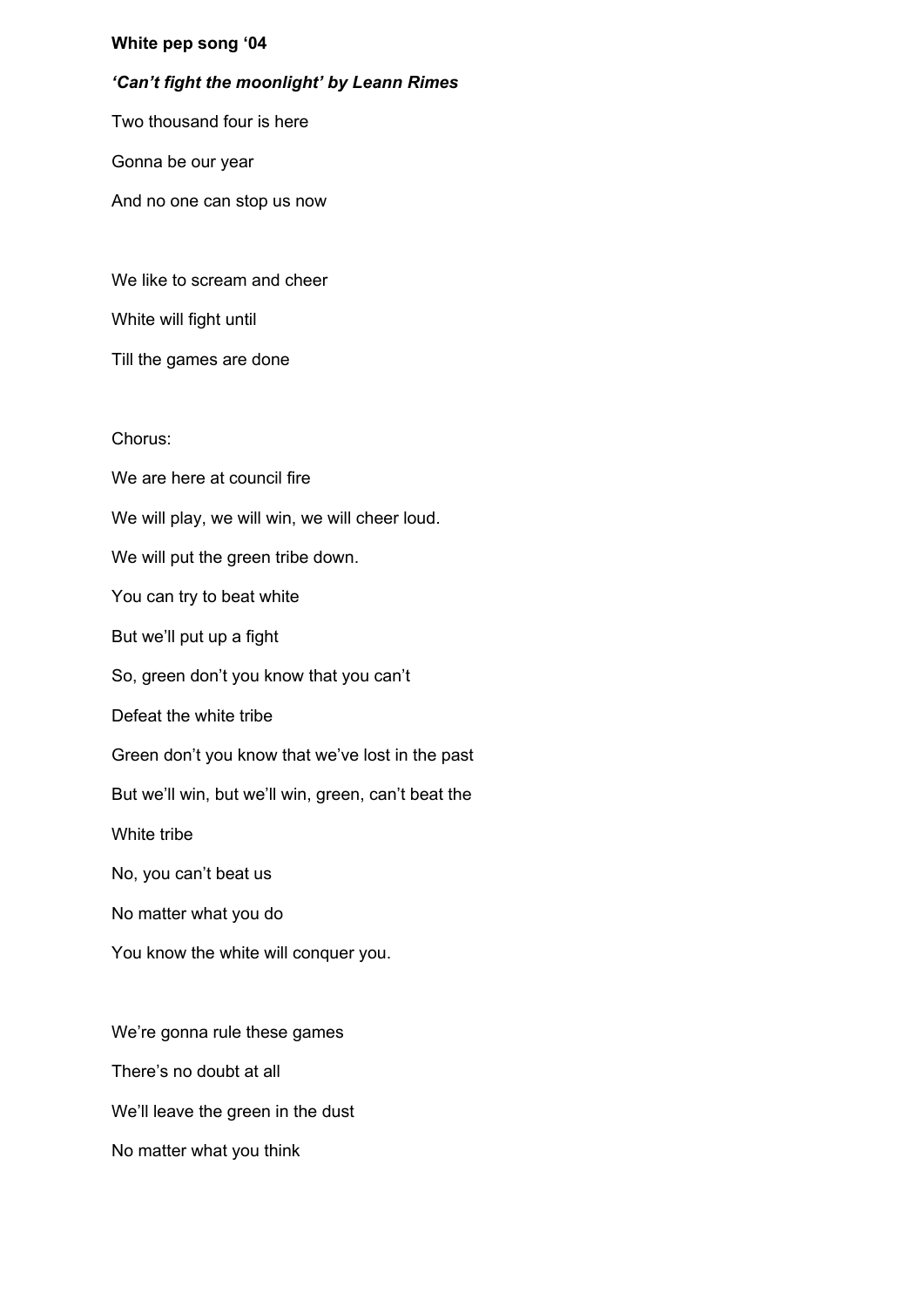It won't be long till the white's victory's won

Chorus (x2)

#### **Green tribe pep song 2004**

## *"You can't stop the beat" - Hairspray*

Verse 1:

Green tribe is the very best

In everything we do

White knows they want to conquer us,

But we'll just be beating you,

And you can try to fight harder than us,

But you know we'll pass you too.

Chorus:

' cause i'c council fire at Wa-Klo,

And it's our big chance to truly show

That we're gonna win this year.

'cause you can't stop green.

Ever since the start of tribes,

We found that competition kept the summer alive,

And we're gonna be excited so our tribe will thrive

Today.

'Cause you can't stop the speed of our stroke,

And the spring in our step,

The strength of our voice,

And our incredible pep,

And if you try to slow us down,

We'll run, scream, and shout, and say,

That you can't stop the green!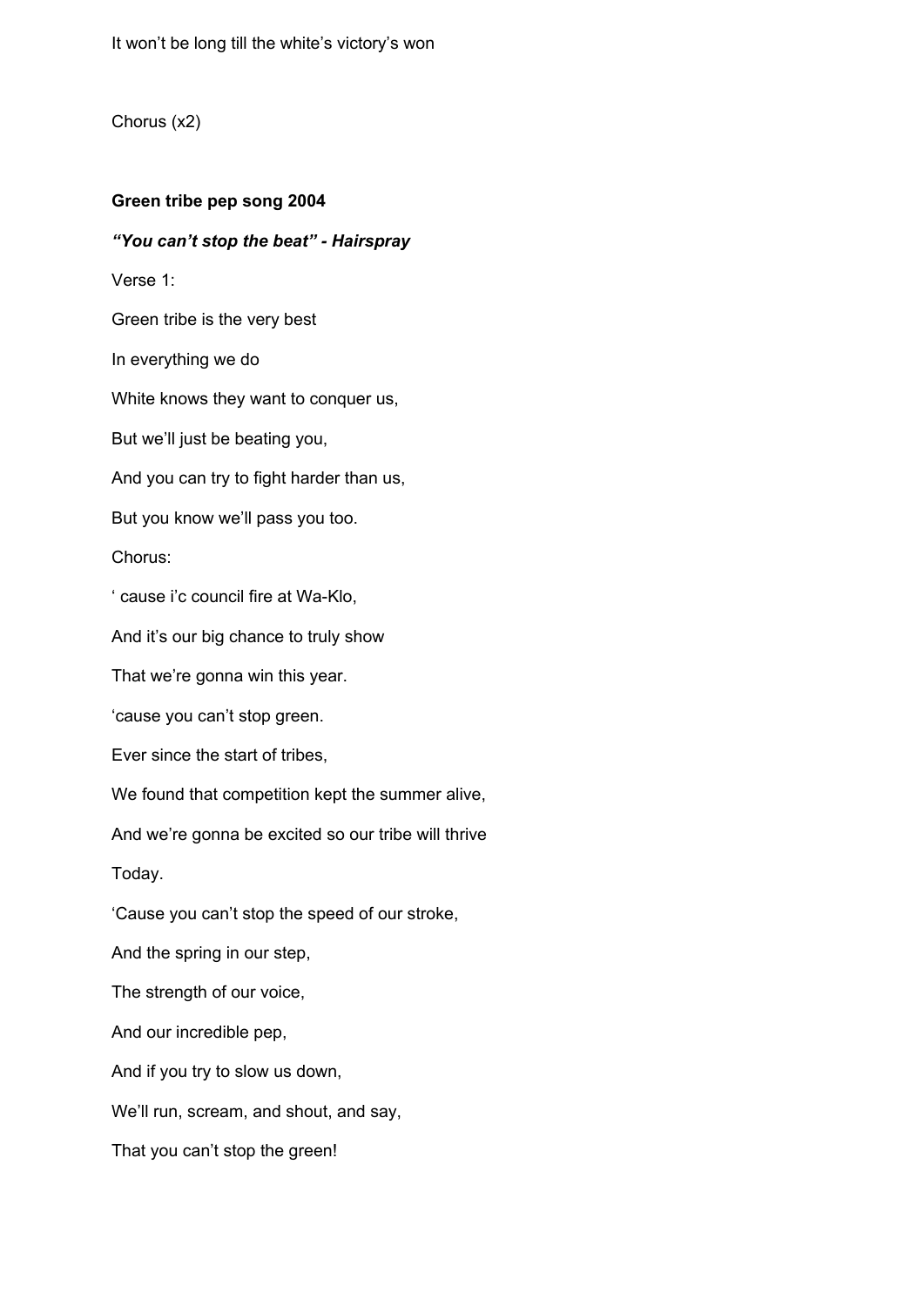### Verse 2:

Everybody knows that green Will try with all their might. We'll use our strength and courage To put up the toughest fight. And if you don't believe us, listen now, 'Cause we're gonna beat the white!

# **Chorus**

+ You can't stop the green!

## **White Tribe Pep Song '05**

## *(to the tune of 'Under the Sea')*

This year at council fire The white tribe is gonna win And by the end of the summer Our legacy will begin

Green look at the tribe against you We're tough and will succeed We will win all the tribe games With our smarts, our strength, and speed

#### Chorus:

We will beat green We will beat green We will beat green We will beat green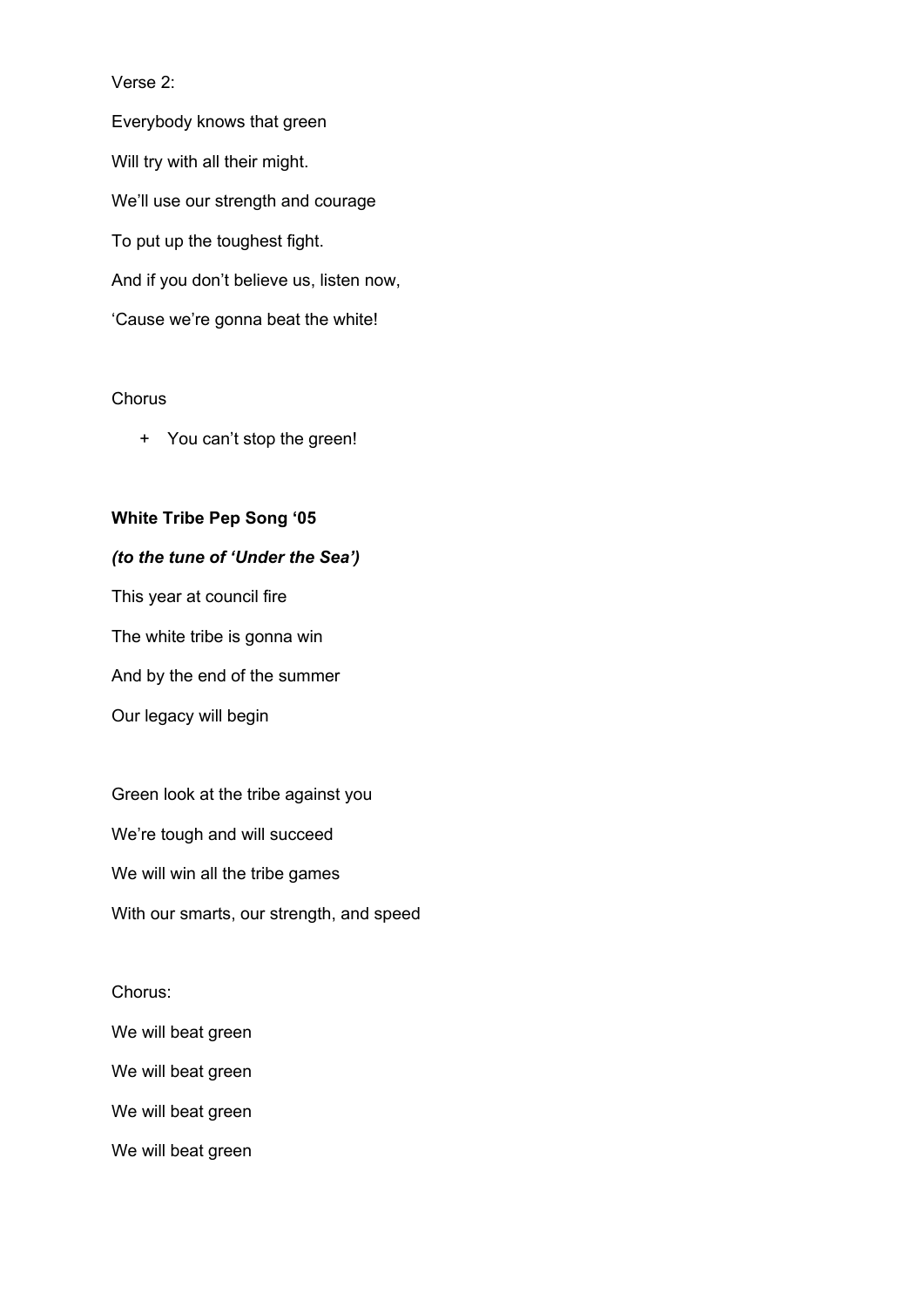And when we're winning You heads will be spinning We will beat green Out on the field we play all day You can just hear our voices say The points we'll be taking You will be shaking We will beat green

Outside when the sun is shining And white and green compete And when the sun is setting The green tribe we will defeat

The white tribe is super peppy We shout and we scream and cheer And with our raging spirit Green tribe has a lot to fear

## Chorus

We will be grinning While we are winning The tribe that is better Wears a white feather We will beat green!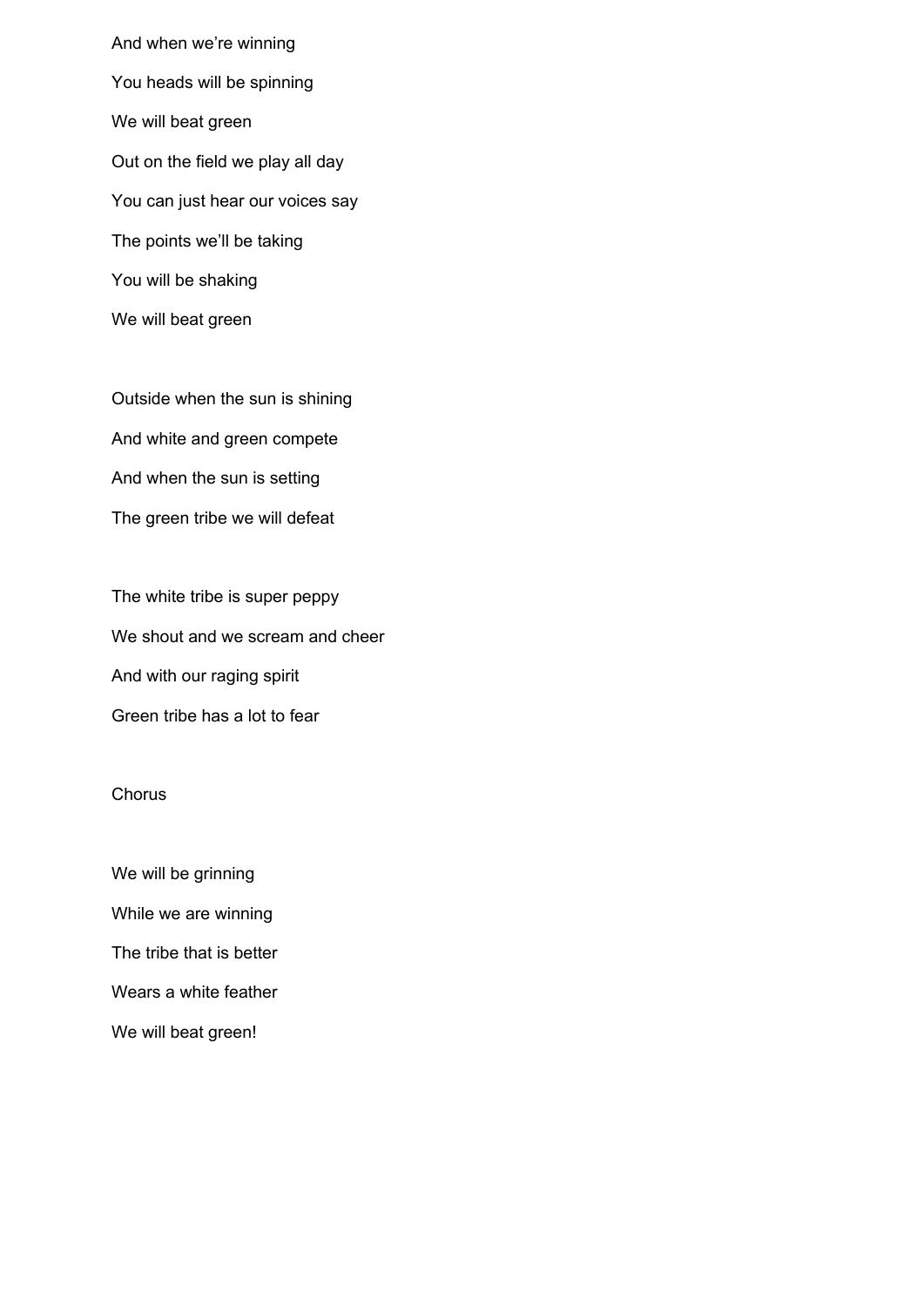#### **Green tribe pep song '05**

*To the tune of - "Do you believe in magic"* Do you believe in green tribe Two thousand and five We've been winning for years now, just hear our tribe Cheers And it's green tribe If there's fire in our eyes, you know we'll keep playing

Until the score will rise

We'll tell you 'bout our tribe and how we're gonna win If we're at the front field or the docks to swim

We believe in green tribe Two thousand and five We're here at council fire and we feel so alive And it's green tribe Just look at our team, we're excited, load and peppy if Ya know what I mean We got a lot of spirit and the drive to win And if you cannot hear it, then we'll sing it again

We believe in green tribe Two thousand and five Gotta watch out white, cause we're winning tonight And it's green tribe Just look at us glow, it's our time to shine and that's Something to know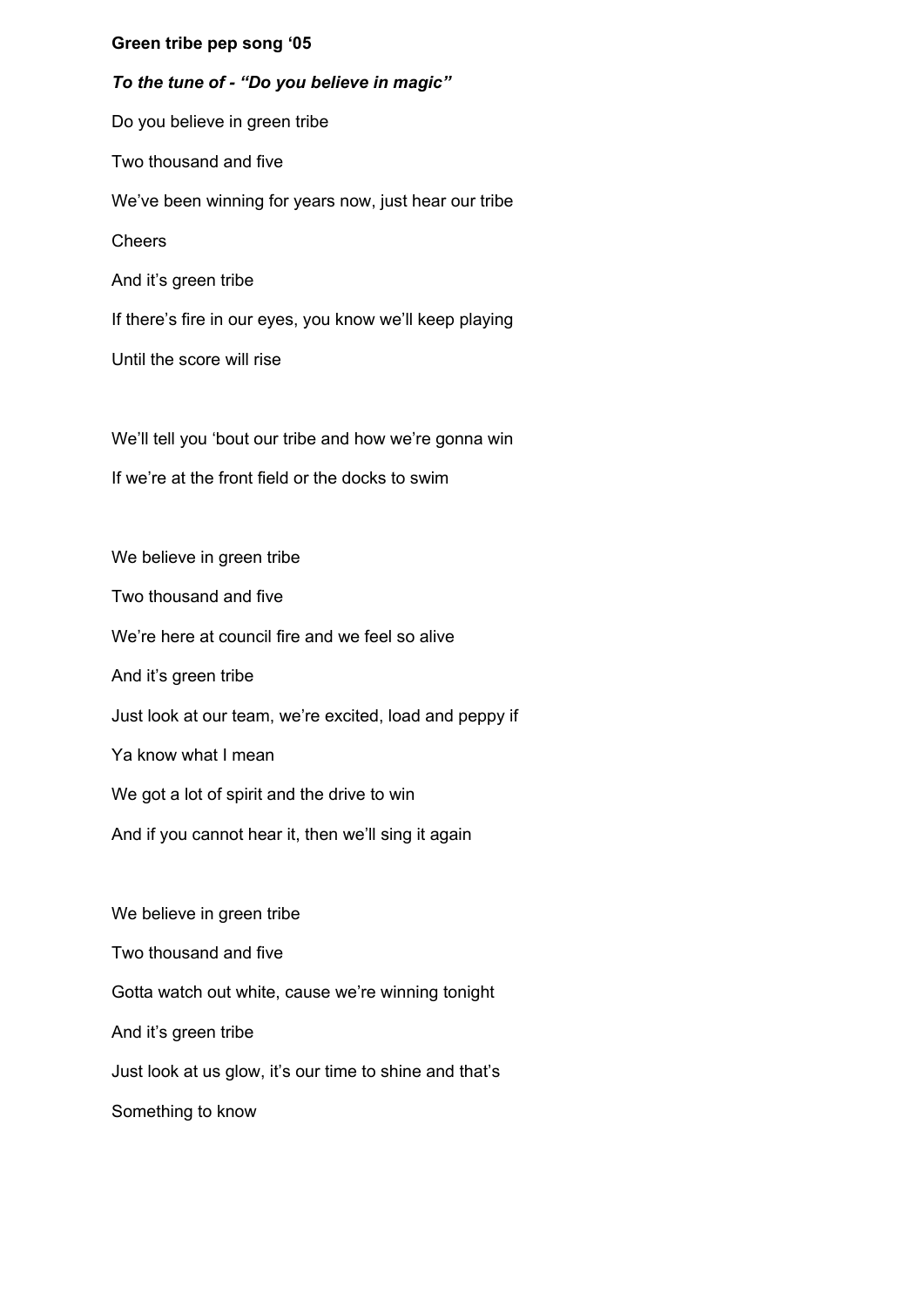We're gonna soar higher than we've done before And at the end of the summer just look at the score

We believe in green tribe

GO GREEN!

# **White tribe friendship song '05**

# *To the tune of - "So happy together"*

We want to thank you green

For all you've done

In cabins or in council fire

It's always fun

And when it comes to being friends

You're number one

We're happy together

Chorus:

Green tribe you'll be here in our hearts and our minds

For all of tribes

We'll be friends forever and never forget

2005

No matter who will win And who will loose

To stay the very best of friends

Is what we choose

The only one for white is green

We'll never lose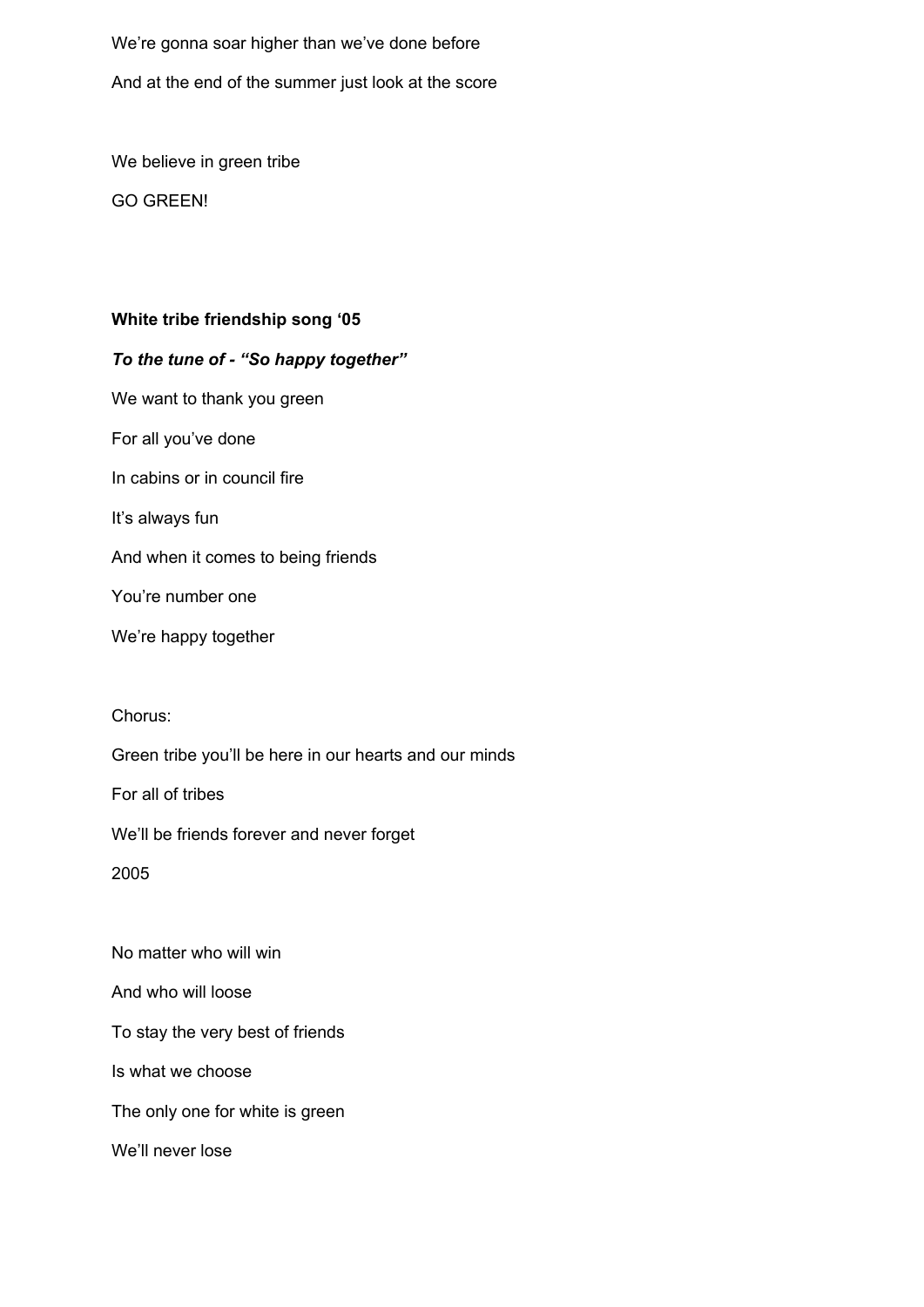When we are together

Green tribe you'll be here in our hearts and our minds For all of tribes We'll be friends forever and never forget 2005 And when the summer ends We'll miss you so

But the noble friends like green and white

Will never go

And when we're feeling down and out

We'll always know

We're happy together

We'll be friends forever.

#### **Green tribe friendship song '05**

## *To the tune of "closing time" by Semisonic*

White tribe you've opened up our hearts and we'll Always remember you Green tribe wants all of you to know that the score Won't matter in the end When summer's gone we will not forget all the Memories we have shared

Green and white will always be together Thru the games and our friendship lasts forever Green and white will always be together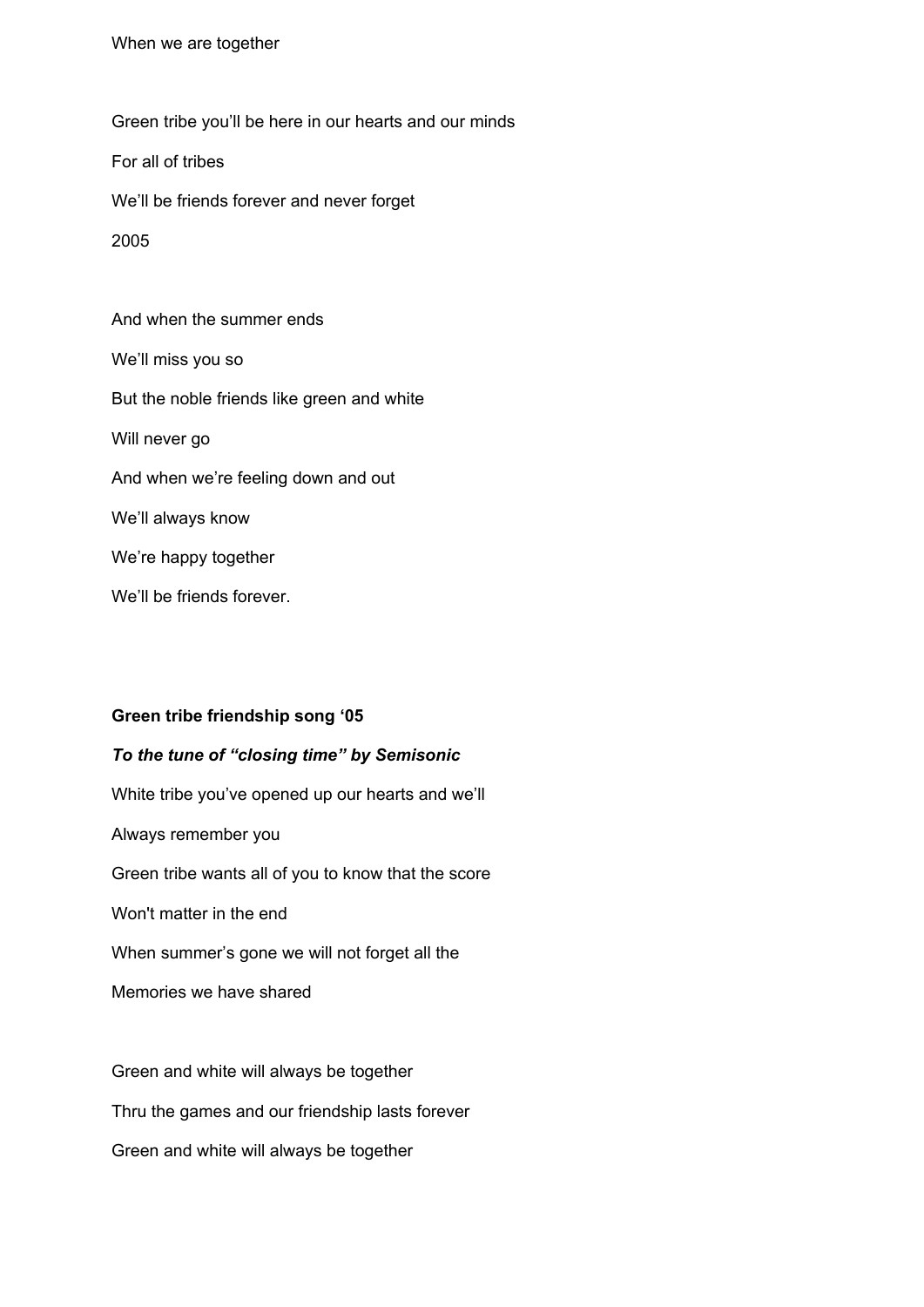#### Forever

Frenn tribe knows we can count on white to guide us Throughout the year Even though the competition was fierce er pulled together All as one Council fire divides us into two tribes, but Wa-Klo We'll always be

Green and white will always be together Thru the games our friendship last forever Green and white will always be together Forever.

## **Wa-Klo Here's to You**

Verse one:

I don't know just what to say the sunlight fades from blue to grey the Clock is ticking counting down the hours the memories shoot by like stars holding on to friends like ours in a place will know will have forever

## Chorus:

So Wa-Klo here's to you and all that we've been through the ups and downs we know we're still together as the sunsets on Thorndike pond we all share a special bond